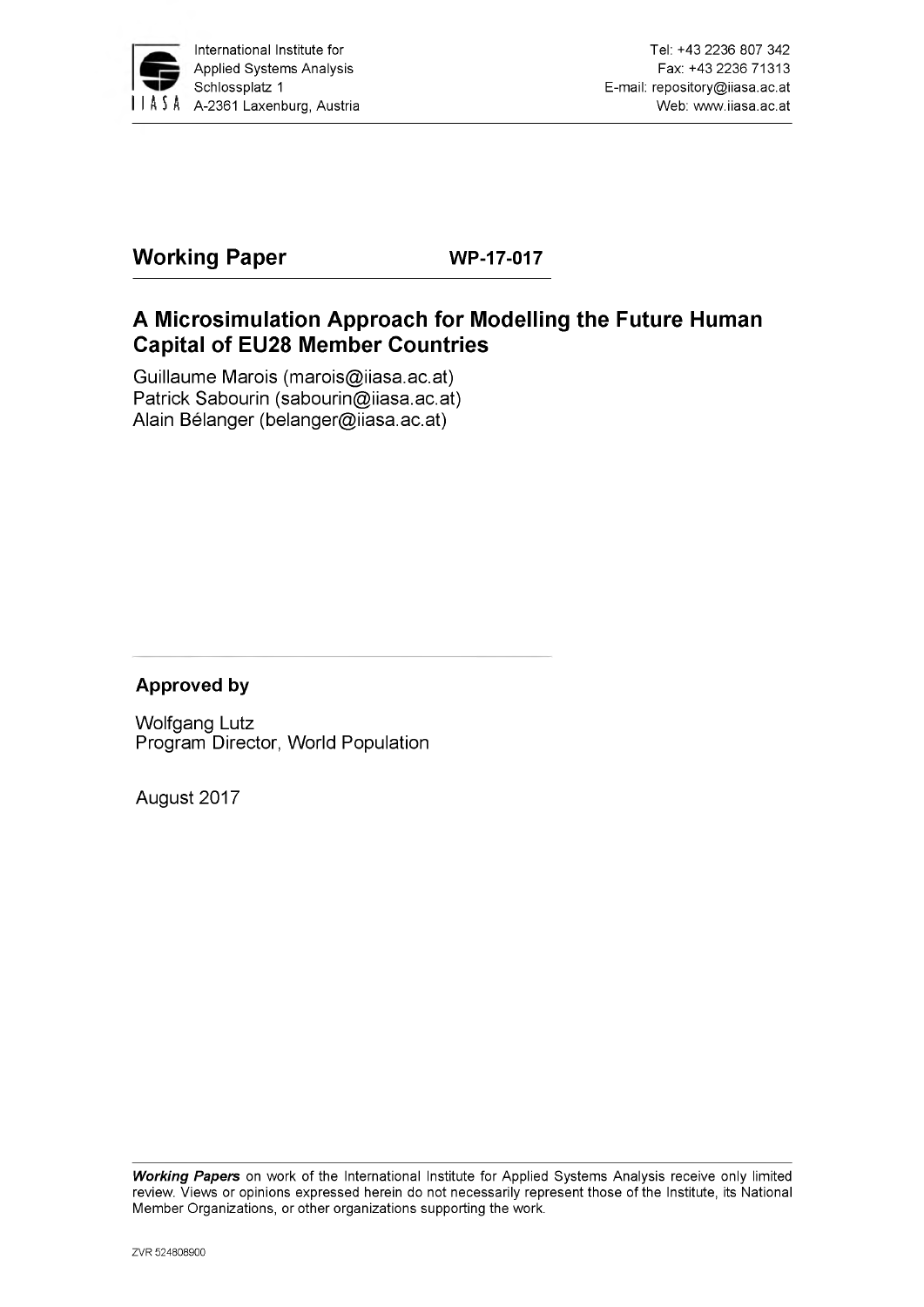# **Contents**

| 2 Assumptions on future educational trends: Including the education of the mother and |  |
|---------------------------------------------------------------------------------------|--|
|                                                                                       |  |
|                                                                                       |  |
|                                                                                       |  |
|                                                                                       |  |
|                                                                                       |  |
|                                                                                       |  |
| 4.3 Implementing education of mothers and sociocultural variables in a                |  |
|                                                                                       |  |
|                                                                                       |  |
| 27                                                                                    |  |
| Appendix: Parameters from ordered logit regression on educational attainment  30      |  |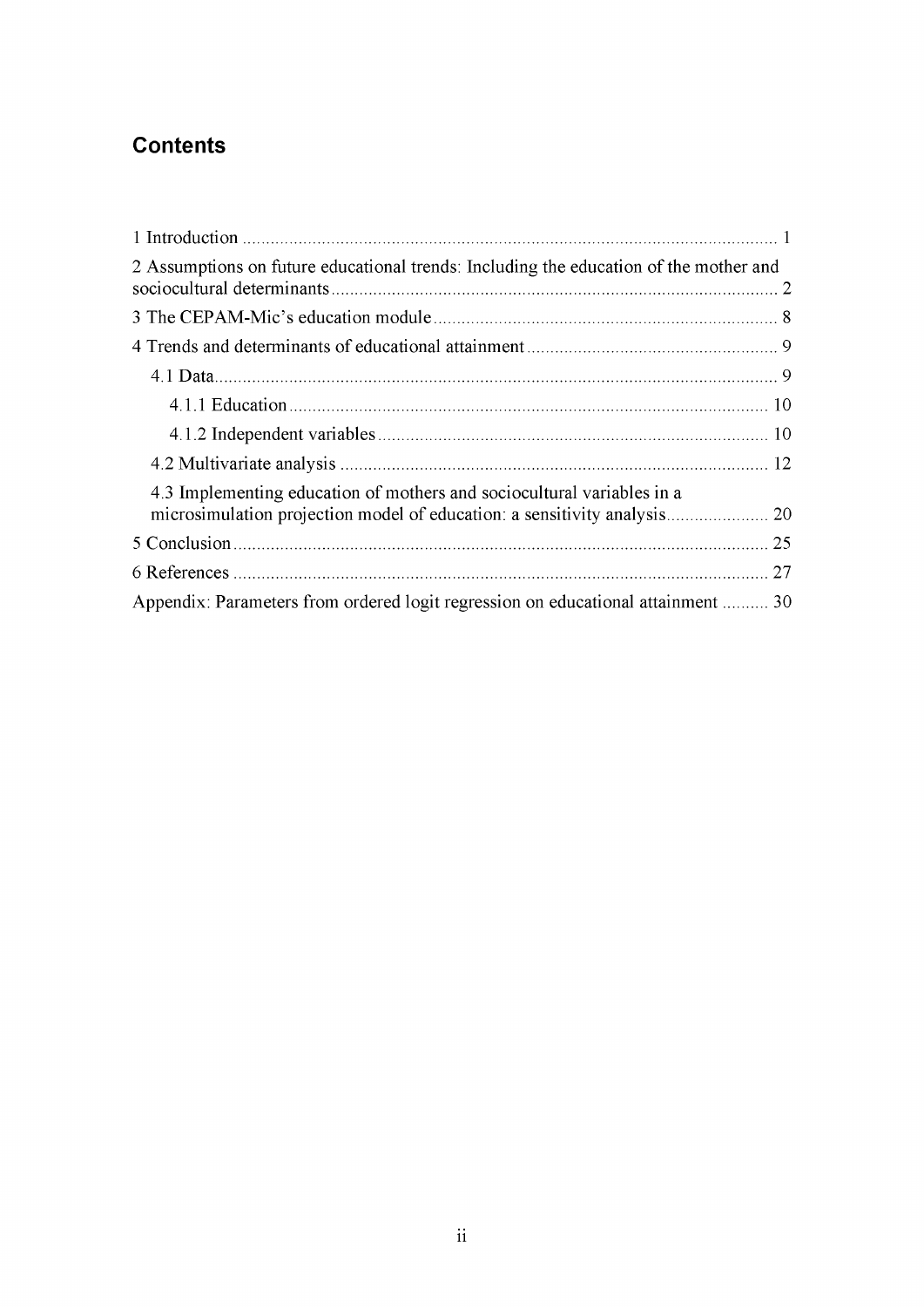### **Abstract**

In knowledge-based economies, human capital is a major determinant of labor force participation and productivity and has received growing interest from researchers and policy makers alike. Recently, the Wittgenstein Centre for Demography and Global Human Capital (WiC) performed macro-level projections by age, sex and education for all countries in the world. Projections of education in this model are computed based on past trends at the macro level by cohort and sex. This working paper uses data from five waves of the European Social Survey and ordered logistic regressions to estimate the impact of additional dimensions on educational attainment in EU28 countries. Variables included in the model are cohort year, sex, religion, language, immigration status and education of the mother. Cohort analysis allowed us to estimate educational trends net of individual characteristics. Analysis showed that the most important determinant of educational attainment was the education of the mother, but that other ethno-cultural factors such as religion and language spoken at home also played a role. Cohort trends net of individual characteristics varied significantly from country to country, with many countries having low or even null improvement in educational attainment for recent cohorts, most notably in Eastern Europe. The parameters derived from this analysis are used as inputs to a European microsimulation model including several dimensions beyond age, sex and education, many of which will be used to assess future immigrant integration in Europe. Preliminary results from the projections show that net and gross trends yield similar results in many countries where net trends are still dominant, but significant differences emerge in other countries in which net trends are low or null. The microsimulation model also allows for a better appreciation of dynamics in population sub-groups, for instance in rising concerns about potentially growing inequalities, notably for Muslims.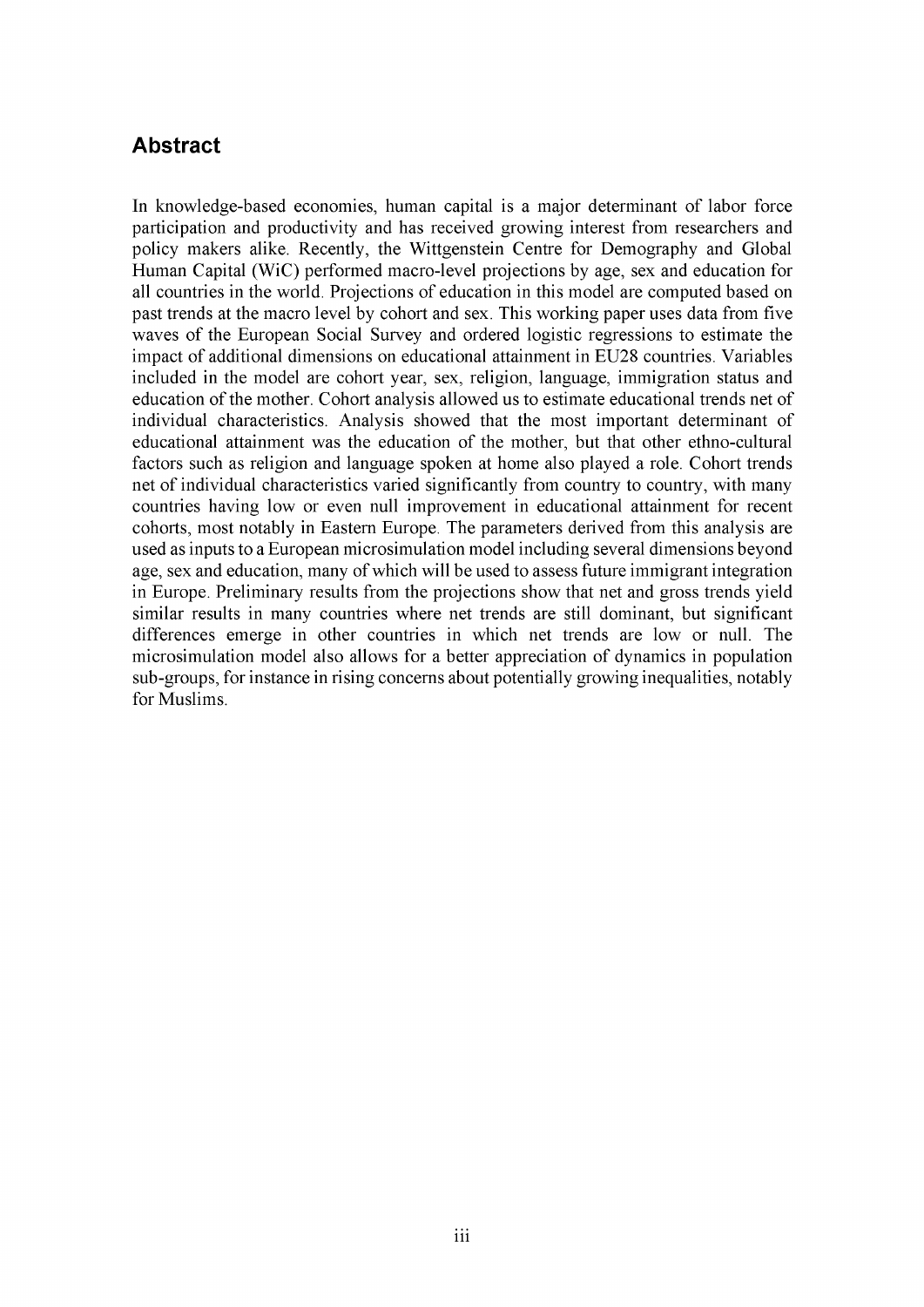## **About the Authors**

Guillaume Marois is a Research Scholar at the Wittgenstein Centre for Demography and Global Human Capital (IIASA, VID/OAW, WU), International Institute for Applied Systems Analysis, Laxenburg, Austria.

Patrick Sabourin is a Research Scholar at the Wittgenstein Centre for Demography and Global Human Capital (IIASA, VID/OAW, WU), International Institute for Applied Systems Analysis, Laxenburg, Austria.

Alain Belanger is an Associate Research Scholar at the Wittgenstein Centre for Demography and Global Human Capital (IIASA, VID/ÖAW, WU), International Institute for Applied Systems Analysis, Laxenburg, Austria, and Professor at the Institut National de la Recherche Scientifique, Universite du Quebec, Montreal, Canada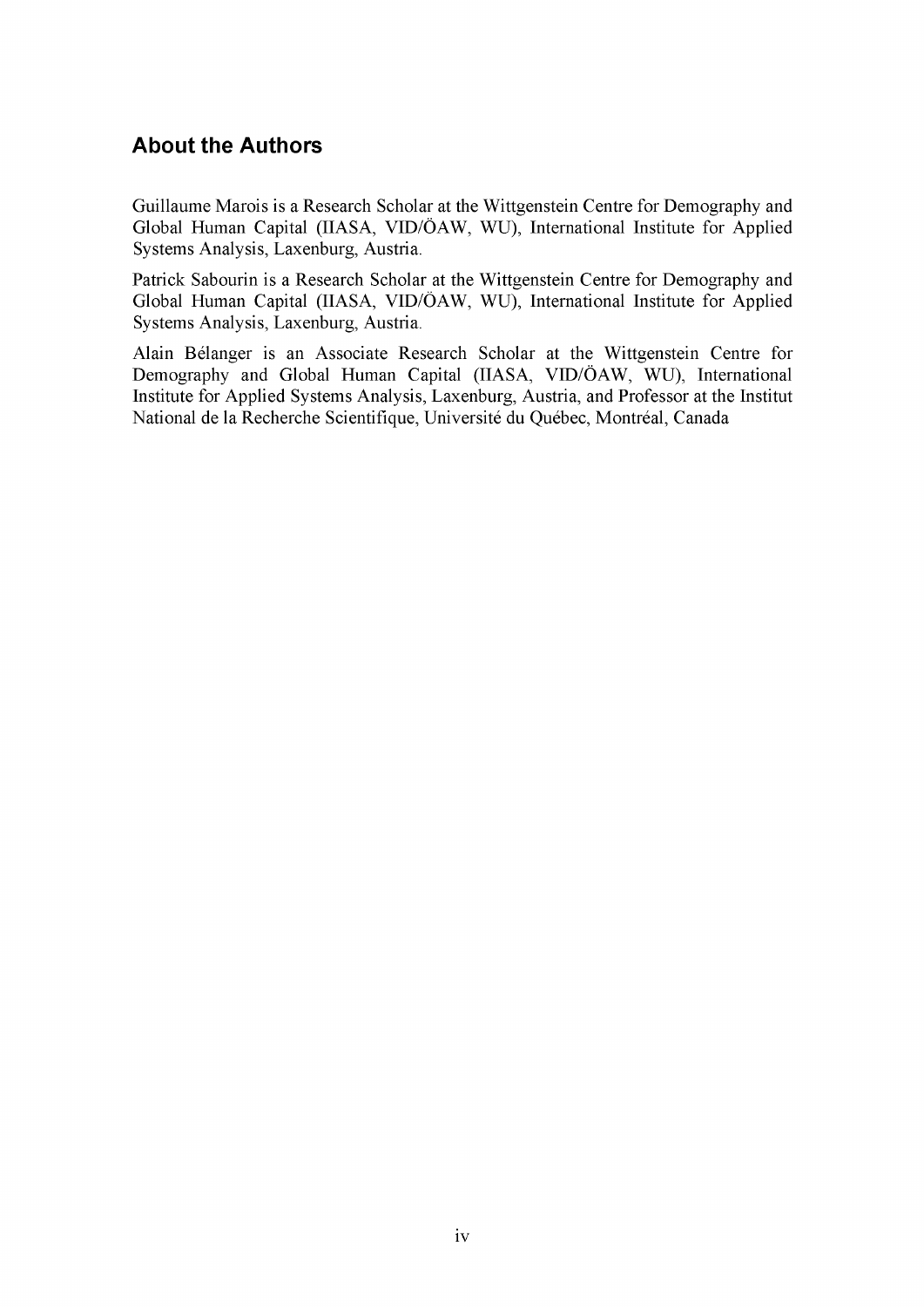## **A Microsimulation Approach for Modelling the Future Human Capital of EU28 Member Countries**

Guillaume Marois Patrick Sabourin Alain Belanger

### <span id="page-4-0"></span>**1 Introduction**

Traditional demographic projections are based on age-sex differentials in demographic behaviors. Recently, the importance of education as an additional dimension in population projection models was highlighted by several researchers (Lutz et al. 1998; Lutz 2010). Indeed, education has been shown to influence fertility and mortality levels, as well as migration rates (Castro Martin & Juarez 1995; Valkonen 2006; Docquier & Marfouk 2004; Skirbekk 2008; Kravdal & Rindfuss 2008). Education will likely have a significant impact on population growth and should be included as a dimension in projection models, in addition to age and sex. The Wittgenstein Centre's worldwide multistate projections showed that changes in future educational pathways could affect significantly the future world population in terms of size and age structure (Lutz et al. 2014). Furthermore, educational attainment is in itself an output relevant for public policies as well as for other analytical issues (Crespo Cuaresma et al. 2014; Loichinger 2015; Loichinger & Prskawetz 2017). In most economies, education is a strong and positive determinant of labor force participation, earnings and productivity: as a matter of fact, the anticipated increase in the highly educated population is expected to curb some of the negative economic impacts of population aging (Loichinger 2015). Finally, including education in population projections can provide insights into the relationship between education and population dynamics, thus proving a useful tool in the implementation of education or population policies by decision-makers (Lutz et al. 2008).

In this paper, we describe the modelling of educational attainment for a microsimulation projection model of the EU-28 countries developed within the framework of a larger project called CEPAM. The Centre for Expertise on Population and Migration (CEPAM) is a joint research project between IIASA and the Joint Research Centre of the European Commission aiming at studying the consequences of alternative future population and migration trends in Europe. The CEPAM microsimulation model  $(CEPAM-Mic)$  includes – in addition to age, sex and education – education of mothers and sociocultural variables that are themselves determinants of educational attainment. These additional dimensions allow for a more refined modelling of education, and, by extension, can lead to an improvement in the overall quality of the projections and to an increase in the value of derived projections such as literacy skills, labor force participation or employment. They also provide more flexibility in the generation of policy relevant alternative projection scenarios, notably in terms of the intensity and composition of future migration flows and of the future evolution of educational attainment. Furthermore,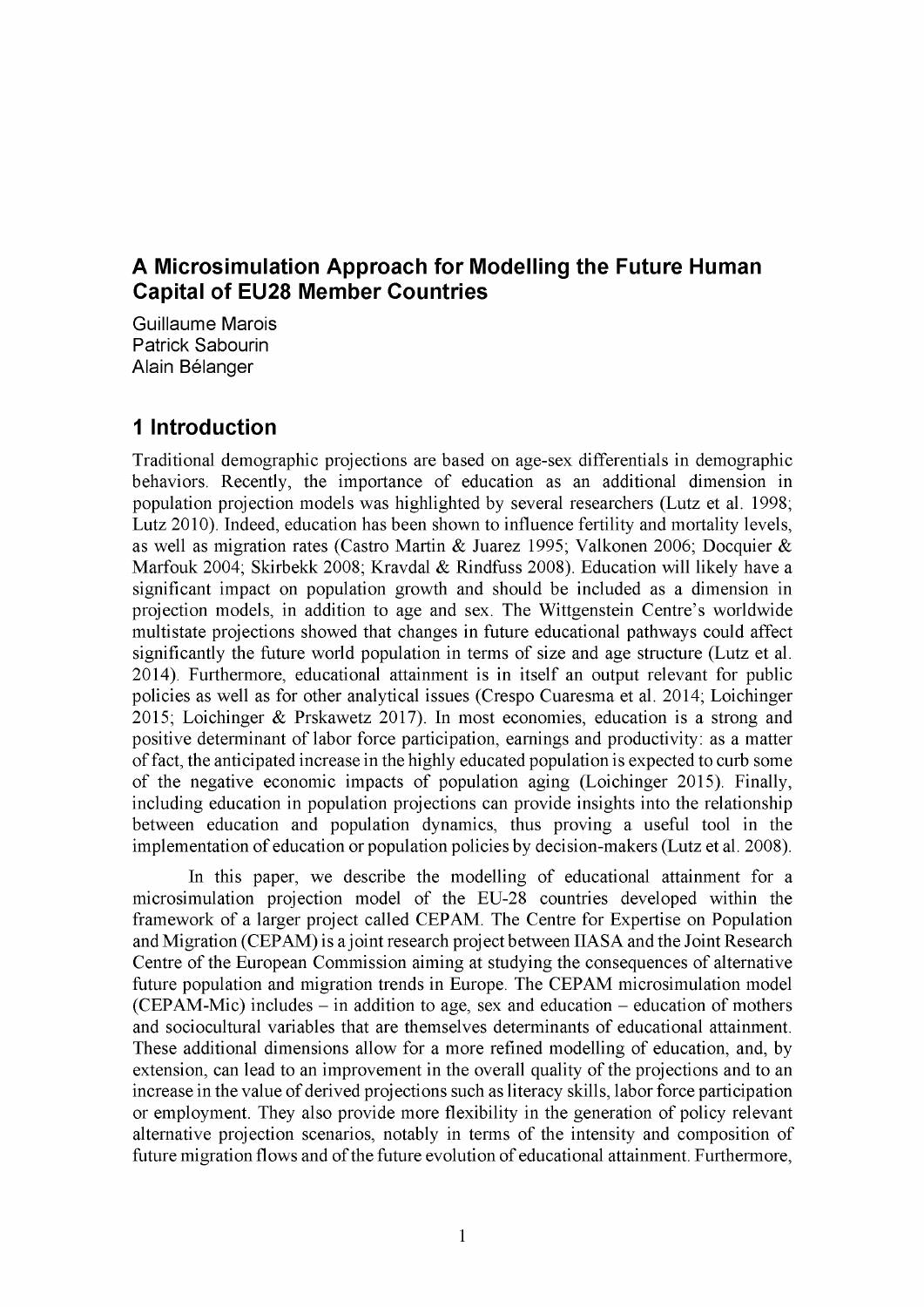results are enriched by these additional variables, as multistate projections usually do not account for demographic differentials related to immigration and sociocultural variables.

Accounting for such variables in projection models has been made necessary by the changing composition of the population of several countries due to significant influx of immigrants (Coleman 2006). The resulting diversity is not only a matter of country of birth, but spans many other dimensions (language spoken, religion, etc.), simultaneously, leading Vertovec to call the phenomenon a "diversification of diversity" or superdiversity (Vertovec 2007).

Since demographic behaviors and socio-economic outcomes of immigrants differ from natives, and since the immigrant population is growing fast, taking these differentials into account becomes more and more important. Moreover, new cohorts of migrants and their children contribute to social change through a process that, following Norman Ryder, Lutz has called "demographic metabolism" (Ryder 1965; Lutz 2013).

Conventional multistate models are poorly adapted to the simultaneous projection of a large number of individual characteristics or attributes. A new methodological paradigm had therefore to be adopted: microsimulation. Microsimulation is a powerful tool that can be used to make population projections when the number of dimensions becomes large (Van Imhoff & Post 1998). There is also an emerging consensus about the usefulness of this type of models for population projections in general. In these type of model, individuals from the base population are simulated one by one and their characteristics are modified through scheduled events whose timing are determined by the values of their specific input parameters at any given time during the projection period. Since the simulation is performed at the level of individuals, this method allows keeping individuals records over life course and across generations. For newborns, for example, we can keep track of the mother's characteristics, such as her education, and use these as determinants of further events.

The power and flexibility of microsimulation allows for the inclusion of 11 dimensions to the CEPAM-Mic model: region of residence, age, sex, educational attainment, educational attainment of mother, immigrant status, age at arrival in host country, religion, language spoken, labor force participation and employment.

This paper presents the argumentative and empirical bases for the development of the education module. First, we discuss the necessity of including additional sources of heterogeneity in order to model the future evolution of educational attainment. Second, we describe the education module of the microsimulation model. We show the net effect of the mother's education and sociocultural variables on the educational attainment of EU28 residents and make assumptions on how these variables will affect cohort trends. Finally, we show the results of a sensitivity analysis obtained by comparing two scenarios of population projection, one using only gross cohort trends and the other using specific parameters for all variables.

# **2 Assumptions on future educational trends: Including the education of the mother and sociocultural determinants**

Past research has consistently shown a strong correlation between a parent's and his/her children's educational attainment: individuals whose parents have a High level of education have a better chance of getting a High level of education themselves (Bowles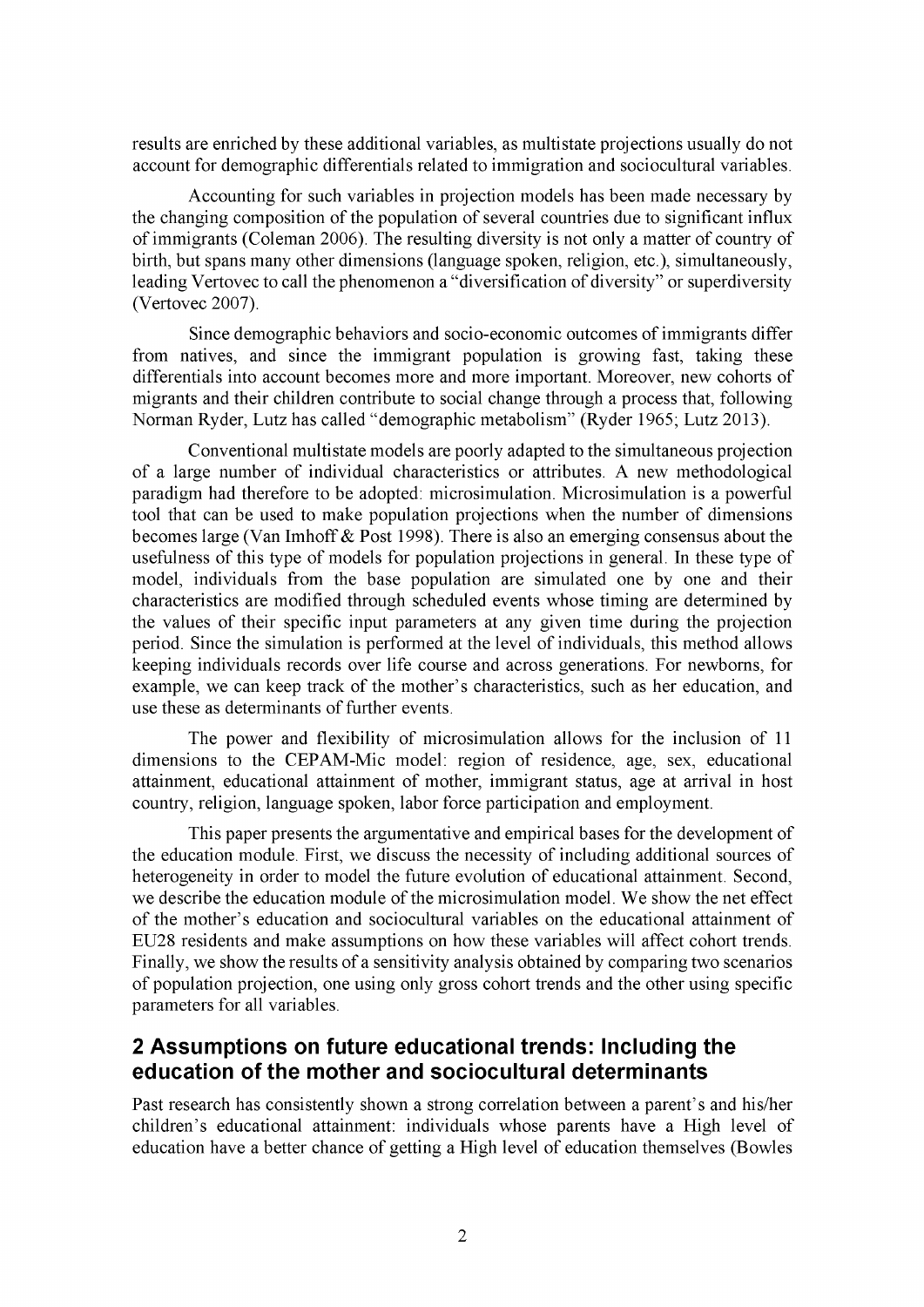& Gintis 1976; Hertz et al. 2008; Kogan et al. 2012). Evidence shows that this type of intergenerational transfers occurs consistently in all developed nations and has remained stable since the Second World War (Shavit & Blossfeld 1993; Erikson & Goldthorpe 1992; Pfeffer 2008). An illustration of this is shown in Figure 1 for EU15 and New Member States (NMS13) countries<sup>1</sup>, which differ substantially in terms of global educational attainment. In the EU15, 40% of males whose mother has Low education also have a Low education (below secondary), while this proportion drops below 10% when the mother has Medium (secondary level) or High education (postsecondary)<sup>2</sup>. At the other end of the spectrum, only 21% of males whose mother has a Low education completed a postsecondary degree, while this proportion exceeds 65% when the mother has a High level. This pattern also holds for females and in the NMS13 countries.

Education of parents proves to be an even better determinant of a child's educational attainment than the occupation of the father (Shavit et al. 2007). This transmission of human capital is caused mainly by family characteristics and inherited ability, which are correlated with education level (Black et al. 2003). Researchers have identified several mechanisms by which a child's education might be linked to the education of its parents: Economic and cultural resources, the influence of other family members, track placement and incentives to make more ambitious educational choices (Shavit et al. 2007). In short, the parents' education is an important part of a child's social capital (Bourdieu 1986). As described metaphorically by Black et al. (2003), the apple never falls far from the tree.

Along with the education of the parents, other sociocultural variables may have an impact on educational attainment. Many studies in Europe and in the USA have found that some groups such as foreign-born children or racial minorities are at a disadvantage with respect to their educational trajectory (Riphahn 2003; Hirschman 2001). Global expansion in higher education in the USA was shown to have been depressed by compositional effect, the expansion having been slower for Blacks and Hispanics than for Whites (Barakat & Durham 2014). Figure 2 illustrates these differences in the EU15 and NMS13 countries with respect to language spoken at home, religion and immigrants status.

<sup>&</sup>lt;sup>1</sup> EU15 (European Union 15) includes: Austria, Belgium, Denmark, Finland, France, Germany, Greece, Ireland, Italy, Luxemburg, Netherlands, Portugal, Spain, Sweden and the United Kingdoms. NMS13 includes: Bulgaria, Cyprus, Czech Republic, Croatia, Estonia, Hungary, Latvia, Lithuania, Malta, Poland, Romania, Slovakia and Slovenia.

<sup>2</sup> For more details, see Section 4.1.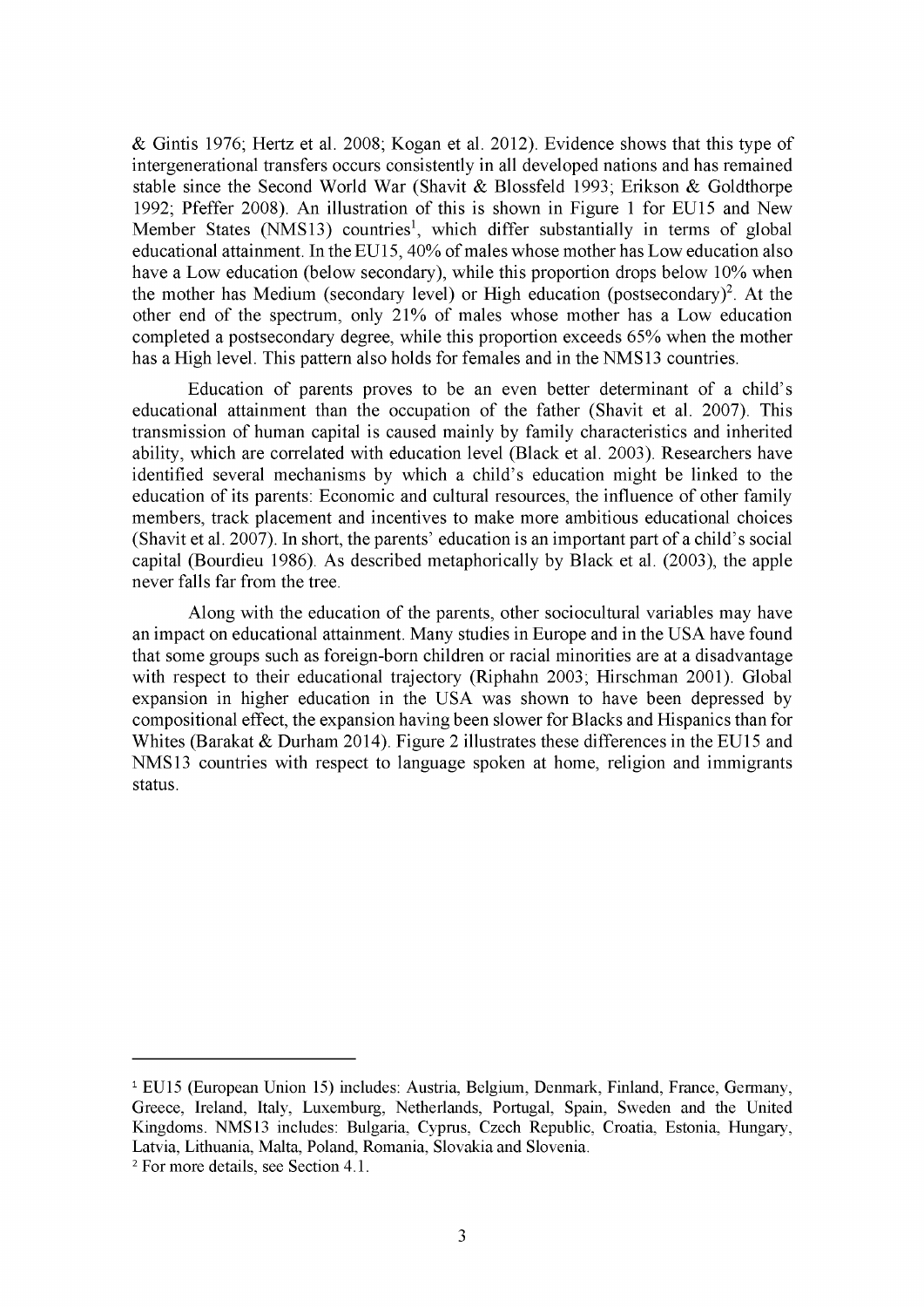

Figure 1: Educational attainment (Low, Medium or High) according to mother's education, birth cohorts 1940-1979

Source: Pooled data of ESS 2006 to 2014. See data section for details on variables and categories.

Figure 2 shows some interesting results. For European-born and immigrants arrived before the age of 25, the proportion of lower education is much higher when a non-European language is spoken at home, compared to when an European language is used, and the proportion of higher education is lower. Another significant result is linked to religion. Compared to other religious groups, Muslims show a higher proportion of lower education and a correspondingly lower proportion of higher education. Few variations are observed among other religious groups. This pattern is observed for both sexes and in both regions, although the gap is wider in NMS13 than in EU15 countries. Among contextual factors explaining these differences, we can state that sociocultural variables are associated with specific issues and inequalities related to neighborhoods and schools conditions (Gronqvist 2006; Pong & Hao 2007), as well as unequal access to resources (Zhou 2009).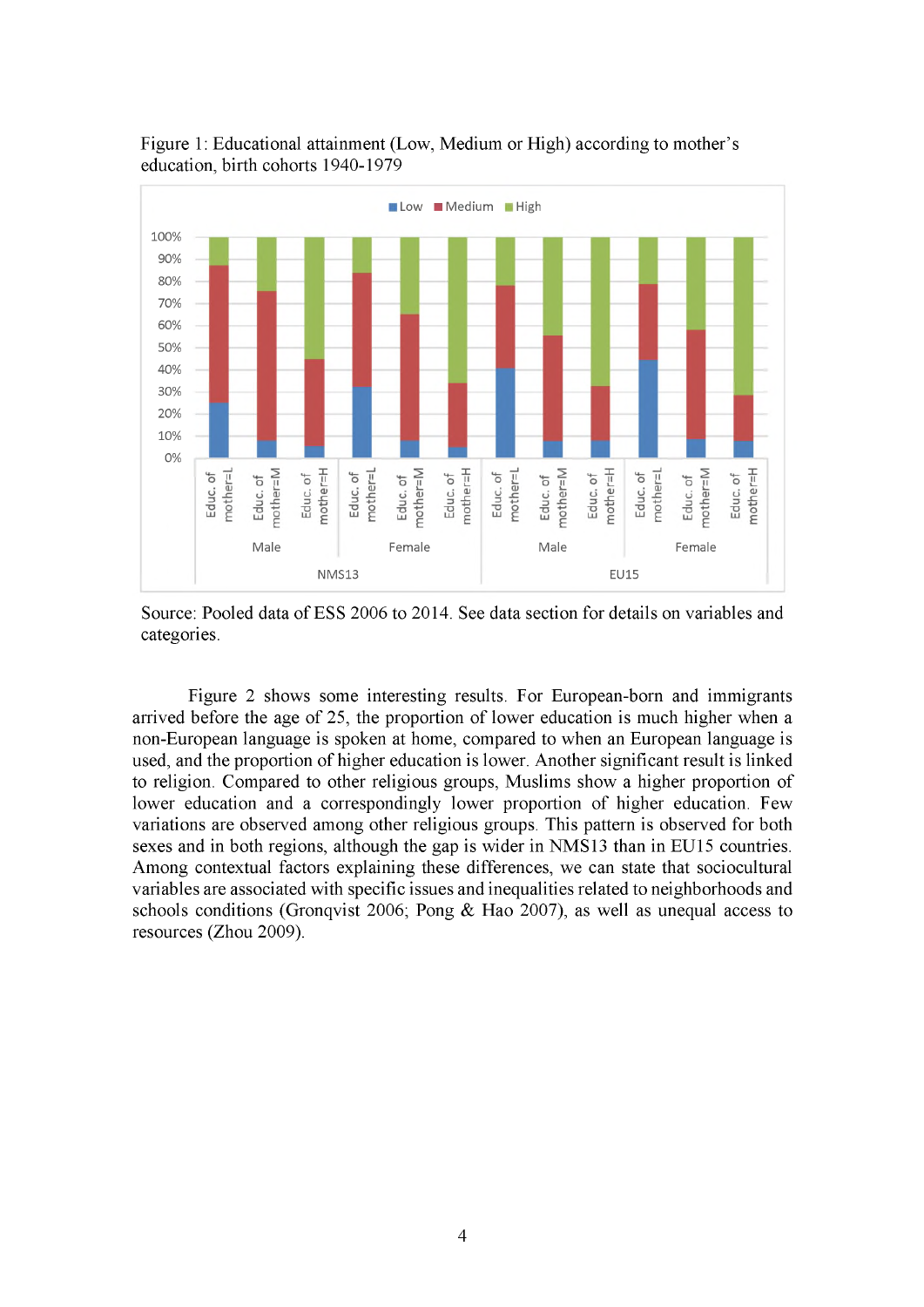

Figure 2: Educational attainment according to sociocultural characteristics, Europeanborn and immigrants arrived before age 25, cohorts 1940-1979



Source: Pooled data of ESS 2006 to 2014. See data section for details on variables and categories.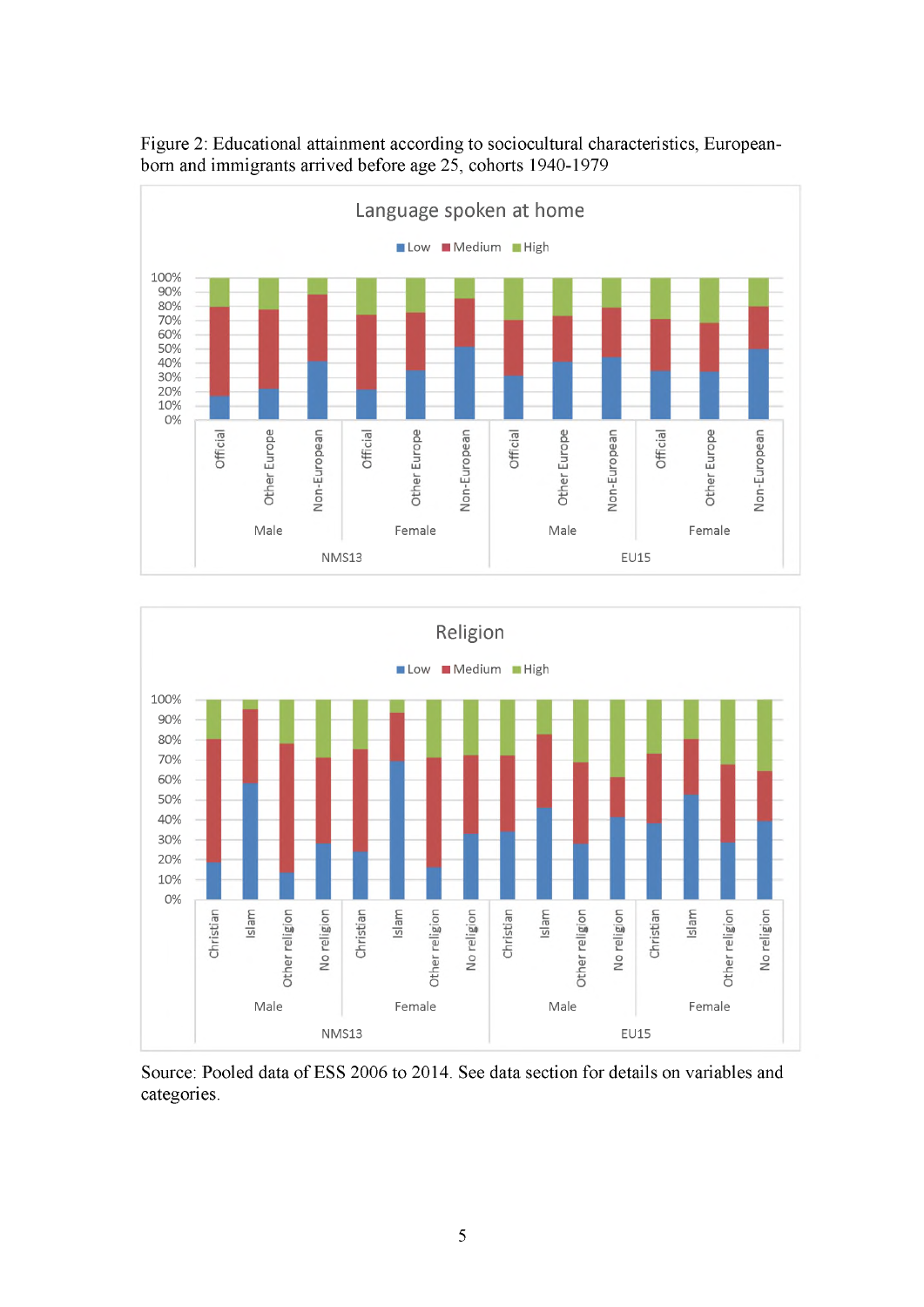Over the  $20<sup>th</sup>$  century, the massification of education has been a worldwide phenomenon, resulting in a rapid growth in tertiary education (Altbach et al. 2009). Although there exists no scientific consensus on the link between countries' broad characteristics and the expansion of higher education, Schofer and Meyer (2005) underlines the positive impact of increasing democratization, human rights, scientization and development planning. This evolution in educational attainment was made possible by cultural and institutional changes that took place after the Second World War, as expansion in higher education was increasingly seen as a source of progress that benefits both individuals and society rather than a source of inefficiency and anomie (Schofer  $\&$ Meyer 2005). Since then, developed nations have seen, along with the emergence of the welfare-state and social security, a strong decline in the cost of education (Breen et al. 2009). As more schools were built and travel conditions improved, living conditions also increased for working classes, resulting in universal access to primary and secondary education (Breen et al. 2009; Barakat & Durham 2014). Through a domino effect, this improvement in lower levels of education had positive repercussions on postsecondary enrolment (Altbach et al. 2009).

Figure 3 shows trends in educational attainment in European countries for cohorts born between 1940 and 1979. As a general trend, we note that the proportion of loweducated population has continuously declined for most countries. The decline has occurred at a stronger pace for females when compared to males, as well as in countries lagging in terms of educational attainment, such as Greece. Overall, a convergence of all countries to a small proportion of low-educated population is clearly observed. Indeed, the arithmetic mean of low-educated population for EU28 countries decreased for females from 51.6% (standard deviation=20.3%) for the cohort 1940-1944 to 12.2% (s.d.=8.3%) for the cohort 1975-1979, and for males from 39.6% (s.d.= 20.2%) to 16.2%  $(s.d.=11.4\%)$ . Despite this general decline in Low education, significant gaps remain between EU28 countries. For instance, the range in the proportion of low-educated population varies from 2.9% (females born in Sweden) to 56.0% (males born in Portugal) for cohorts born between 1975 and 1979.

Conversely, most countries have seen a general increase in the proportion of High education across cohorts. In general, the rate of change was greater for females than for males, so that females born between 1975 and 1979 were more likely to get a postsecondary degree than males of the same cohorts. The opposite had been true for cohorts born 30 years earlier. Some countries, such as the Czech Republic and Romania, even saw their proportion of high-educated males stagnate at moderate or low levels. Overall, the arithmetic mean for the proportion of the high-educated population increased from  $17.3\%$  (s.d.=10.6%) to  $45.9\%$  (s.d.=12.1%) for females, and from  $20.8\%$  $(s.d.=8.2%)$  to 33.3%  $(s.d.=9.8%)$  for males. Interestingly, and contrary to what was observed for Low education, Figure 3 shows that there is no evidence of convergence between countries in postsecondary educational attainment.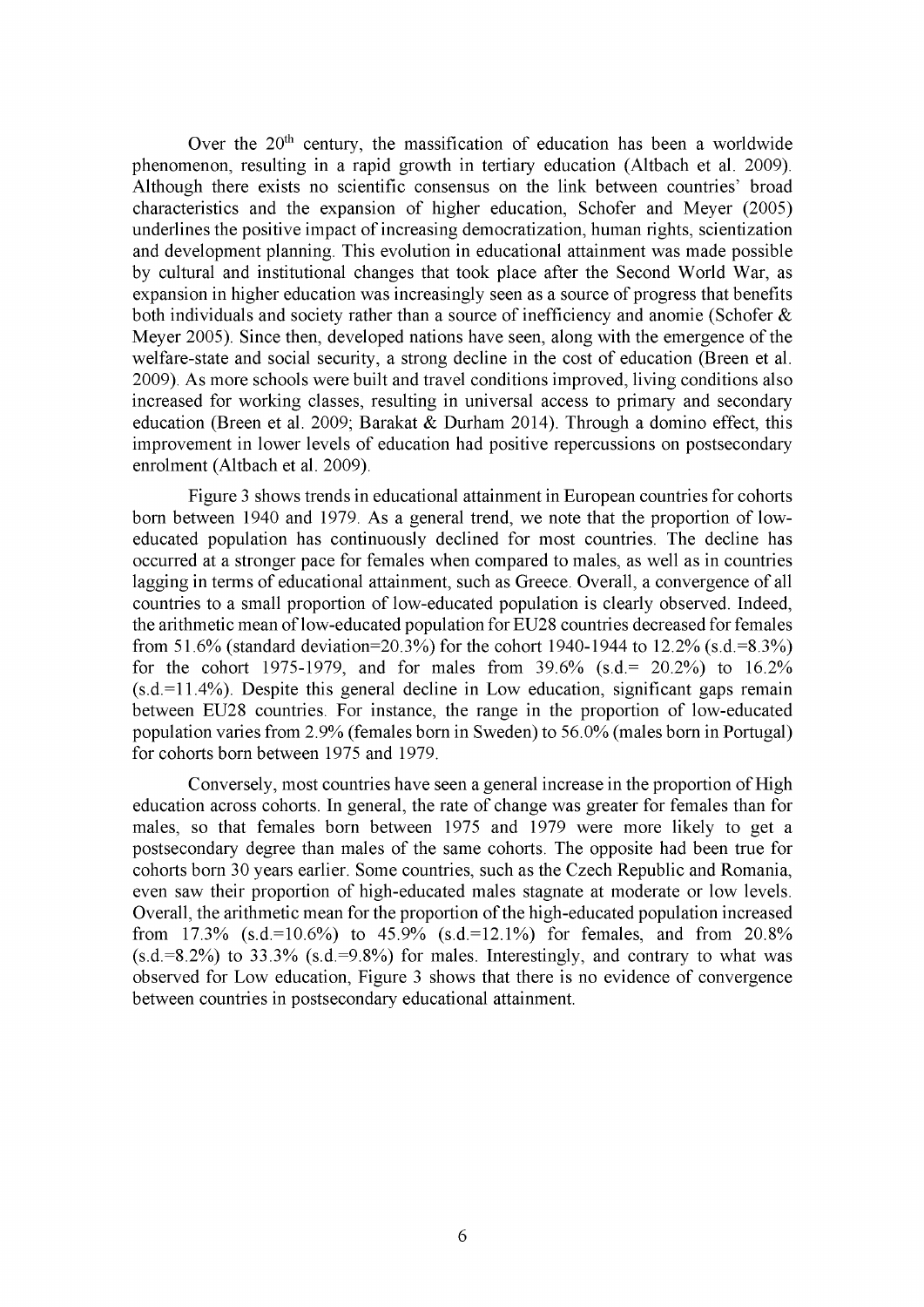

Figure 3: Evolution of educational attainment across cohorts (%) for European-born and immigrants arrived before age 25, by country

Source: Pooled data of ESS 2006 to 2014. See data section for details on variables and categories.

Previous projections of education used a multistate method in a dynamic modeling of all countries of the world (Lutz et al. 2014). Assumptions concerning future educational attainment were set by extrapolating previous cohort trends by sex and country, and different scenarios were constructed for prospective analyses.

Looking at the observed educational attainment by cohort, it might be reasonable to assume that past trends would continue for further generations. This would be called the *gross cohort trend.* However, as was shown in Figure 1 and 2, educational attainment varies according to the individual's sociocultural characteristics and the education of the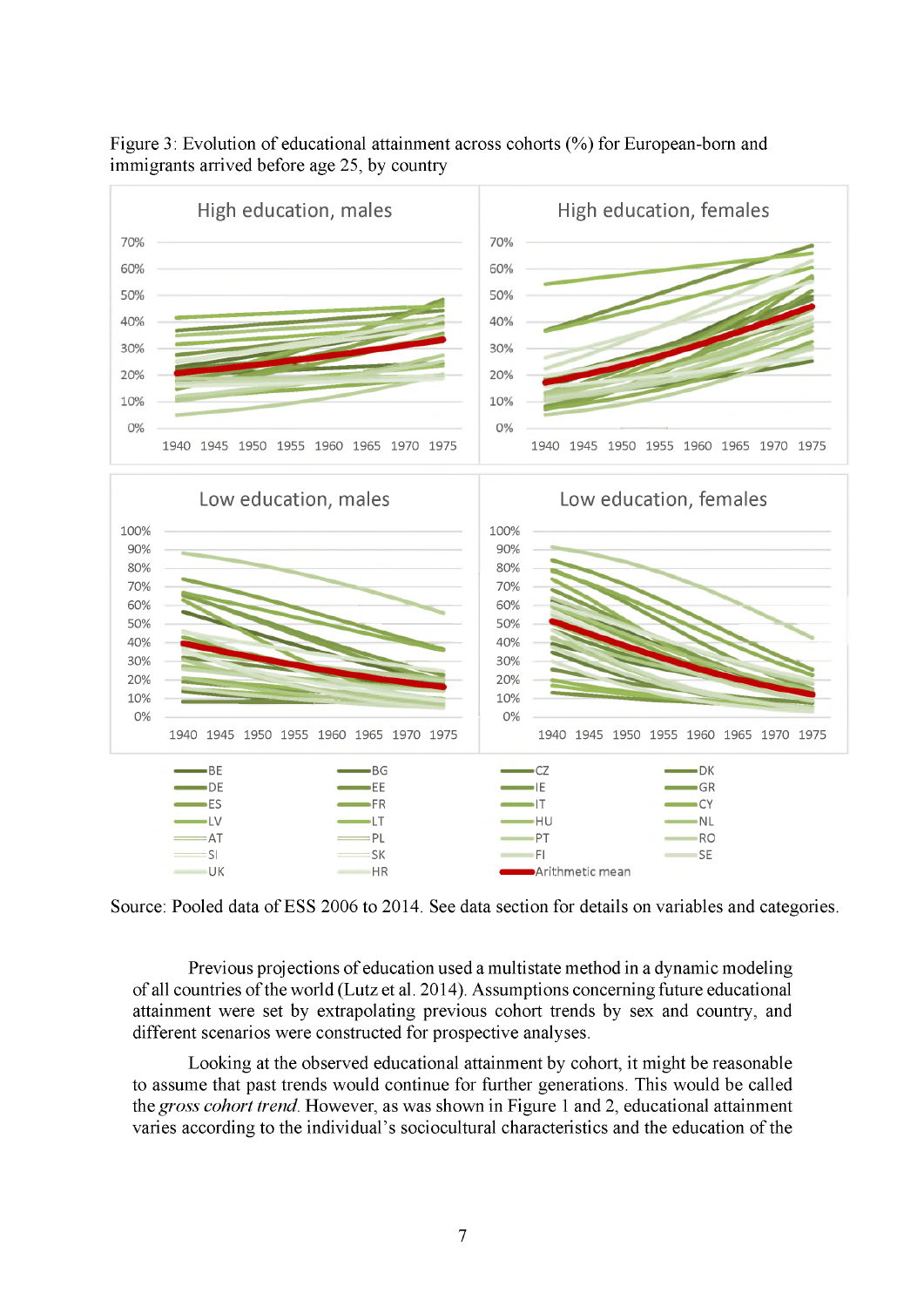mother, so that observed trends across cohorts may change depending on changes in population composition.

As a matter of fact, population composition has changed across cohorts due to education-related fertility differentials, immigration flows and past changes in educational attainment of mothers. Then, observed changes at the aggregated level can be explained by changes in the composition of the population rather than changes of relationships at the micro level. Since cohorts' educational attainment is inextricably linked to the evolution of sociocultural variables and education of mothers, we may expect that part of the observed changes in educational attainment is explained by changes in population composition, rather than by a *net cohort trend,* or, in other words, by changes affecting all subgroups of a cohort. Given the high transmission of education from parents to children, an observed increase in the proportion of the highly educated population could be explained by an increase in the education of the parents, even as the net cohort trend stratified by parents' education stagnate or decrease. Then, if stability exists in the main driver of one's education attainment  $-$  the relationship between the education level of the parents and one's education level – considering this relationship explicitly in the forecasting model should improve its predictive capacity.

In addition to this, if holding everything else constant, the effects of ethnocultural characteristics, such as religion and language remains statistically significant, on the educational attainment remains, it becomes necessary to take these characteristics into account as well. Increasing sociocultural diversity in developed nations may have a significant impact on future educational attainment, as immigration is becoming the main driver of population growth.

### <span id="page-11-0"></span>**3 The CEPAM-Mic's education module**

CEPAM-Mic is a dynamic, continuous time, event-based, open and spatial microsimulation projection model of the EU-28 population programmed in the Modgen language<sup>3</sup>. Its starting population is based on the merged microdata files of the  $2014-2015$ European Union Labour Force Survey (EU-LFS) and was reweighted to fit the observed distribution by country, age, sex, education level and immigration status according to the Eurostat Census database. The EU-LFS has the advantage of providing several years of consistent and harmonized data for all countries and has a large sample size (typical yearly data files contain between four and five million cases). Projection scenarios are established according to specific sets of assumptions on both the general level of each phenomenon and the characteristic-specific differentials between individuals at risk of experiencing the event. For example, the fertility module allows for both changes in total fertility level over time and in fertility differentials according to the women's characteristics. A detailed description of the microsimulation model is included in other papers (Belanger et al. Forthcoming; Marois et al. 2017).

Determination of educational attainment in the CEPAM-Mic model is performed in three steps.

<sup>&</sup>lt;sup>3</sup> Modgen is developed and maintained by Statistics Canada. For more details, see <http://www.statcan.gc.ca/eng/microsimulation/modgen/modgen>.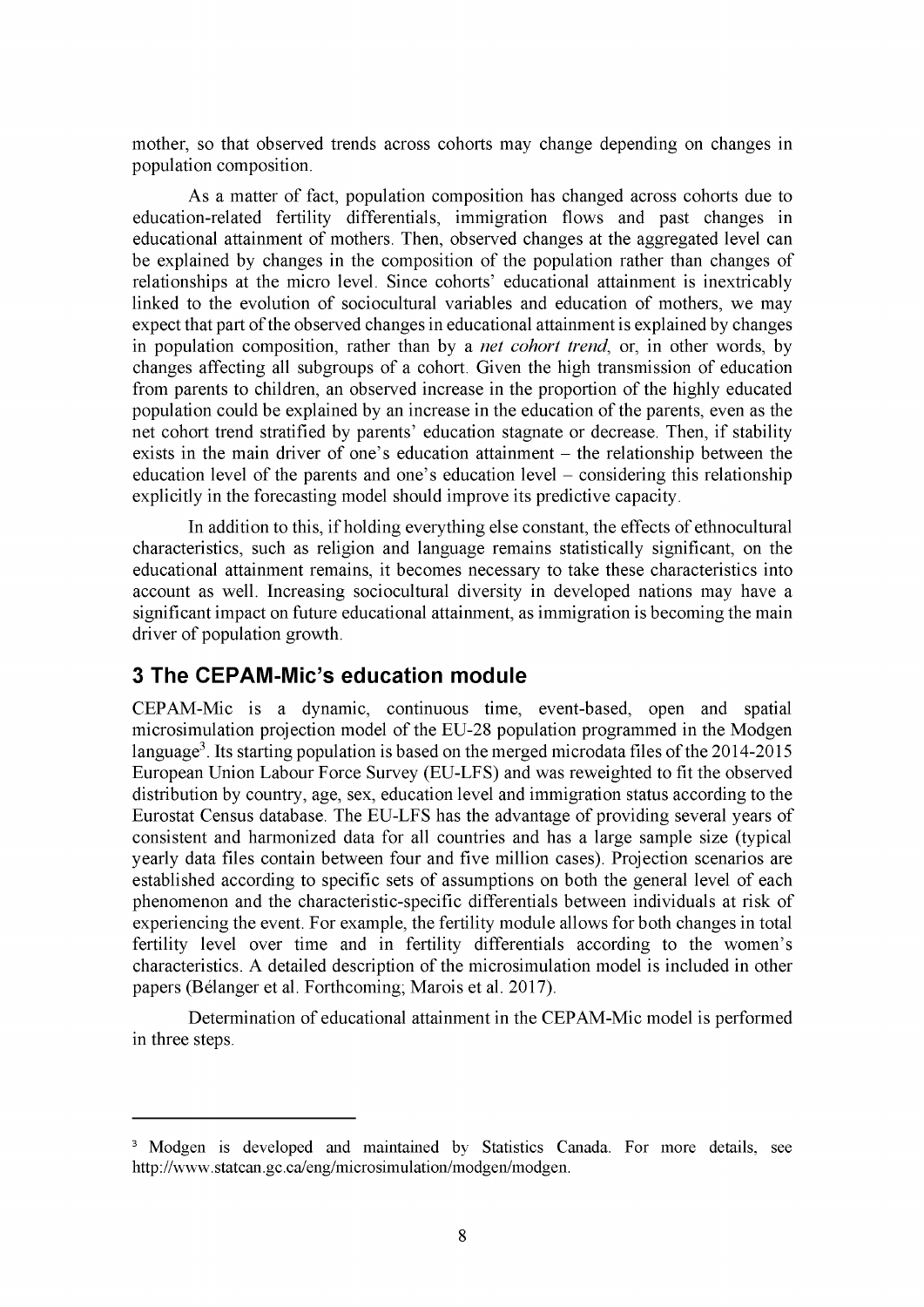#### *Step 1. Determining educational attainment*

This first step constitutes the core of the education module and requires robust parameters from generalized ordered logit regressions on education level. When an individual is born, a latent variable indicates the highest level of education that will be reached in his lifetime. This is also done for immigrants arrived before their twentieth birthday and for individuals aged less than 30 in the base population. The analysis required for this step are presented in the next section.

Note that the attribution of a highest educational attainment only concerns individuals with incomplete education paths: Newborn, immigrants arrived before age 20 and members of the base population under 30 years old. For immigrants arrived in adulthood and older members of the base population, the highest degree is the one at the arrival in the host country or at the time of the survey. In the reference scenario, it is assumed to remain the same for the rest of the simulation, although other assumptions may be set in alternative scenarios.

#### **Step 2. Schedule of education**

For those reaching at least upper secondary level, the age at graduation is determined for all degrees from Eurostat distributions by ISCED levels for the latest graduated cohorts (2013-2014). For those scheduled to complete a postsecondary level, the education module first establishes age at graduation for the postsecondary degree, and then finds a coherent age at graduation for the upper secondary level.

For the three countries with missing data (France for High education; Croatia and United Kingdom for Medium education), the average distribution of comparable countries was used as an approximation.

Unfortunately, education schedules are not detailed according to socio-economic characteristics or education of mothers and data quality sometimes appears questionable for certain countries. Nevertheless, we assume that variations due to noise or to individual characteristics occur within the age resolution of the model (5 years).

#### *Step 3. Simulation of life course*

The last step involves the actual simulation of individual educational events. Because education is set up as a latent variable, actual changes in education does not occur immediately, but only later at the predetermined age at graduation. If the individual survives until graduation age, the education state variable changes to reflect the appropriate educational attainment. Since the education variable is used for the modeling of other demographic events, a change in education immediately affects internal migration, mortality and fertility rates as well as labor force participation and employment.

### <span id="page-12-1"></span><span id="page-12-0"></span>**4 Trends and determinants of educational attainment**

### **4.1 Data**

The first step in the development of the education module involves the exhaustive analysis of trends and determinants of educational attainment. It requires a microdata set that includes variables that are relevant and comparable across countries. Although the EU-LFS has a big sample covering all EU28 countries, it contains limited information on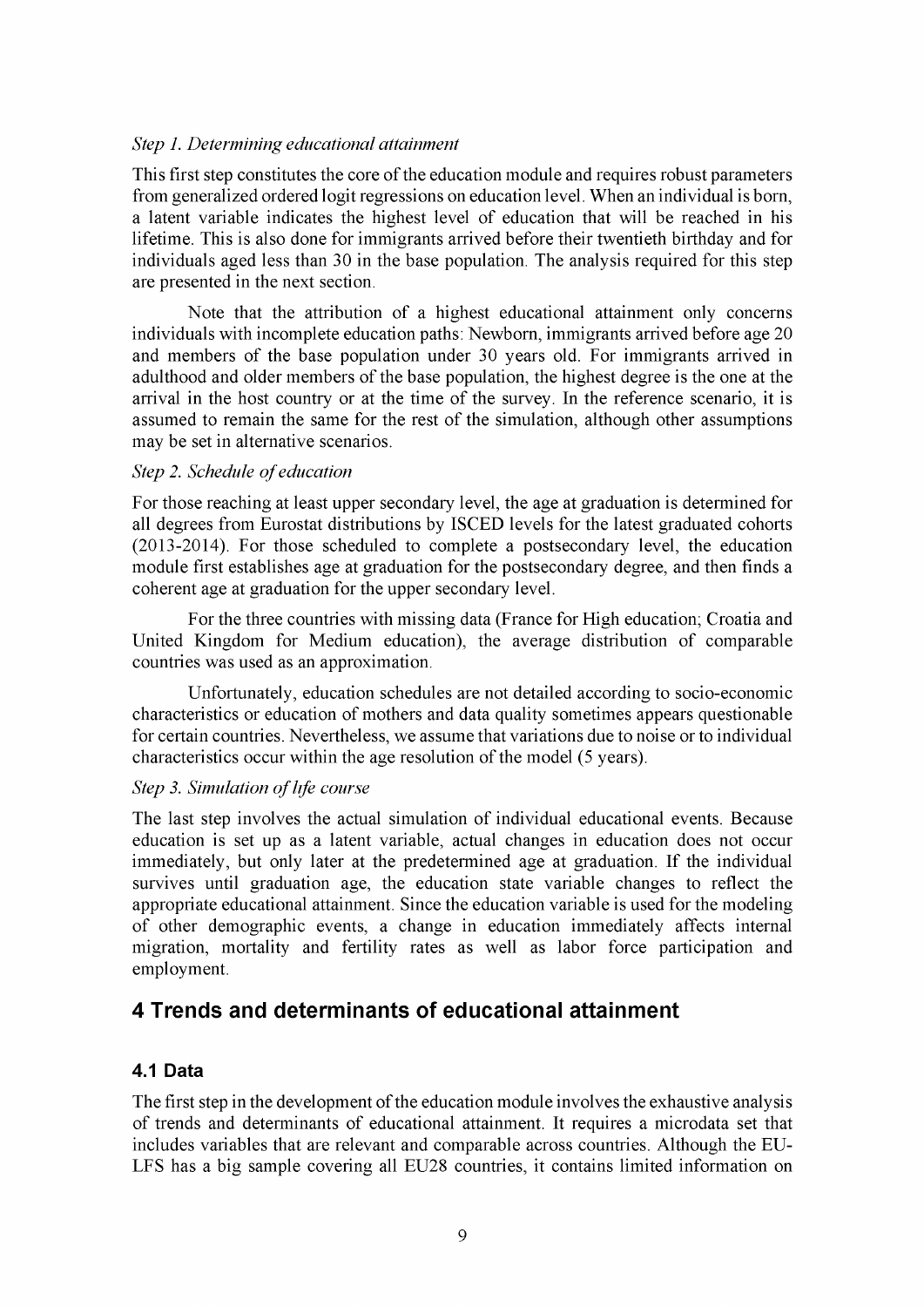sociocultural characteristics. Moreover, education of the mother is only available for individuals living in the same household as their mother<sup>4</sup>.

Despite its smaller sample, the European Social Survey (EU-ESS) was thus preferred to the EU-LFS for the analysis of educational attainment. Five cycles of the EU-ESS (2006 to 2014) were pooled and reweighted in order to match the base population of the projection model (according to country/age/sex/region of birth/education)<sup>5</sup>. Of the 28 EU countries, 13 participated in all five cycles, 13 were missing from at least one cycle and 2 were completely missing (Luxemburg and Malta) $6$ .

From this merged database, people born between 1940 and 19797 and immigrants arrived in their host country before the age of 25 were selected. Individuals were then classified according to their country of birth (if born in the EU) or country of residence (if born abroad). Table 1 presents a synthetic description of the sample size for all countries. Variables included in the analysis are described in Section 4.1.2.

### <span id="page-13-0"></span>*4.1.1 Education*

Educational attainment is the dependent variable and is divided in three broad categories based on ISCED classification either:

- (1) Low: Lower secondary or less (ISCED 1 and 2);
- (2) Medium: Upper secondary completed (ISCED 3);
- (3) High: Postsecondary (ISCED 4+).

### <span id="page-13-1"></span>*4.1.2 Independent variables*

The independent variables used for the analysis are the following:

- *•* Education of the mother; categories are the same as for the dependent variable.
- Country of birth (natives) or country of residence (immigrants); EU28 countries.
- Immigration status; Born in country, Immigrants.
- Religion; Christian, Muslim, Other religion, No religion.
- Language spoken at home; Country's official language(s), Other official languages in the EU28, Other languages. Language has to be official at the national of federal level.

<sup>&</sup>lt;sup>4</sup> In the microsimulation model, since the education is only imputed for newborns and younger individuals, this limitation of the EU-LFS has no consequence: the education of the mother is known for the quasi-totality of the relevant sample.

<sup>&</sup>lt;sup>5</sup> Before calibration, age is adjusted to what it was in 2011 using millesimal difference. For some countries, no data on immigrant status is provided in the 2011 Census Data Hub: Only age, sex and education are then used for reweighting.

<sup>6</sup> These two later countries are thus excluded from the analysis presented in this paper.

<sup>7</sup> Individuals below 30 years old at the time of the survey are excluded in order to avoid analysis on incomplete education paths.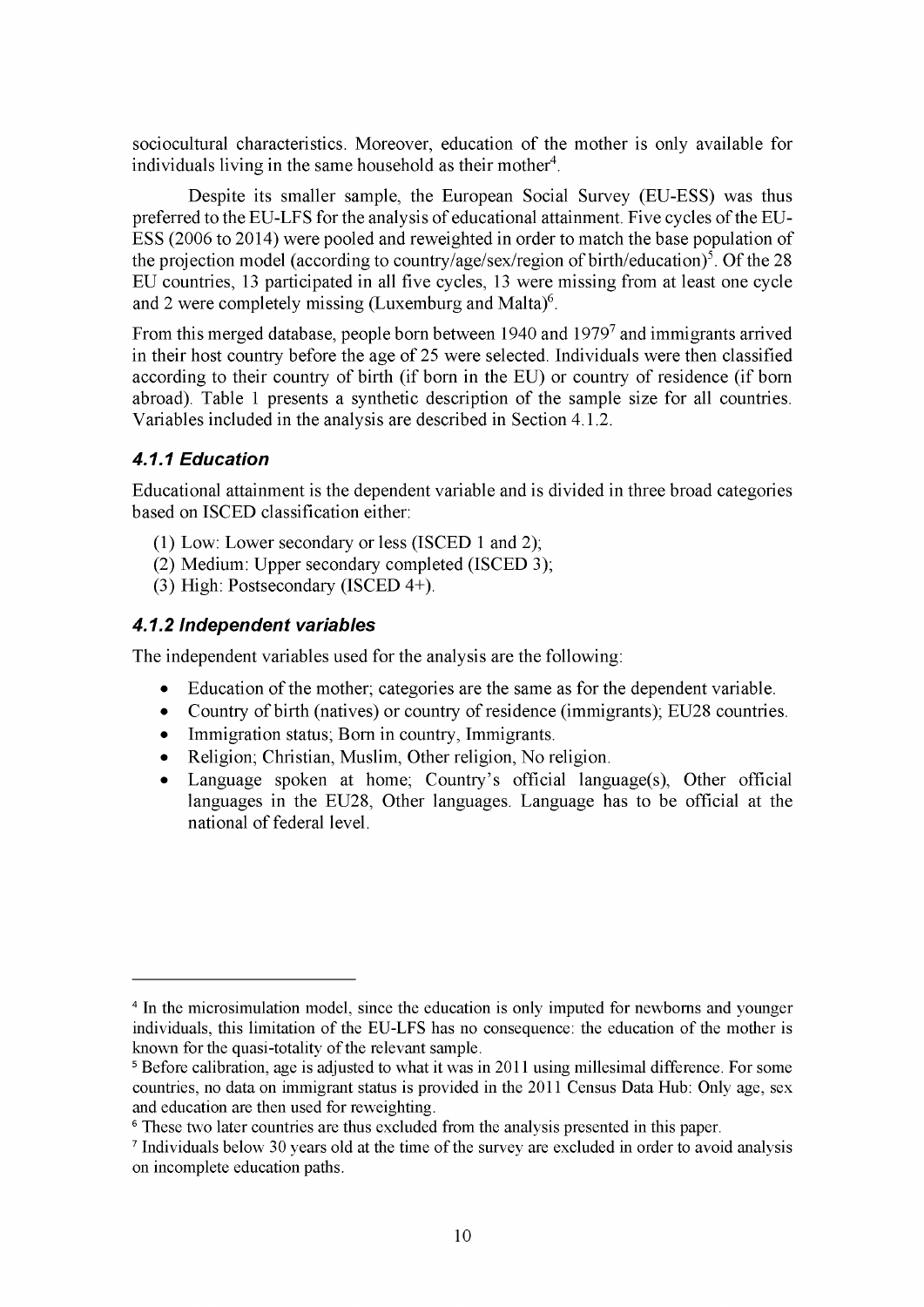| Country                  | ISO-      | <b>ESS</b>         | <b>ESS</b>         | <b>ESS</b>  | <b>ESS</b>  | <b>ESS</b>         | Male           | Female   | <b>Total</b> |
|--------------------------|-----------|--------------------|--------------------|-------------|-------------|--------------------|----------------|----------|--------------|
|                          | Code      | 2006               | 2008               | 2010        | 2012        | 2014               |                |          |              |
| Austria                  | <b>AT</b> | $\mathbf X$        |                    | $\mathbf X$ |             | $\mathbf X$        | 1,754          | 1,967    | 3,721        |
| <b>Belgium</b>           | <b>BE</b> | $\mathbf X$        | $\mathbf X$        | $\mathbf X$ | $\mathbf X$ | $\mathbf X$        | 2,333          | 2,445    | 4,778        |
| Germany                  | DE        | $\mathbf X$        | $\mathbf X$        | $\mathbf X$ | $\mathbf X$ | $\mathbf X$        | 4,256          | 4,182    | 8,438        |
| <b>Denmark</b>           | <b>DK</b> | $\bar{\mathbf{X}}$ | $\mathbf X$        | $\mathbf X$ | $\mathbf X$ | $\mathbf X$        | 2,482          | 2,441    | 4,923        |
| Spain                    | ES        | $\mathbf X$        | $\mathbf X$        | $\mathbf X$ | $\mathbf X$ | $\mathbf X$        | 2,881          | 2,966    | 5,847        |
| Finland                  | FI        | $\mathbf X$        | $\bar{\mathbf{X}}$ | $\mathbf X$ | $\mathbf X$ | $\bar{\mathbf{X}}$ | 3,217          | 3,222    | 6,439        |
| France                   | <b>FR</b> | $\mathbf X$        | $\mathbf X$        | $\mathbf X$ | $\mathbf X$ | $\mathbf X$        | 2,537          | 2,867    | 5,404        |
| <b>United</b><br>Kingdom | <b>UK</b> | $\mathbf X$        | $\mathbf X$        | $\mathbf X$ | $\mathbf X$ | $\mathbf X$        | 2,666          | 3,291    | 5,957        |
| Greece                   | <b>GR</b> |                    | $\mathbf X$        | $\mathbf X$ |             |                    | 1,329          | 1,770    | 3,099        |
| <b>Ireland</b>           | IE        | $\mathbf X$        | $\mathbf X$        | $\mathbf X$ | $\mathbf X$ | $\mathbf X$        | 2,674          | 3,359    | 6,033        |
| Italy                    | IT        |                    |                    |             | $\mathbf X$ |                    | 294            | 292      | 586          |
| Luxemburg                | LU        |                    |                    |             |             |                    | $\overline{0}$ | $\theta$ | $\theta$     |
| <b>Netherland</b>        | NL        | X                  | $\mathbf X$        | $\mathbf X$ | $\mathbf X$ | $\mathbf X$        | 2,618          | 3,016    | 5,634        |
| Portugal                 | PT        | $\mathbf X$        | $\mathbf X$        | $\mathbf X$ | $\mathbf X$ | $\mathbf X$        | 2,302          | 3,518    | 5,820        |
| <b>Sweden</b>            | <b>SE</b> | $\mathbf X$        | $\mathbf X$        | $\mathbf X$ | $\mathbf X$ | $\mathbf X$        | 2,364          | 2,424    | 4,788        |
| Total - EU15             |           |                    |                    |             |             |                    | 33,707         | 37,760   | 71,467       |
| <b>Bulgaria</b>          | <b>BG</b> | X                  | $\mathbf X$        | $\mathbf X$ | $\mathbf X$ |                    | 2,306          | 3,152    | 5,458        |
| Cyprus                   | <b>CY</b> | X                  | $\mathbf X$        | $\mathbf X$ | $\mathbf X$ |                    | 1,166          | 1,422    | 2,588        |
| Czech<br>Republic        | CZ        |                    | $\mathbf X$        | $\mathbf X$ | $\mathbf X$ | $\mathbf X$        | 2,771          | 2,896    | 5,667        |
| <b>Estonia</b>           | EE        | $\mathbf X$        | $\mathbf X$        | $\mathbf X$ | $\mathbf X$ | $\mathbf X$        | 1,890          | 2,623    | 4,513        |
| Croatia                  | <b>HR</b> |                    | $\mathbf X$        | $\mathbf X$ |             |                    | 822            | 1,022    | 1,844        |
| Hungary                  | HU        | $\mathbf X$        | $\mathbf X$        | $\mathbf X$ | $\mathbf X$ |                    | 1,833          | 2,204    | 4,037        |
| Lithuania                | LT        |                    |                    | $\mathbf X$ | $\mathbf X$ | $\mathbf X$        | 1,342          | 2,124    | 3,466        |
| Latvia                   | LV        |                    | $\mathbf X$        |             |             |                    | 412            | 672      | 1,084        |
| Malta                    | <b>MT</b> |                    |                    |             |             |                    | $\overline{0}$ | $\theta$ | $\theta$     |
| Poland                   | PL        | $\mathbf X$        | $\mathbf X$        | $\mathbf X$ | $\mathbf X$ | $\mathbf X$        | 2,420          | 2,728    | 5,148        |
| Romania                  | <b>RO</b> |                    | $\mathbf X$        |             |             |                    | 635            | 802      | 1,437        |
| Slovenia                 | <b>SI</b> | $\mathbf X$        | $\mathbf X$        | $\mathbf X$ | $\mathbf X$ | $\mathbf X$        | 1,668          | 2,018    | 3,686        |
| Slovakia                 | <b>SK</b> | $\mathbf X$        | $\mathbf X$        | $\mathbf X$ | $\mathbf X$ |                    | 1,951          | 2,722    | 4,673        |
| <b>Total - NMS13</b>     |           |                    |                    |             |             |                    | 19,216         | 24,385   | 43,601       |

Table 1: Description of the sample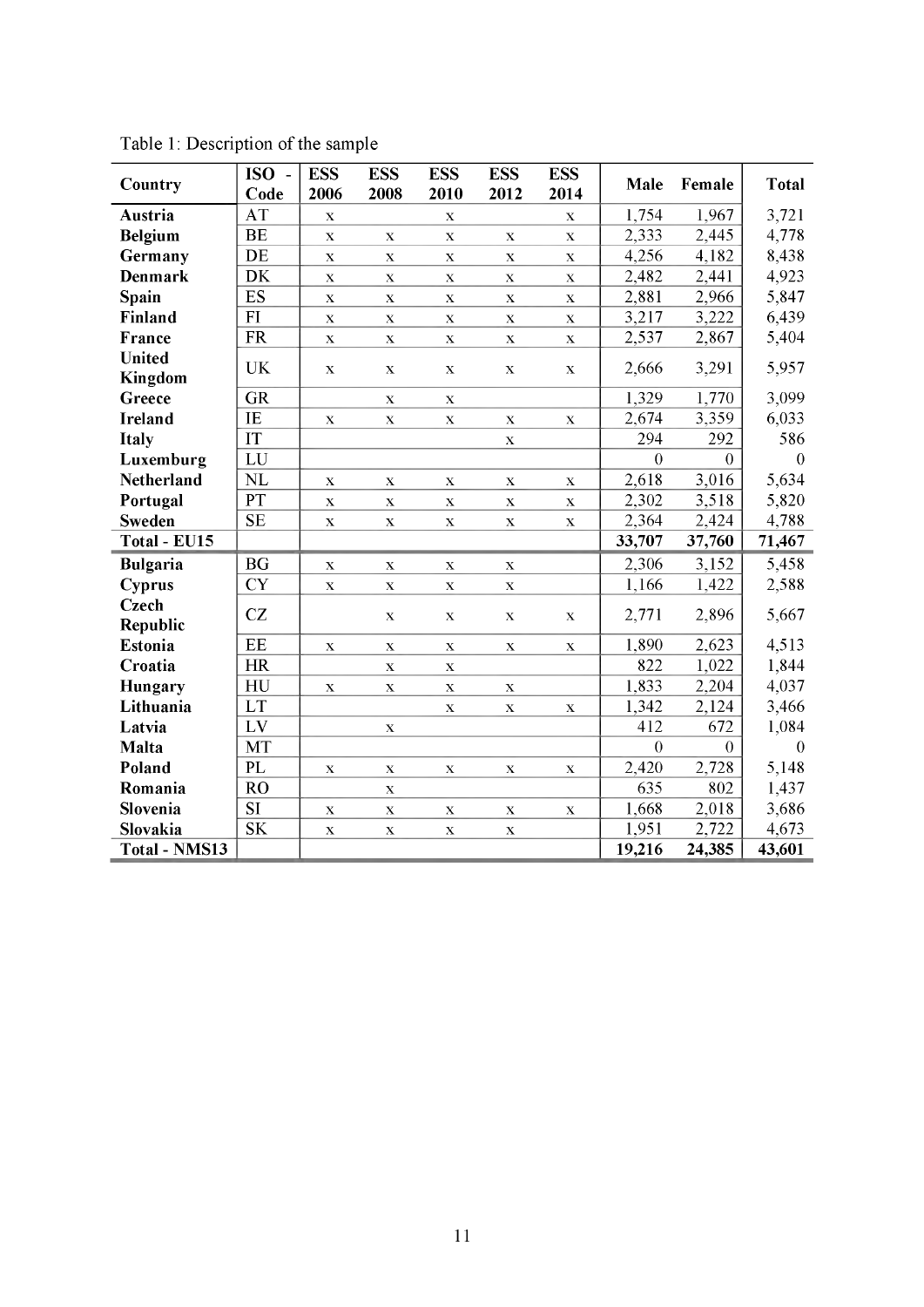#### <span id="page-15-0"></span>**4.2 Multivariate analysis**

A generalized ordered logit model incorporating all the variables described Section 4.1 was used for the analysis. Because the sample size was insufficient to build stratified country-specific models, countries were grouped into two large regions (EU15/NMS13).

The ordered logit regression analysis has two purposes. The first is to estimate the net effect of relevant individual characteristics on educational attainment. The second purpose is to estimate country-specific cohort effects in order to make assumptions on the educational attainment of future cohorts. This effect is captured by an interaction variable between the cohort and the country. The model equation is thus formulated as follows:

$$
\ln\left(\frac{E_{ij}}{1-E_{ij}}\right) = \beta_{0j} + \beta_{1j}Ct_i + \beta_{2j}Cr_i + \beta_{3j}(Ct_i * Cr_i) + \beta_{4j}X_i + \beta_{5j}Z_i
$$
 (1)

Where

 $E_{ij}$  is the probability that an individual *i* reaches level of education *j*, where *j* equals High or Medium;

*Ct* is the country;

*Cr* is a discrete variable for cohorts (1940-44=1; 1945-49=2, ..., 1975-1979=8);

*X* is a set of sociocultural variables;

*Z* is the education of the mother.

The ordered logit model provides distinct parameters for High and Medium education, Low education being the reference. Detailed parameters for all categories and variables are presented in the Appendix. For the sake of simplicity, we focus our analysis on the odds of getting a postsecondary degree (High) compared to the odds of getting a lower degree (Low and Medium combined).

Table 2 shows Max-rescaled R-Square and Concordance levels for partial and full models. On average, adding mother's education *(Z)* and sociocultural variables (X) to cohort trends by country *(Ct/Cr)* increases the concordance by 5 to 10 points compared to models including cohort trends by country alone. The two performance indicators also show that mother's education is a better predictor of educational attainment than are sociocultural variables: Models including *Z* alone perform better than those including *X* alone. Moreover, Max-rescaled R-Square scores show that mother's education and cohort/country have similar effect on the variance. Performance indicators also show that models perform slightly better for the EU15 region when compared to NMS13, as well as for females compared to males.

In order to assess the effect of the education of the mother and sociocultural variables, we compare their net and gross effect on Figure 3. Gross effects are obtained by removing all but the variable of interest from the model equation. Net effects are obtained from the full model, controlling for all other variables.

The importance of the mother's education stands out from all other variables as the main determinant of educational attainment. In both regions, the odds of getting a postsecondary degree compared to getting other lower educational levels fall below 0.2 for both males and females with low-educated mothers (reference is high-educated mother), meaning that individuals with a low-educated mother are approximately five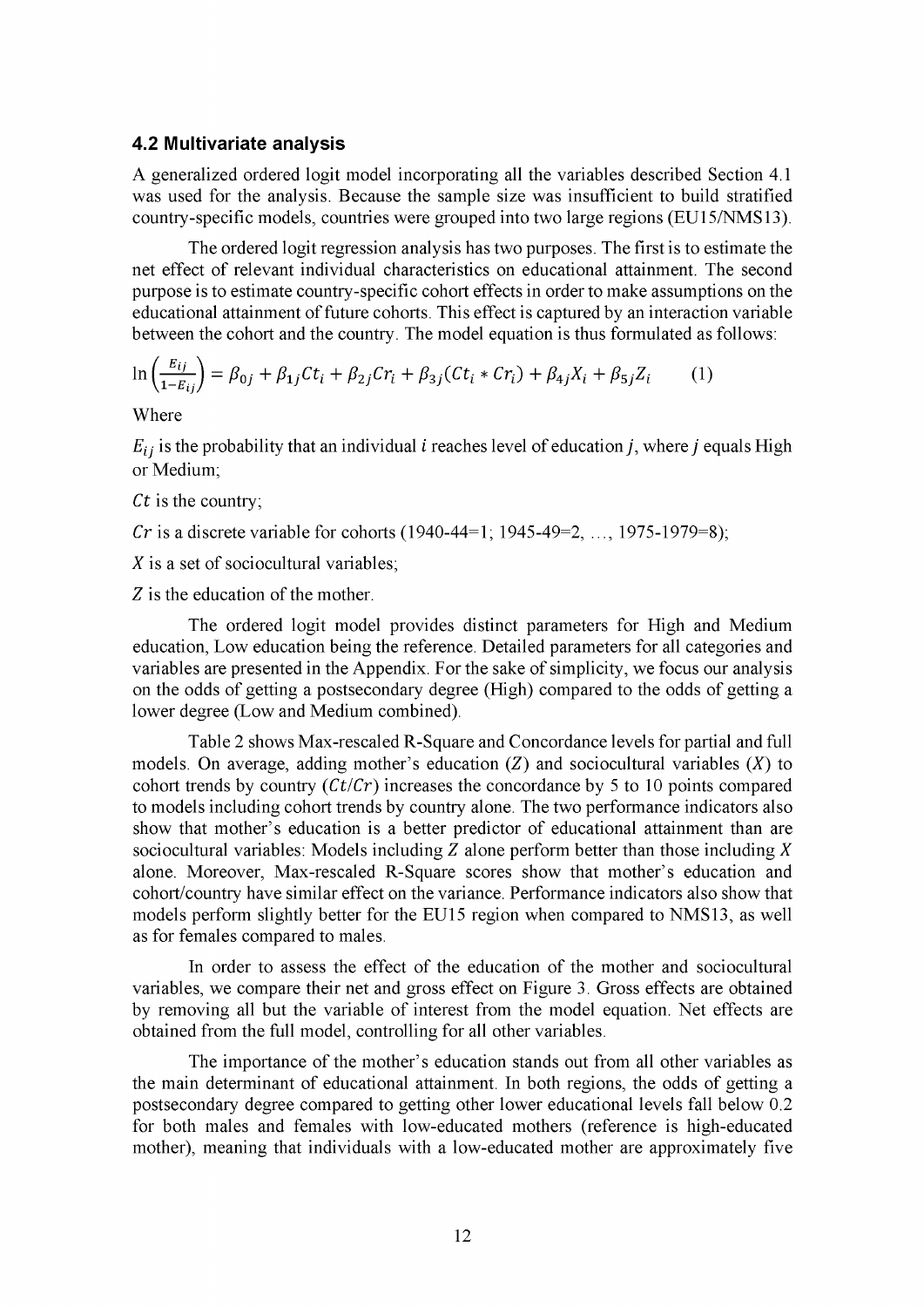times less likely to complete a postsecondary level than individuals with a high-educated mother. Results for individuals whose mother has a Medium level of education are similar, although a little less pronounced (odds ratio approximately 0.3).

| Table 2: Performance indicators for partial and full models |             |            |          |             |             |  |  |  |  |
|-------------------------------------------------------------|-------------|------------|----------|-------------|-------------|--|--|--|--|
|                                                             | Parameter   | $EU15 - M$ | $EU15-F$ | $NMS13 - M$ | $NMS13 - F$ |  |  |  |  |
| Max-                                                        | Ct/Cr       | 0.218      | 0.220    | 0.079       | 0.159       |  |  |  |  |
| <b>Rescaled R-</b>                                          | X           | 0.012      | 0.015    | 0.026       | 0.035       |  |  |  |  |
| <b>Square</b>                                               | Z           | 0.154      | 0.174    | 0.130       | 0.166       |  |  |  |  |
|                                                             | $X+Z$       | 0.160      | 0.181    | 0.143       | 0.187       |  |  |  |  |
|                                                             | $Ct/Cr+X$   | 0.224      | 0.229    | 0.097       | 0.185       |  |  |  |  |
|                                                             | $Ct/Cr + Z$ | 0.278      | 0.300    | 0.179       | 0.266       |  |  |  |  |
|                                                             | $Ct/Cr+X+Z$ | 0.282      | 0.305    | 0.190       | 0.284       |  |  |  |  |
| $%$ of                                                      | Ct/Cr       | 64.7       | 68.7     | 59.3        | 64.7        |  |  |  |  |
| concordance                                                 | X           | 30.9       | 31.3     | 35.6        | 35.4        |  |  |  |  |
|                                                             | Z           | 36.6       | 37.6     | 45.4        | 45.6        |  |  |  |  |
|                                                             | $X+Z$       | 53.0       | 53.9     | 58.9        | 58.2        |  |  |  |  |
|                                                             | $Ct/Cr+X$   | 65.2       | 69.2     | 60.6        | 66.4        |  |  |  |  |
|                                                             | $Ct/Cr + Z$ | 70.0       | 73.6     | 68.4        | 72.1        |  |  |  |  |
|                                                             | $Ct/Cr+X+Z$ | 70.2       | 73.8     | 68.9        | 73.0        |  |  |  |  |

Preliminary models also included interaction terms between the education of the mother and the country or cohort, but most of the resulting parameters were not significant. This means that the effect of the mother's education is roughly the same in all countries and didn't change across cohorts (at least since 1940). This result supports many other empirical analyses showing that intergenerational mobility rates don't vary much over time and across countries (Piketty 2000). As stated earlier, including it explicitly in the projection model should improve its predictive capacity. It also adds a nice feedback effect in the model.

Another significant result can be observed for the educational attainment of individuals according to their religious affiliation. Compared to being Christian, being Muslim significantly and strongly reduces the odds of obtaining a postsecondary degree in both regions and for both sexes and the effect remains significant even when controlling for the other variables. With the exception of females in the NMS13 region, a significant and positive effect of religion also remains for the category "Other religions", which mainly comprises Jews. Having no religion has a small positive effect on education in the gross models, but when controlling for the other variables this effect completely disappears except for females of NMS13. In general, we can also conclude that the observed differences between religious groups are in part explained by their different composition in terms of education of mothers or other variables, as the net effect of religion is almost always smaller than the gross effect.

Concerning the language spoken at home, the effect of speaking a non-European language on the odds of completing a postsecondary degree is reduced after a statistical control, but still remains negative and significant, except for males in EU15. Social issues underlying these differentials are distinct between EU15 and NMS13. In Eastern Europe, the non-official languages group comprises mainly Romani, whose educational pathways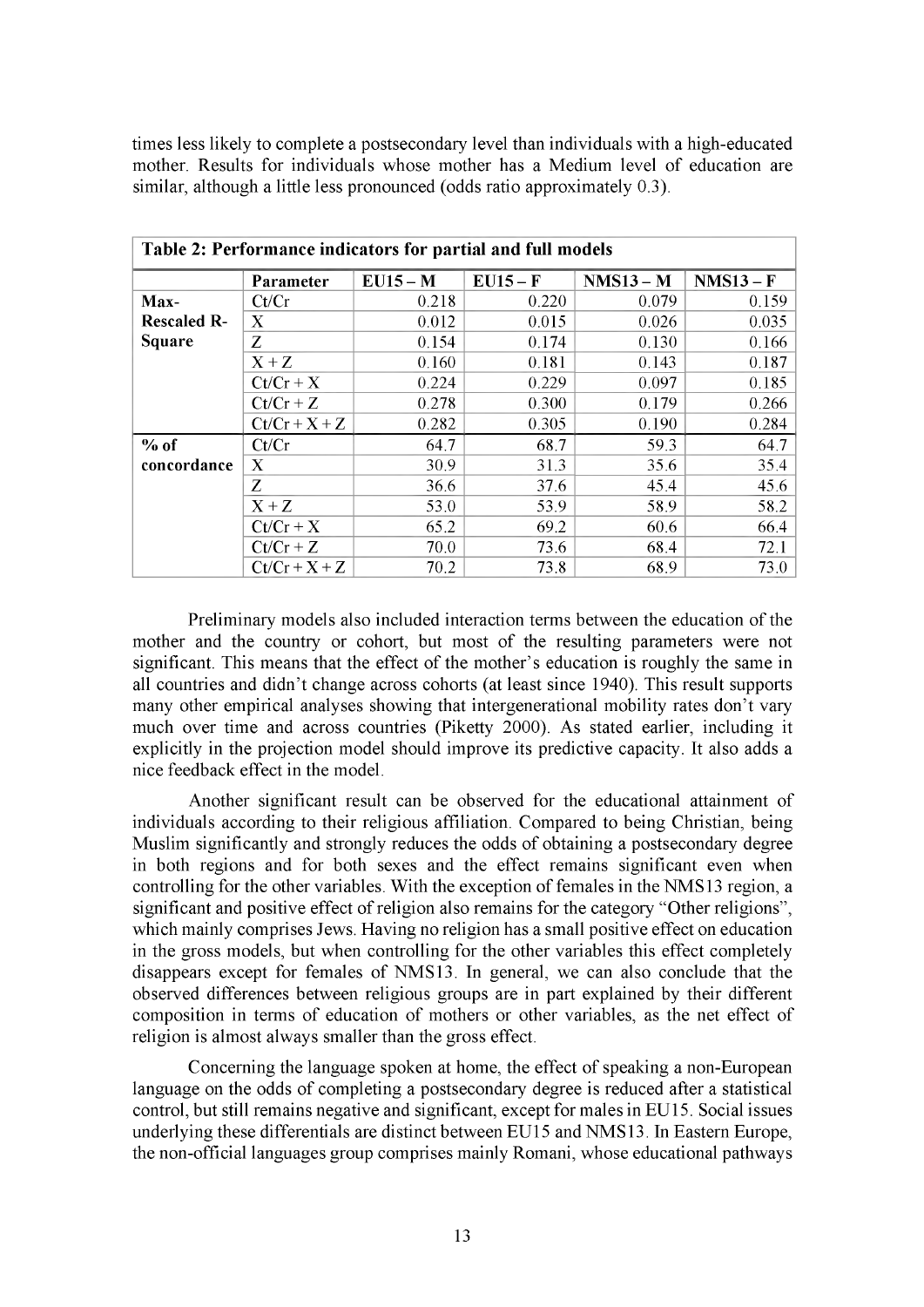are well documented (Forray 2002). In the EU15, this group is mostly constituted of first and second generations of international immigrants. Interestingly, there are no statistical differences between immigration categories when controlling for the other variables.

Overall, education of the mother appears to explain a significant part of the observed differentials in the educational attainment of sociocultural groups. However, some of the gross effects still resist the impact of statistical controls. The most important factors that were identified are speaking a non-European language and being Muslim.

Figure 3: Odds of getting High level of education over odds of getting a Low or Medium level of education



**EU15, Males**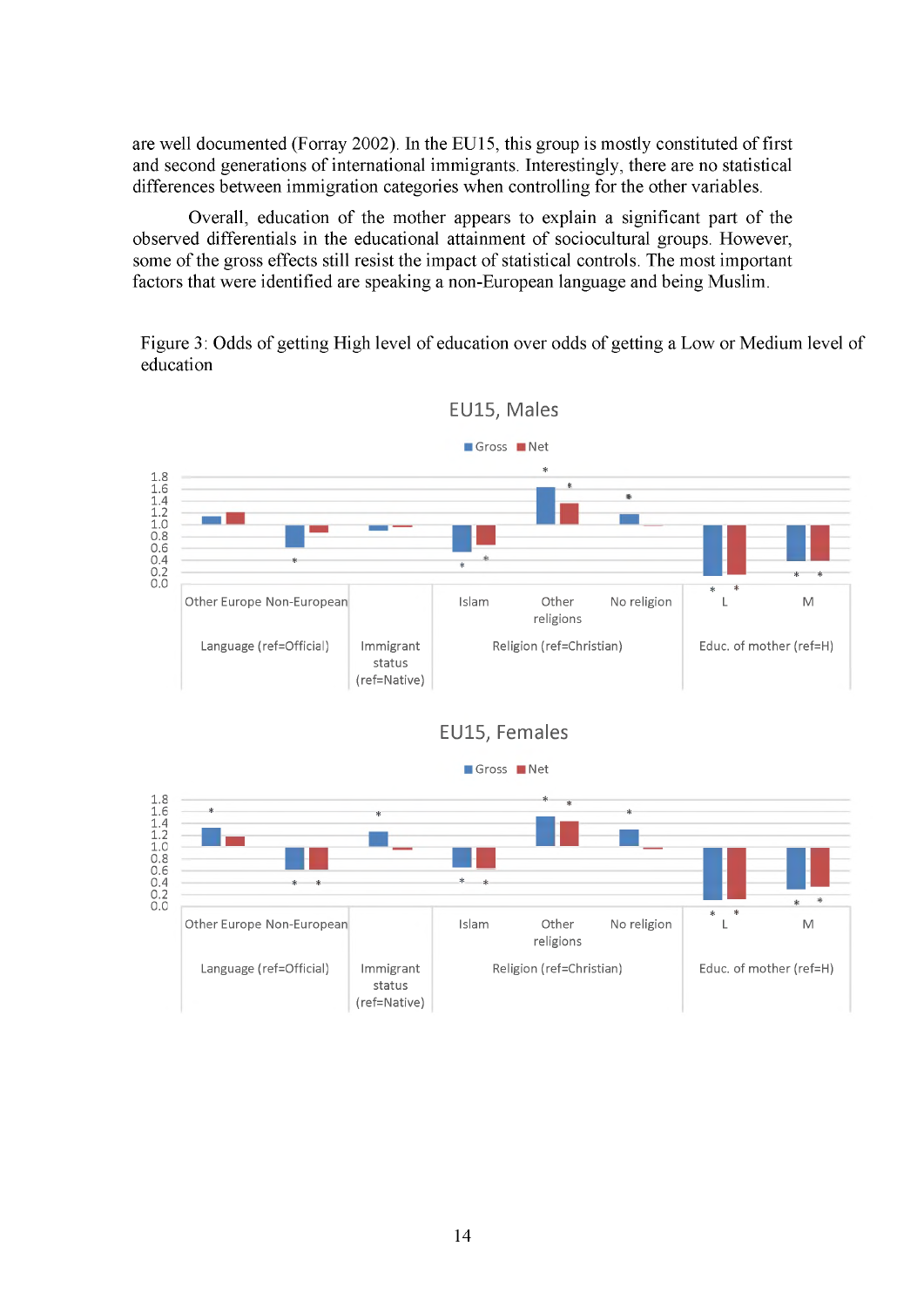



Our results have shown that the net effect of the education of the mother on educational attainment is particularly strong, but that other sociocultural variables such as religion and language spoken at home are also playing a significant role. Cohort composition has changed significantly along these dimensions in the course of the 20<sup>th</sup> century, and so we must aim to disentangle changes that occurred from evolution of cohort composition from changes that affected the whole population. The second part of the analysis thus concerns the net cohort effect, which is the trend over cohorts once changes in population composition are factored out.

Figure 4 summarizes the net and gross cohort trends for males and females. For a simplified overview of the analysis, the graphs show the arithmetic average of cohort trend parameters across EU15 and NMS13 countries, and only provides odds for High education compared to the two lower categories. Detailed results of the generalized ordered regressions are presented in the Appendix.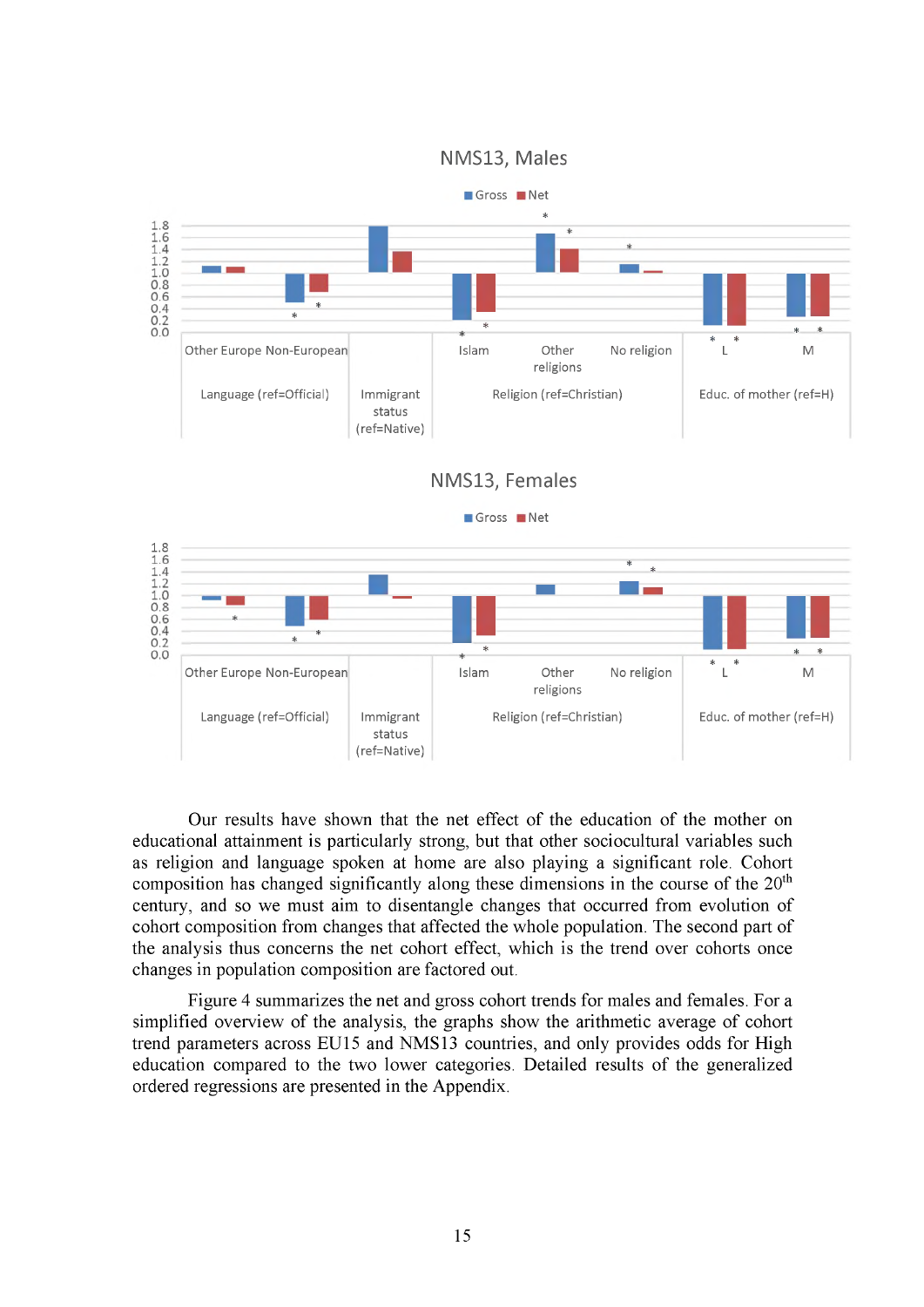



When population composition is taken into account, cohort trends shift down significantly, in one case even changing the direction of the cohort trend from positive to negative. For males in the NMS13 region, gross odds ratios for High education followed a slightly increasing trend (Figure 4, NMS13, solid blue line). However, taking sociocultural variables and mother's education into account, the trend is reversed and becomes slightly negative (Figure 4, NMS13, dashed blue line). This result means that, *ceteris paribus,* a boy born in the 70s from a mother with High education has less chance of attaining a postsecondary level than a similar boy born in the 40's. As a corollary, this shows that the observed improvement in the gross trends for NMS13 boys is more than completely explained by changes in population composition: there were more educated mothers in the 70's than in the 40's and consequently, children born in the 70's are more likely to get a postsecondary degree. So the observed improvement in educational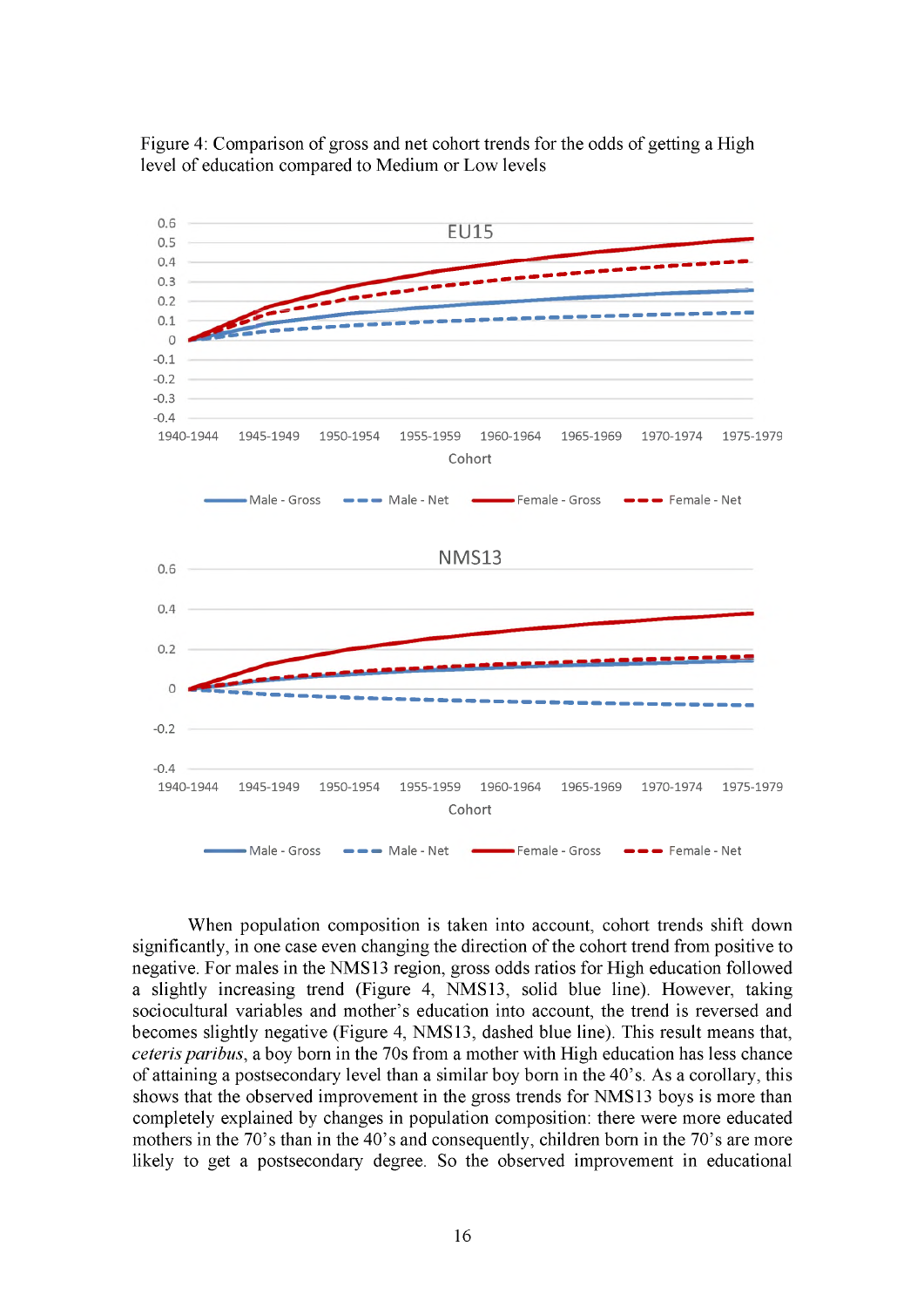attainment of men in NMS13 among cohorts born between 1940 and 1979 is an echo of a past net cohort effect affecting preceding cohorts of women. Because intergenerational transmission of education is high, a general increase in the level of education in a cohort reverberates in the following generations.

|                                              | Table 3: Parameters for net and gross cohort trends ( $\beta_2 + \beta_3$ ) |               |                           |                          |                           |               |                           |               |  |
|----------------------------------------------|-----------------------------------------------------------------------------|---------------|---------------------------|--------------------------|---------------------------|---------------|---------------------------|---------------|--|
| <b>Country</b>                               |                                                                             |               | <b>Education=High</b>     |                          |                           |               | <b>Education=Medium</b>   |               |  |
|                                              | <b>Net</b>                                                                  |               |                           | <b>Gross</b>             | <b>Net</b>                |               | <b>Gross</b>              |               |  |
|                                              | <b>Trend</b> <sub>M</sub>                                                   | <b>TrendF</b> | <b>Trend</b> <sub>M</sub> | <b>Trend<sub>F</sub></b> | <b>Trend</b> <sub>M</sub> | <b>Trendr</b> | <b>Trend</b> <sub>M</sub> | <b>TrendF</b> |  |
|                                              |                                                                             |               |                           |                          |                           |               |                           |               |  |
| BE                                           | 0.041                                                                       | 0.213         | 0.108                     | 0.273                    | 0.201                     | 0.324         | 0.239                     | 0.342         |  |
| BG                                           | $-0.078$                                                                    | 0.018         | 0.039                     | 0.150                    | 0.176                     | 0.168         | 0.195                     | 0.205         |  |
| CZ                                           | $-0.056$                                                                    | 0.042         | 0.009                     | 0.139                    | 0.073                     | 0.223         | 0.145                     | 0.334         |  |
| DK                                           | $-0.035$                                                                    | 0.097         | 0.077                     | 0.203                    | 0.025                     | 0.208         | 0.113                     | 0.284         |  |
| DE                                           | $-0.012$                                                                    | 0.146         | 0.045                     | 0.200                    | $-0.049$                  | 0.159         | 0.009                     | 0.206         |  |
| EE                                           | $-0.109$                                                                    | 0.067         | 0.075                     | 0.190                    | $-0.047$                  | 0.009         | 0.109                     | 0.150         |  |
| IE                                           | 0.165                                                                       | 0.279         | 0.218                     | 0.307                    | 0.235                     | 0.356         | 0.267                     | 0.384         |  |
| GR                                           | 0.129                                                                       | 0.306         | 0.160                     | 0.354                    | 0.275                     | 0.412         | 0.295                     | 0.439         |  |
| <b>ES</b>                                    | 0.186                                                                       | 0.401         | 0.205                     | 0.409                    | 0.219                     | 0.383         | 0.231                     | 0.394         |  |
| <b>FR</b>                                    | 0.100                                                                       | 0.204         | 0.163                     | 0.252                    | 0.169                     | 0.318         | 0.211                     | 0.347         |  |
| IT                                           | 0.086                                                                       | 0.217         | 0.088                     | 0.260                    | 0.189                     | 0.336         | 0.184                     | 0.362         |  |
| $\overline{\mathbf{C}\mathbf{Y}}$            | 0.146                                                                       | 0.293         | 0.196                     | 0.336                    | 0.369                     | 0.464         | 0.426                     | 0.494         |  |
| LV                                           | $-0.090$                                                                    | 0.024         | 0.045                     | 0.140                    | 0.005                     | 0.090         | 0.126                     | 0.221         |  |
| LT                                           | $-0.108$                                                                    | $-0.099$      | 0.027                     | 0.070                    | 0.005                     | 0.053         | 0.104                     | 0.186         |  |
| H <sub>U</sub>                               | $-0.051$                                                                    | 0.109         | 0.070                     | 0.226                    | 0.041                     | 0.199         | 0.116                     | 0.295         |  |
| $\mathbf{NL}$                                | 0.005                                                                       | 0.133         | 0.040                     | 0.172                    | 0.075                     | 0.290         | 0.101                     | 0.308         |  |
| AT                                           | 0.056                                                                       | 0.160         | 0.110                     | 0.197                    | 0.168                     | 0.210         | 0.208                     | 0.228         |  |
| PL                                           | 0.042                                                                       | 0.133         | 0.170                     | 0.231                    | 0.173                     | 0.315         | 0.250                     | 0.382         |  |
| PT                                           | 0.202                                                                       | 0.288         | 0.226                     | 0.304                    | 0.239                     | 0.370         | 0.253                     | 0.382         |  |
| <b>RO</b>                                    | $-0.076$                                                                    | 0.094         | 0.008                     | 0.192                    | 0.100                     | 0.271         | 0.135                     | 0.301         |  |
| SI                                           | 0.048                                                                       | 0.170         | 0.131                     | 0.248                    | 0.057                     | 0.293         | 0.112                     | 0.361         |  |
| $\overline{\mathbf{S}}\overline{\mathbf{K}}$ | $-0.087$                                                                    | 0.053         | 0.024                     | 0.170                    | 0.095                     | 0.267         | 0.185                     | 0.357         |  |
| FI                                           | $-0.007$                                                                    | 0.135         | 0.105                     | 0.253                    | 0.225                     | 0.326         | 0.306                     | 0.422         |  |
| SE                                           | $-0.011$                                                                    | 0.059         | 0.108                     | 0.175                    | 0.267                     | 0.319         | 0.349                     | 0.382         |  |
| <b>UK</b>                                    | 0.025                                                                       | 0.107         | 0.085                     | 0.155                    | 0.083                     | 0.223         | 0.134                     | 0.262         |  |
| HR                                           | $-0.048$                                                                    | 0.044         | 0.029                     | 0.097                    | 0.205                     | 0.345         | 0.247                     | 0.340         |  |

Note: Betas refer to equation 1. Subscripts  $M$  and  $F$  refer to Male and Female, respectively.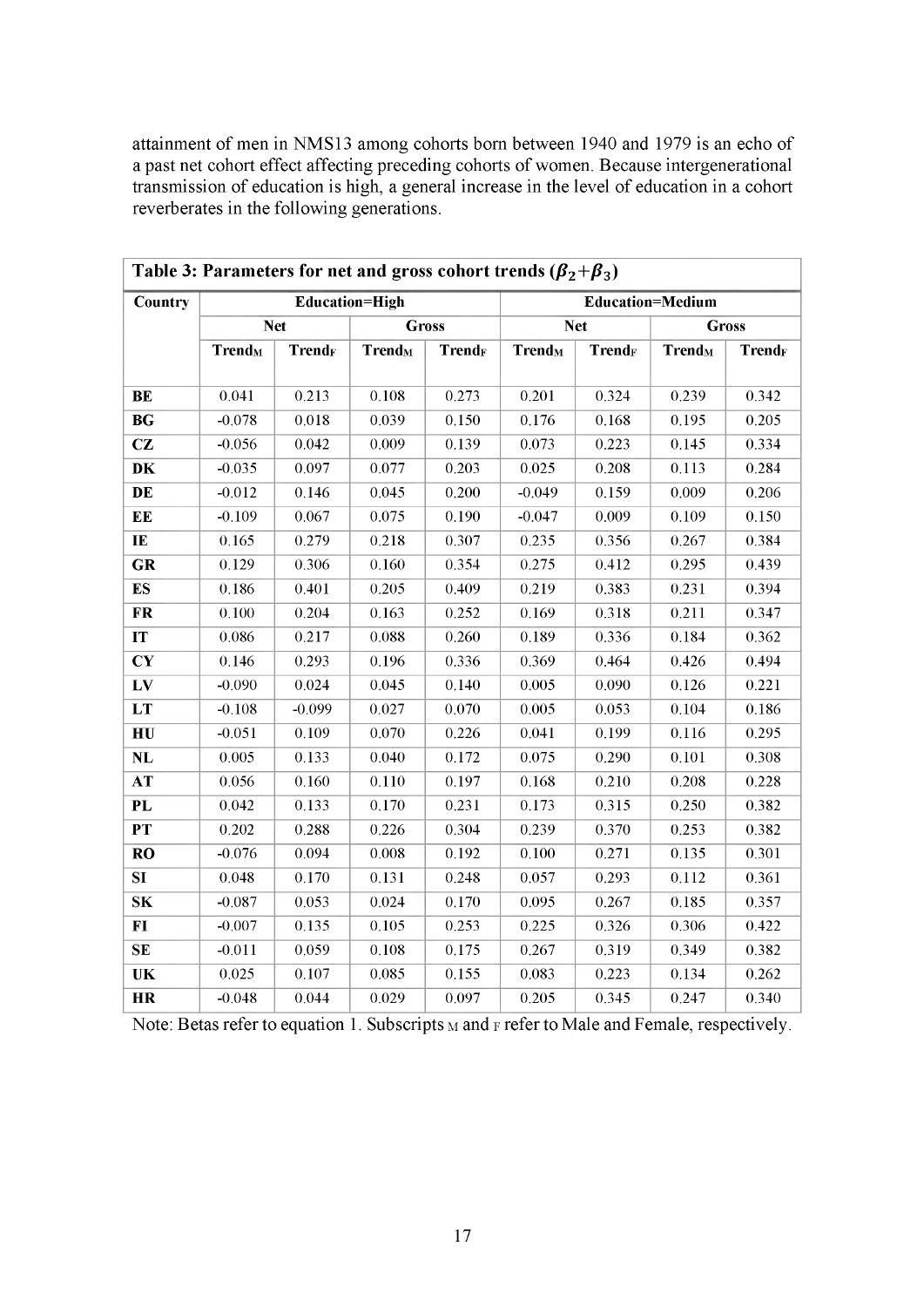For females in both EU15 and NMS13 and for males in EU15, Figure 4 shows that population composition alone does not fully explain the observed improvement in educational attainment, since net cohort trends (dashed lines) still show improvement across cohorts. Nevertheless, amplitude is reduced compared to gross trends (solid lines), meaning that a significant part of the improvement across cohorts is explained away by sociocultural characteristics and the education of mothers.

The analysis presented above rests on the arithmetic average of regression parameters and hides the heterogeneity in trends across countries. Table 3 shows net parameters for countries and cohort trends for males (M) and females (F). The trend parameter corresponds to  $\beta_2 + \beta_3$ , as presented in Equation 1.

In order to identify groups of countries with similar characteristics, a cluster analysis was performed on the difference between the net and the gross cohort trend parameters, the result of which is presented in Table 4.

|                | Table 4 - Classification of countries according to cluster analysis |                     |                     |                                                        |          |          |            |  |  |  |
|----------------|---------------------------------------------------------------------|---------------------|---------------------|--------------------------------------------------------|----------|----------|------------|--|--|--|
| Cluster        | <b>Name</b>                                                         | <b>Trend</b>        | <b>Countries</b>    | Mean difference between net and<br>gross cohort effect |          |          |            |  |  |  |
|                |                                                                     |                     |                     | Edu=H,                                                 | Edu=H,   | Edu=M,   | Edu=M, $ $ |  |  |  |
|                |                                                                     |                     |                     | Sex=M                                                  | Sex=f    | Sex=M    | Sex=F      |  |  |  |
| 1              | Moderate                                                            | Small decrease for  | BE, DE, IE, GR,     | $-0.046$                                               | $-0.040$ | $-0.033$ | $-0.023$   |  |  |  |
|                | composition                                                         | males, no variation | ES, FR, IT, CY, NL, |                                                        |          |          |            |  |  |  |
|                | effect                                                              | for females         | AT, PT, UK, HR      |                                                        |          |          |            |  |  |  |
| $\overline{2}$ | <b>Strong</b>                                                       | Strong or moderate  | BG, CZ, DK, HU,     | $-0.105$                                               | $-0.108$ | $-0.067$ | $-0.073$   |  |  |  |
|                | composition                                                         | increase            | PL, RO, SI, SK, FI, |                                                        |          |          |            |  |  |  |
|                | effect                                                              |                     | <b>SE</b>           |                                                        |          |          |            |  |  |  |
| 3              | Very strong                                                         | Moderate decrease   | EE, LT, LV          | $-0.151$                                               | $-0.136$ | $-0.126$ | $-0.135$   |  |  |  |
|                | composition                                                         | for<br>males,<br>no |                     |                                                        |          |          |            |  |  |  |
|                | effect                                                              | change for females  |                     |                                                        |          |          |            |  |  |  |

Figure 5 further illustrates net probabilities of obtaining a High level of education for the three clusters and for each sex separately. Probabilities are calculated from Equation 1.

Cluster analysis shows that the effect of population composition on cohort trend is stronger for the attainment of a High level of education than it is for the attainment of a Medium level, as shown by the mean difference between the net and the gross cohort trends in Table 4.

Results further demonstrate that cohort trends in all countries are significantly affected by population composition. The analysis has identified three clusters with respect to this gross-net trend difference.

The first identified cluster includes countries where the gross-net trend difference is smallest. Although small in appearance, the compositional effect remains relatively important: For postsecondary education, it corresponds to about a quarter of the gross trend. Nevertheless, a net cohort effect can still be observed for those countries. This is further illustrated in Figure 5, where we can see an increase in the proportion of postsecondary education across cohorts, even after statistical controls have been factored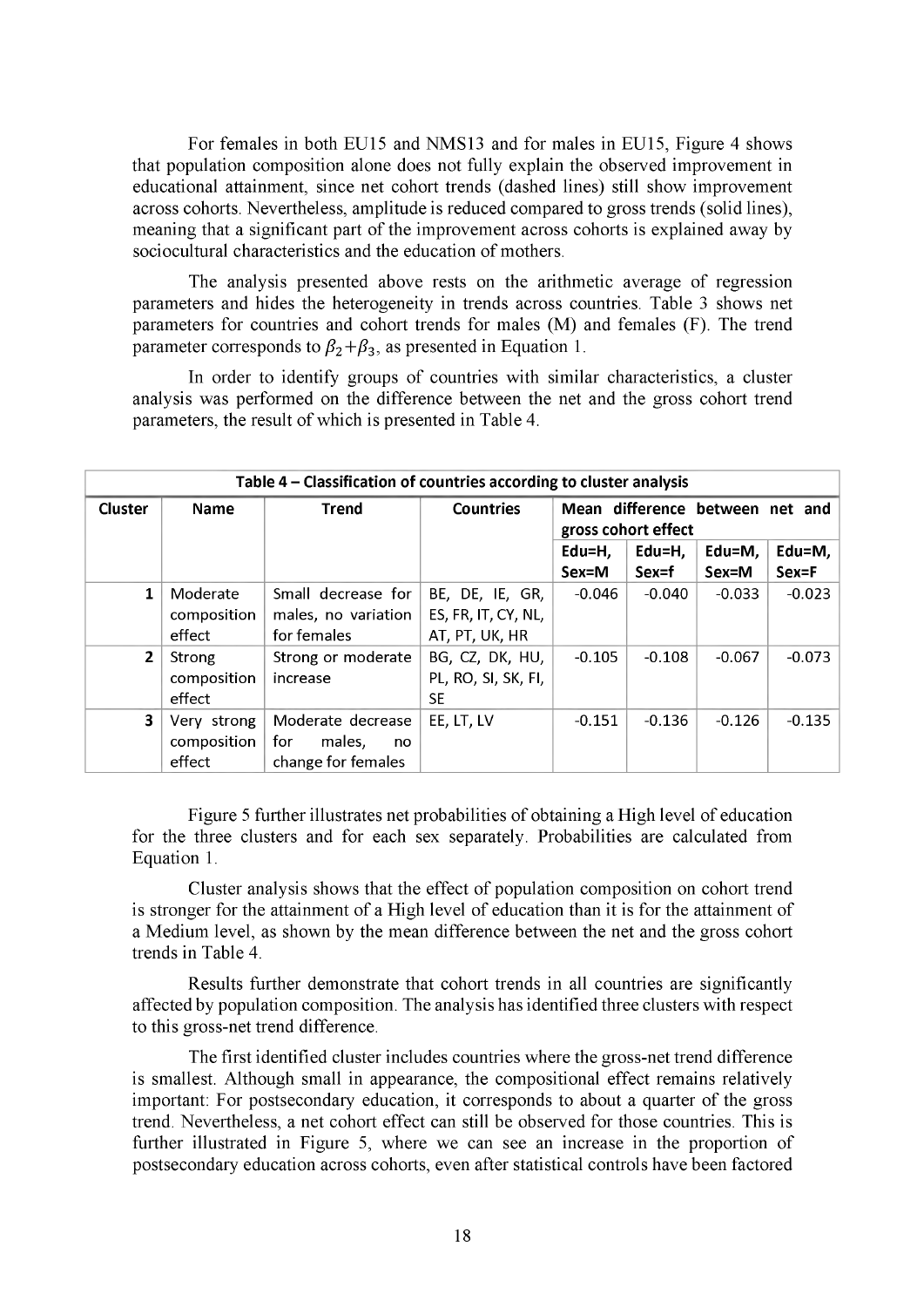in. This "moderate compositional effect" cluster includes most Western European countries. Some of these countries lagged behind others with respect to postsecondary education, especially for females, but filled in a large part of the gap in the last decades through a net cohort effect.

Figure 5: Net fitted probabilities of getting a postsecondary degree (High) with respect to cohort year (individuals born in the country, Christian, speaking an official language at home and having a mother who has a postsecondary degree)



The second cluster includes countries where the effect of population composition on cohort trend is strong (mean gross-net difference of about -0.11 for High education and -0.07 for Medium, see Table 4). This cluster includes most Eastern European countries, as well as Scandinavia. For this cluster, the cohort trend becomes almost flat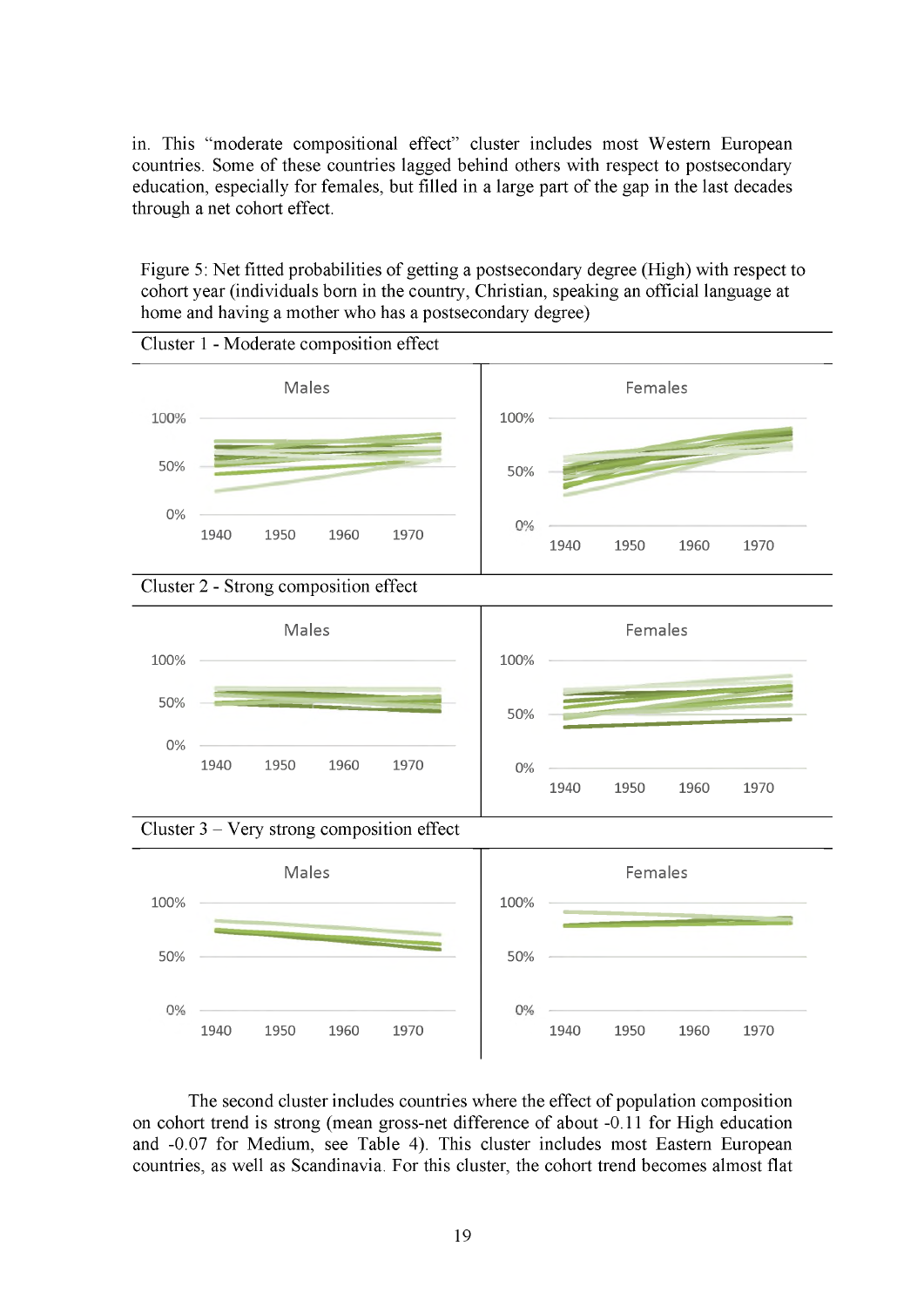when population composition is taken into account. For postsecondary education, all the observed improvement is explained by a change in population composition, mostly in terms of education of mothers. All other things being equal, an individual born in the 70's has the same chance of getting a postsecondary degree than one born in the 40's.

Finally, the third cluster comprises Baltic countries, a region where the effect of population composition on cohort trends is strongest for both High and Medium education. These countries show a high proportion of postsecondary-educated people in older cohorts, but the net trend for younger cohorts is declining for males or flat for females. *Ceteris paribus,* younger cohorts of males have less chance of getting a postsecondary degree than older ones. This finding could have important policy implications, as general access to tertiary education in the Baltic countries may be degrading.

#### **4.3 Implementing education of mothers and sociocultural variables in a microsimulation projection model of education: a sensitivity analysis**

Given the results presented in Section 4.2, how does population composition in terms of education of mothers and sociocultural characteristics affect the outcome of education projections? Different forces will work in different directions.

International migration flows are likely to increase the proportion of both foreign language speakers and of Muslims (Coleman 2006), which should have a negative impact on global educational attainment. Moreover, the global increase in educational attainment, net of population composition effects, is levelling off or even declining in many countries. On the other hand, women are more educated than ever before, which is expected to positively affect their children's educational attainment.

To investigate how these dynamics could affect demographic projections of human capital, we designed two distinct scenarios:

1. *Gross cohort trend in education (GCTE)*

In this scenario, educational attainment of future cohorts is extrapolated based on countries and cohort parameters for each sex (see Equation 1). Because universal postsecondary attainment is unlikely to happen, the probability of getting a High degree of education is capped at 90% (Barakat & Durham 2014). This type of scenario can be used in common cohort-components or multistate demographic projections, where future trends are a function of past trends by age and sex only.

2. *Multivariate determinants of education (MDE)*

In this scenario, all parameters from Equation 1 were used and cohort trends were extrapolated over the time span of the projection (postsecondary education was capped at 90%, as in the first scenario). This second scenario allows us to isolate the effect of the different components of the model on the future evolution of educational attainment. As explained previously, taking many dimensions into account is best realized with microsimulation.

In short, scenario GCTE is closer to the reference scenario of the projection model used in Lutz et al. (2014), although without the specific convergence assumptions (Barakat & Durham 2014) and with different hypotheses in terms of immigration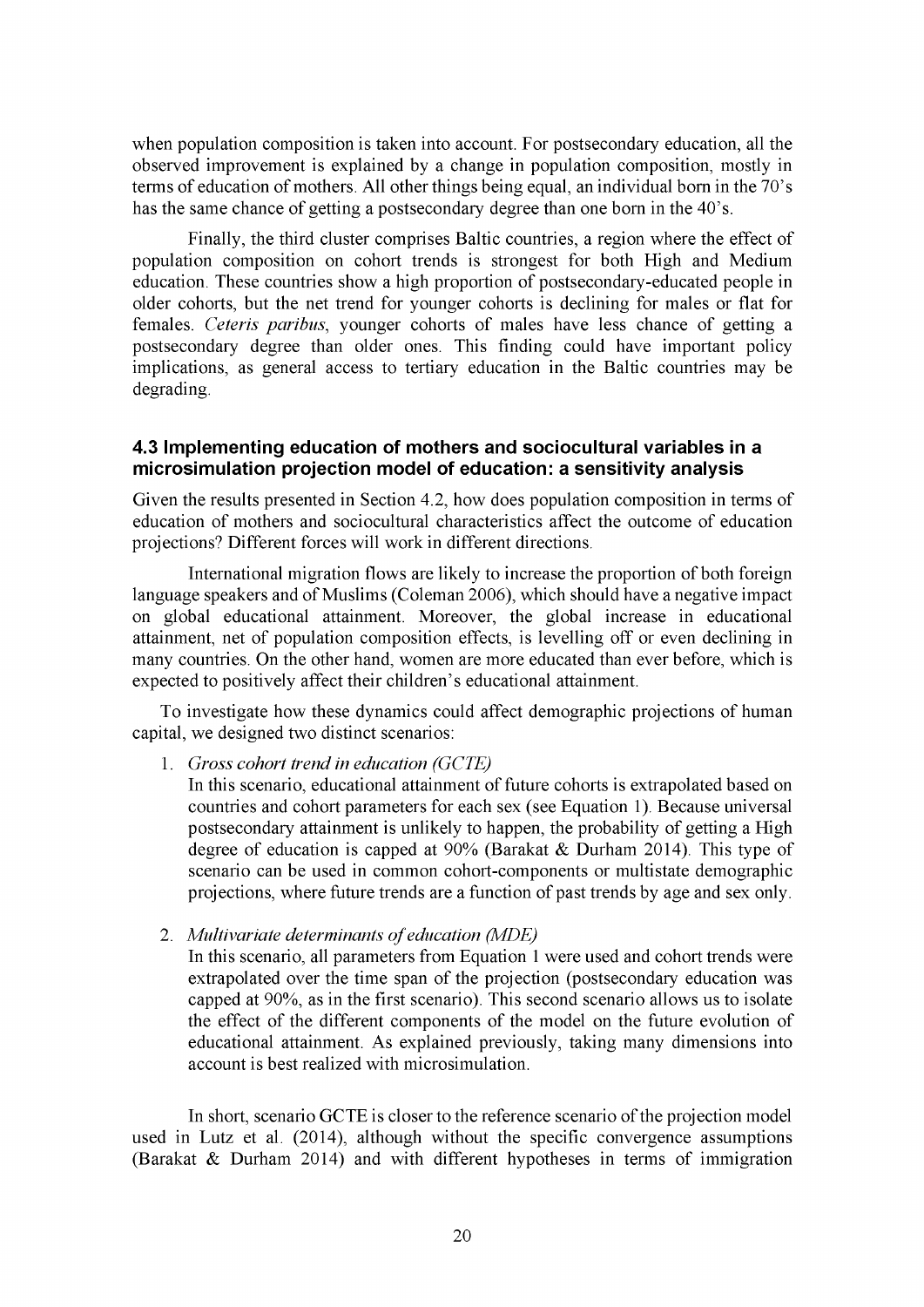composition. Scenario MDE adds differentials according to sociocultural characteristics and education of the mother, so that the evolution of educational attainment can be decomposed into changes due to net cohort trends and changes due to the evolution of population composition.

As this paper is mainly focused on education, assumptions for other demographic components are kept simple. Fertility and mortality assumptions by age, sex and educational attainment are taken from the projection model used in Lutz et al. (2014). For international migration, inflows and outflows are taken from these projections as well, but the composition of immigration is derived from the base population, itself built from the 2014-2015 EU-LFS, all rounds of the EU-ESS and Eurostat census data. Furthermore, future immigrants in the model are assumed to have the same characteristics as recent immigrants.

The microsimulation model does not yet include intragenerational or intergenerational transitions in terms of religion and language, so these characteristics are automatically transmitted from mother to child and stay constant throughout the life course. Although somewhat unrealistic, this assumption is unlikely to affect the results of the projection in terms of educational attainment. Religion and language shifts are indeed rare and have limited impact on the population composition in the short and medium term (Sabourin & Belanger 2016; Hackett et al. 2015).

Figure 5 shows for both scenarios the projected proportion of Low and High education in the population aged 25-54 years old.



Figure 5: Projected proportion of Low and High education, 25-54 years old, 2010  $2060, EU26<sup>1</sup>$ 

1. Luxemburg and Malta are excluded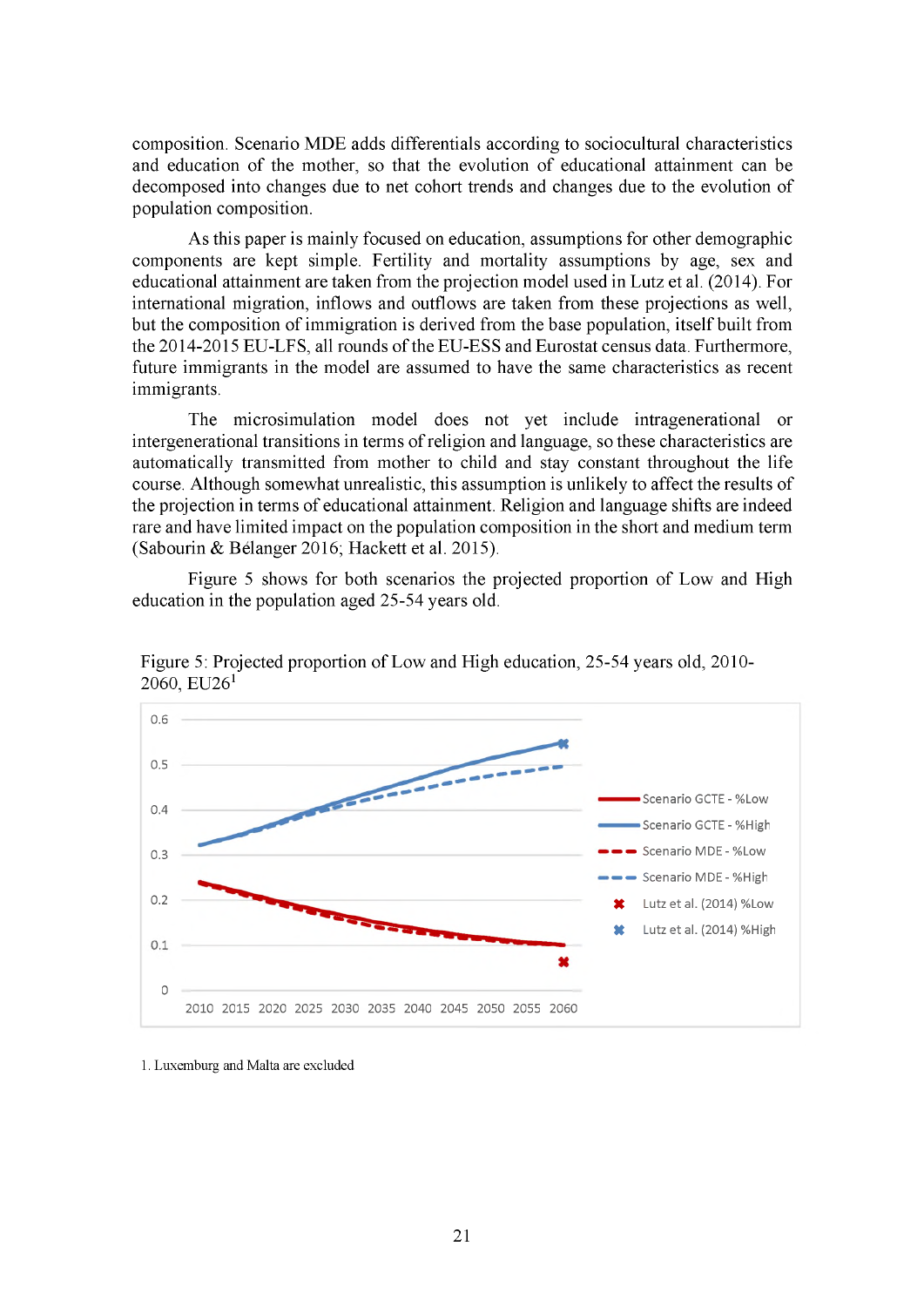First, we note that the two scenarios produce similar trends, especially for the proportion of Low educated. The proportion of Low education is similar in both scenarios, decreasing from 24% in 2010 to 10% in 2060. Moreover, at the end of the projection (2060), educational attainment in both scenarios comes relatively close to but is still a little higher than the reference scenario of the projection of Lutz et al. (2014).

Because of demographic inertia, the trends for High education are also very similar in both scenarios for the first decades of the projection. This occurs because educational attainment does not change for middle- and old-age adults: Adults from the base population are only gradually replaced by new cohorts through a process of demographic metabolism (Ryder 1965). At the end of the projection, however, results from the two scenarios differ by about five points, the proportion of postsecondary education being higher in scenario GCTE. Scenario GCTE yields the same proportion of High education as the Lutz et al. projection (around 55%), while scenario MDE produces a lower proportion (50%)

Figure 6 shows a comparison of the results from the two projection scenarios for each country and for Low and High education separately. Table 4 further summarizes the results.

For the proportion of High education, scenario GCTE lies above scenario MDE by 7.7 percentage points (PP), as calculated by the mean difference. For Low education, scenario GCTE lies on average 0.8 PP below scenario MDE. Overall the mean absolute difference between scenarios is 8.4 PP for High education and 1.4 PP for Low education.

Considering the time span of the projections (50 years), these discrepancies are relatively small. In fact, for many countries, the two scenarios yield approximately the same results, especially in countries from the first cluster, for which the mean absolute difference is only 4.4 PP for High education and 0.7 PP for Low education.

To a certain degree, we can conclude that gross cohort trends implicitly take population composition into account. When a net cohort trend may still be observed, there appears to be no clear advantage to projecting educational attainment with microsimulation, at least for the total population, as it closely produces similar the results. The possibility of decomposing the projection results in terms of population groups will however remain.

As countries from the first cluster make up a large part of the European population, it is expected that macro and micro projections will yield similar results at the global level. When looking at specific countries, however, the advantages of microsimulation become more apparent. In countries from cluster 2 and 3, where compositional effects are strong or very strong, taking the mother's education and sociocultural variables into account significantly alter the projection results, especially for High education. Indeed, the resulting proportion of High education is about 10 PP lower for scenario MDE than it is for scenario GCTE in these countries.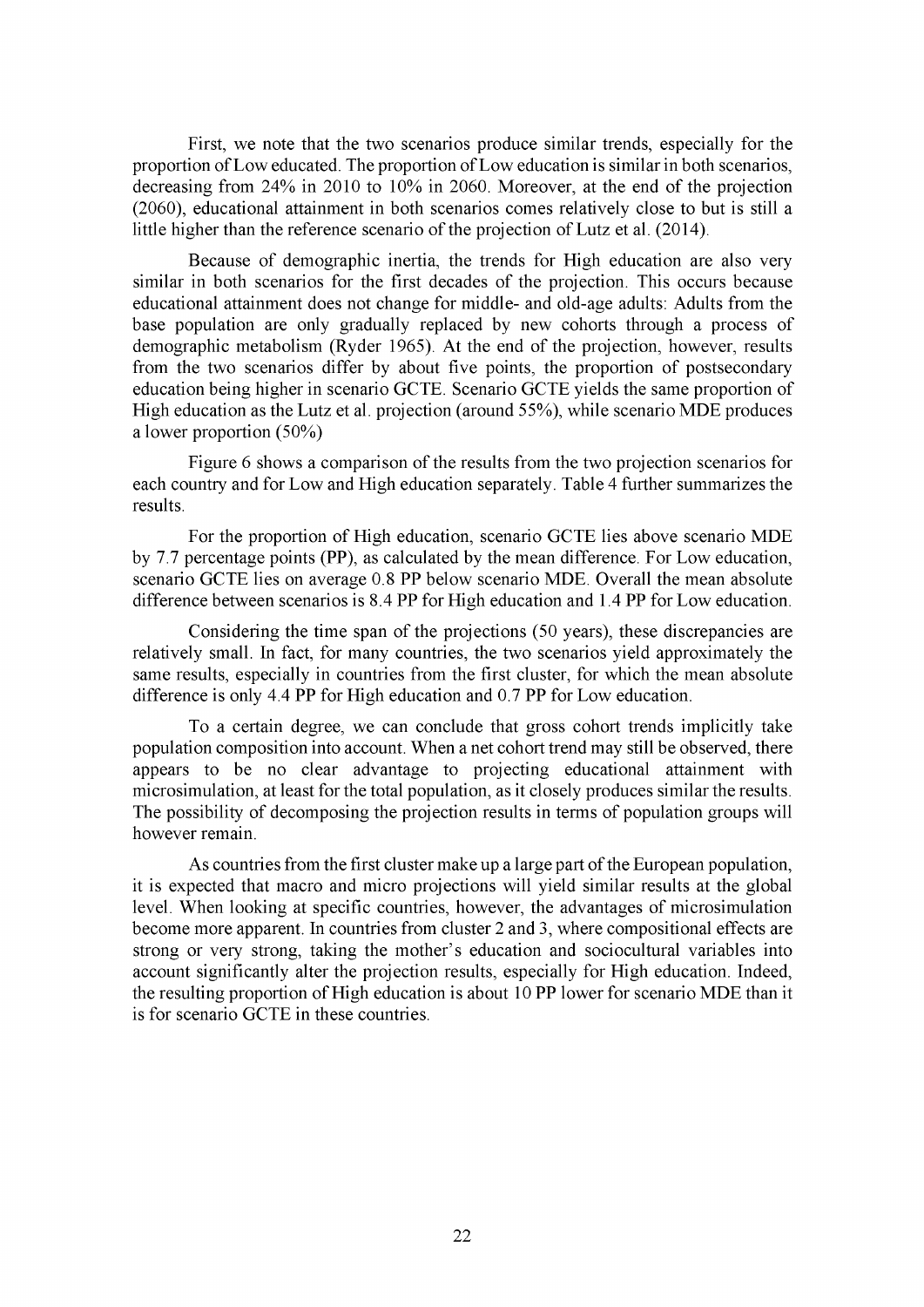

Figure 6: Projected proportion of Low and High education for the population aged 25 54 years old, by country, 2060





| Table 5: Comparison between scenario GCTE and MDE,            |
|---------------------------------------------------------------|
| proportion of High and Low education in population aged 25-54 |
| years old, 2060                                               |

|           | <b>Education</b><br>level | <b>Mean</b><br>difference | Mean absolute<br>difference |
|-----------|---------------------------|---------------------------|-----------------------------|
| Total     | High                      | $-7.7\%$                  | 8.4%                        |
|           | Low                       | 0.8%                      | 1.4%                        |
| Cluster 1 | High                      | $-2.8%$                   | 4.4%                        |
|           | Low                       | $-0.5%$                   | 0.7%                        |
| Cluster 2 | High                      | $-12.5%$                  | 12.5%                       |
|           | Low                       | 1.4%                      | 1.4%                        |
| Cluster 3 | High                      | $-12.5%$                  | 12.5%                       |
|           | Low                       | 4.3%                      | 4.3%                        |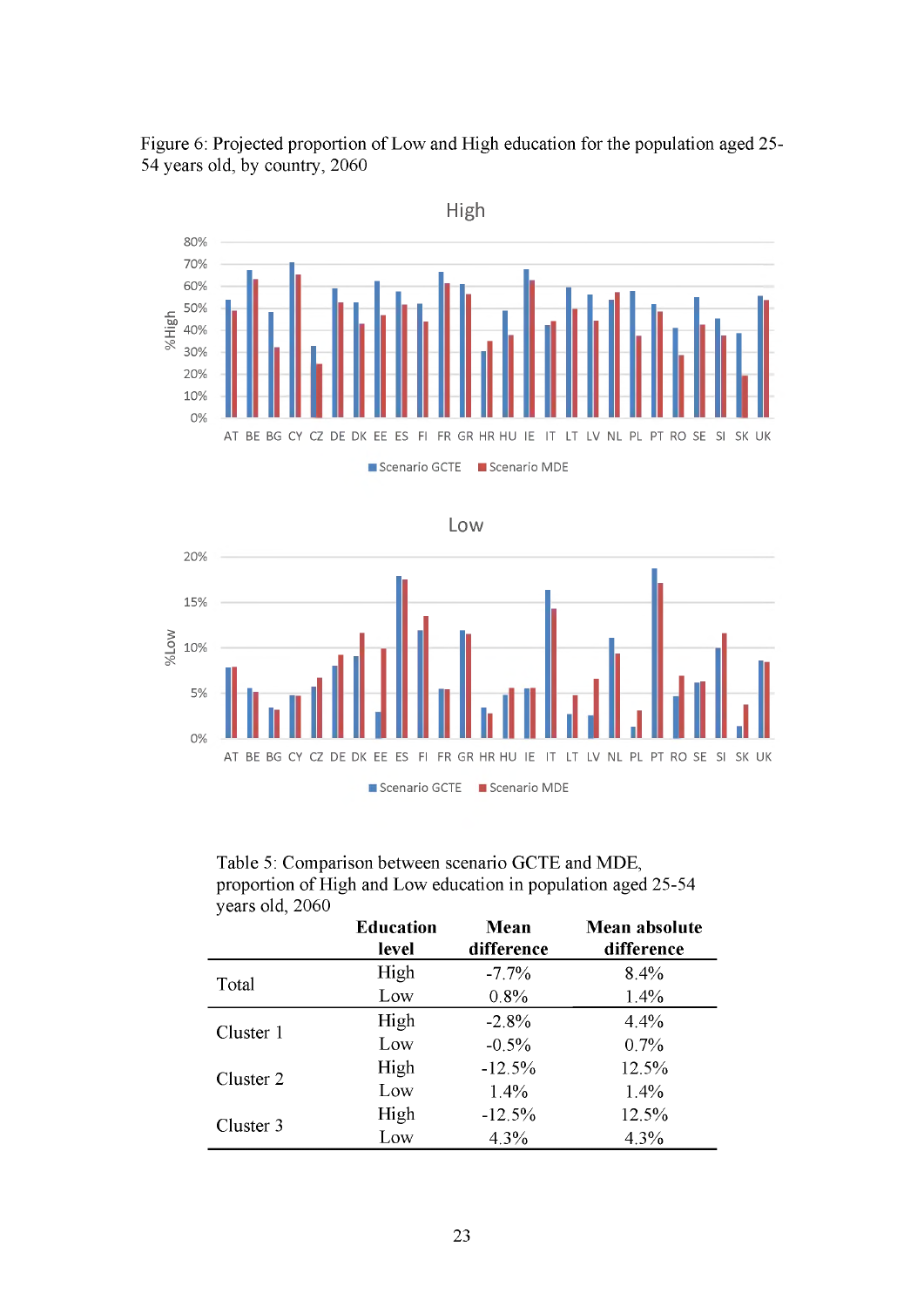Integrating additional heterogeneities in the microsimulation model also allows for the generation of outputs that go beyond age, sex and education, and that may provide valuable insights to European policy makers. Figure 7, for instance, illustrates the proportion of Muslims in the total population and in the population with Low education (age group 25-54). It should be noted that different scenarios with different assumptions on immigration composition might yield different results. Moreover, the microsimulation model does not, as of yet, include shifts in religion. Figure 7 nevertheless illustrates the analytical possibilities provided by the microsimulation model.



Figure 7: Projected proportion of Muslims in the total population and in the population with Low education, age group  $25-54$ ,  $2010-2060$ ,  $EU26<sup>1</sup>$ 

1. Luxemburg and Malta are excluded

Figure 7 shows that in both scenarios, the proportion of Muslims grows faster in the population with Low education than in the total population. Indeed, according to scenario MDE, the growth of the Muslim population is expected to be twice as fast in the population with Low education that in the total population. Moreover, in the population with Low education, the growth of the Muslim population is about 30% faster in scenario MDE when compared to scenario GCTE. The proportion of Muslims in the population with Low education increases from 5.5% in 2010 to 19.2% in 2060 (dashed blue line) in scenario MDE, compared to 15.9% in scenario GCTE (solid blue line).

In scenario GCTE, the proportion of Muslims in the population with Low education grows faster than in the total population solely because of assumptions on the intensity and composition of future immigration flows. In scenario MDE, the proportion of Muslims in the population with Low education is also driven up by a specific parameter for this population as well as by parameters for characteristics correlated with Muslims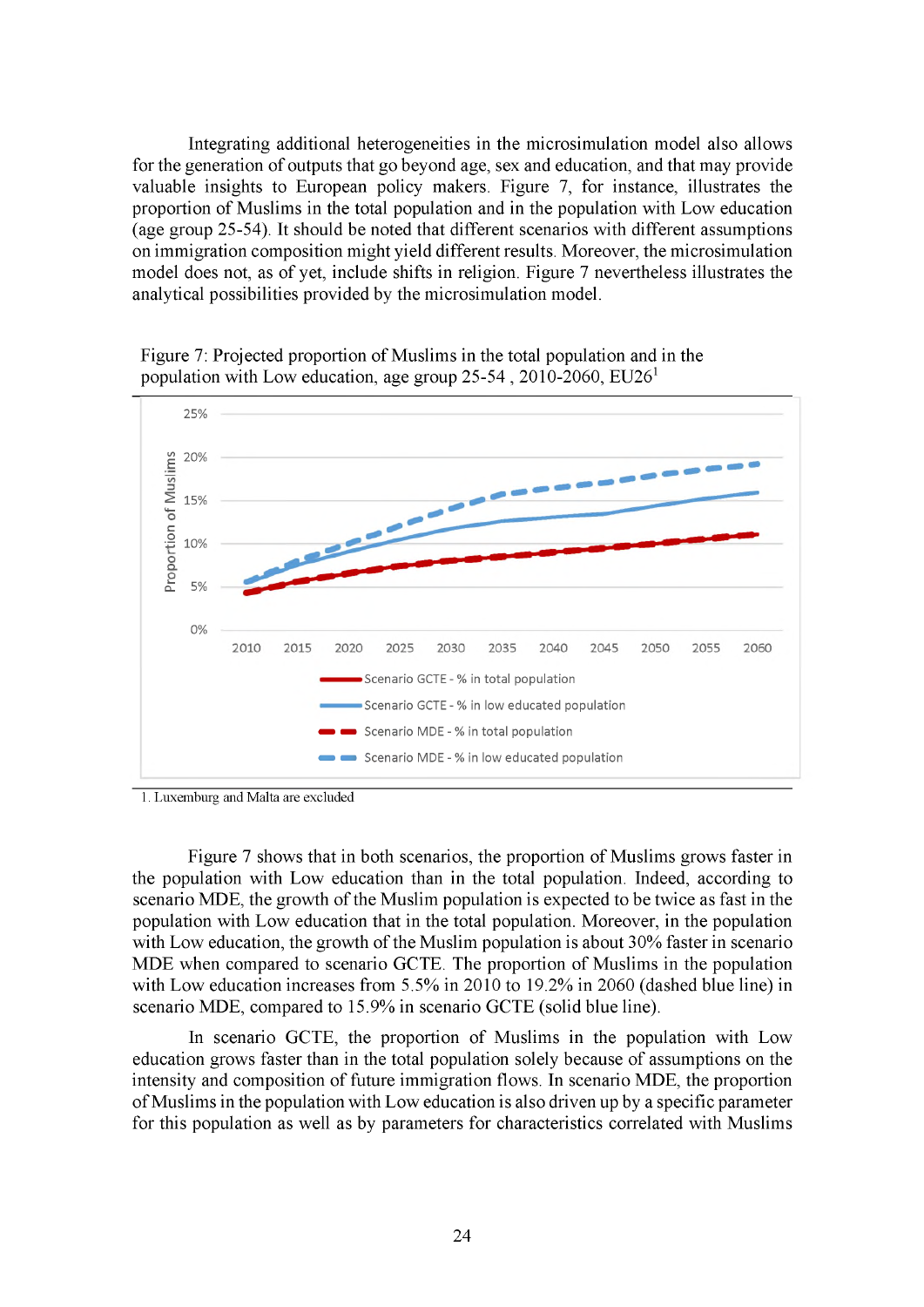that affect negatively educational attainment, namely a higher proportion of mothers with Low education and a higher proportion using a non-European language at home.

The difference between scenario GCTE and scenario MDE in this specific output illustrates the importance of taking the education of the mother and sociocultural variables into account in order to measure the impact of immigration on future educational attainment or on social cohesion and inequalities. Given that low-educated women, Muslims, and speakers of non-European languages could remain overrepresented in future flows of international immigrants, the outcome from scenario MDE appears more plausible than the outcome from scenario GCTE, as empirical results show that children from these three groups are less likely to reach a Medium level of education. Such results highlight important social fragmentation issues that could emerge from increasing immigration flows to Europe and rising inequalities in education.

# <span id="page-28-0"></span>**5 Conclusion**

In this working paper, we have made several contributions to improve the modeling and projection of educational attainment.

First, using ordered logistic regressions on ESS data, we have confirmed what had been already demonstrated in the scientific literature, namely that the education of the mother and sociocultural characteristics have a significant impact on educational attainment, even after controlling for other characteristics. In EU countries, the education of the mother emerged as the main predictor of children's future educational attainment, but other sociocultural variables, such as being Muslim (especially for women) or a speaker of a non-European language at home, were also shown to decrease the odds of getting postsecondary education. It is important to stress that these results make statistical associations between variables and do not provide hints on the mechanisms involved or on normative actions to be taken: Those latter must be the object of further investigations.

Second, we described the design and structure of the education module in the CEPAM microsimulation model. The module works in a three step process. First, for individuals with incomplete educational paths, a final level of education is stochastically selected based on individual characteristics and parameters obtained from ordered logit regressions. The attributed level of education is then stored in a latent variable. In a second step, age at graduation is determined based on data provided by Eurostat. For individuals with High education, age at graduation is determined for both Medium and High levels. Finally, the life course of the individual is simulated and its education level is updated according to the predetermined schedule. The education module was used to further investigate the impact of using a multivariate approach in the modelling of educational attainment instead of using simple assumptions based on gross cohort trends in EU countries.

Third, we showed that for some countries, the use of gross cohort trends in the projection of educational attainment leads to an overestimation of postsecondary education. In such cases, many of which are in Eastern Europe, the increase in postsecondary education across cohorts is totally explained by changes in education of mothers and sociocultural characteristics. Once these characteristics are factored in, the net cohort trends turn out to be flat or even slightly negative. In other countries, mostly in Western Europe, a positive net cohort trend leads to a continued better access to postsecondary education in the future, especially for women. In these countries, the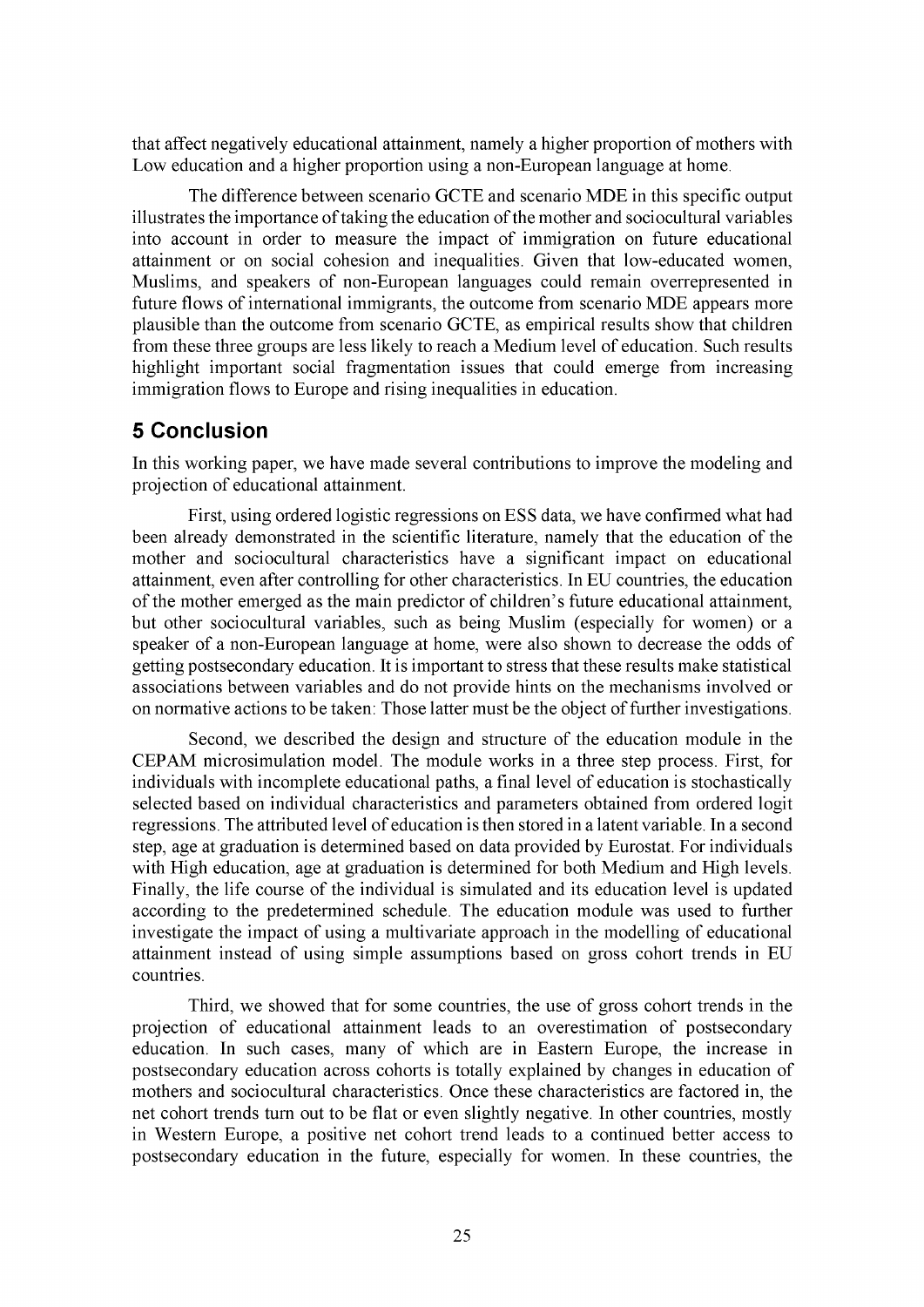projections based on gross trends were similar to the projections based on net trends as well as on the full set of covariates. Thus, gross cohort trends such as those used in multidimensional cohort-component models appear to adequately project education at the European level or in specific countries where net cohort trends are still prominent. However, when outputs on specific subpopulations are required, multivariate modeling of educational attainment is preferable.

Fourth, we showed that the CEPAM microsimulation model can provide a more refined and richer set of outputs than a macro model including only age, sex and education as dimensions. For instance, based on the assumptions of the model, we have shown that the population of Muslims grows faster in the population with Low education than in the general population, possibly raising issues of segmentation and inequalities. Moreover, we have shown that taking mother's education and language into account further increased the proportion of Muslims in the population with Low education, as these variables are correlated with religion.

A microsimulation model such as the one used in the CEPAM project can be most useful for policy makers as it can measure the effect of changes along several dimensions, thus allowing for a wide array of "What if" scenarios. For instance, the model could assess the effect of a scenario in which children from mothers with Low education have the same probability of getting a postsecondary education as other children. It could also investigate the impact of immigration selection in terms of educational attainment, considering that immigrants' characteristics would also affect the education of the second generation. Multivariate modeling of education using microsimulation also allows for the generation of detailed and consistent outputs across several dimensions, such as future educational attainment by religious affiliation or immigrant status. A research program seeking to compare the impact of different scenarios of international immigration on future human capital, labor force participation and social cohesion should rely on a projection model using multidimensional modeling of educational attainment.

This paper presented the basic structure of the education module in the CEPAM microsimulation model. In many ways, this is a first iteration and further developments are still required. First, Malta and Luxembourg, which were missing from the pooled data of the ESS, should be modelled properly using other sources of data. Secondly, because postsecondary education is becoming increasingly relevant in knowledge-based economies, the High level of education should be broken down into three subcategories: postsecondary below bachelor's degree, bachelor's degree and master's degree or above. To model these additional levels, other sources of data will be necessary, as the sample size of the ESS is too small to make robust estimations. Finally, projections presented in this paper are based on a logit extrapolation of net observed cohort trends by sex and country. Other extrapolation assumptions should be explored to identify the best strategy for projecting cohort trends.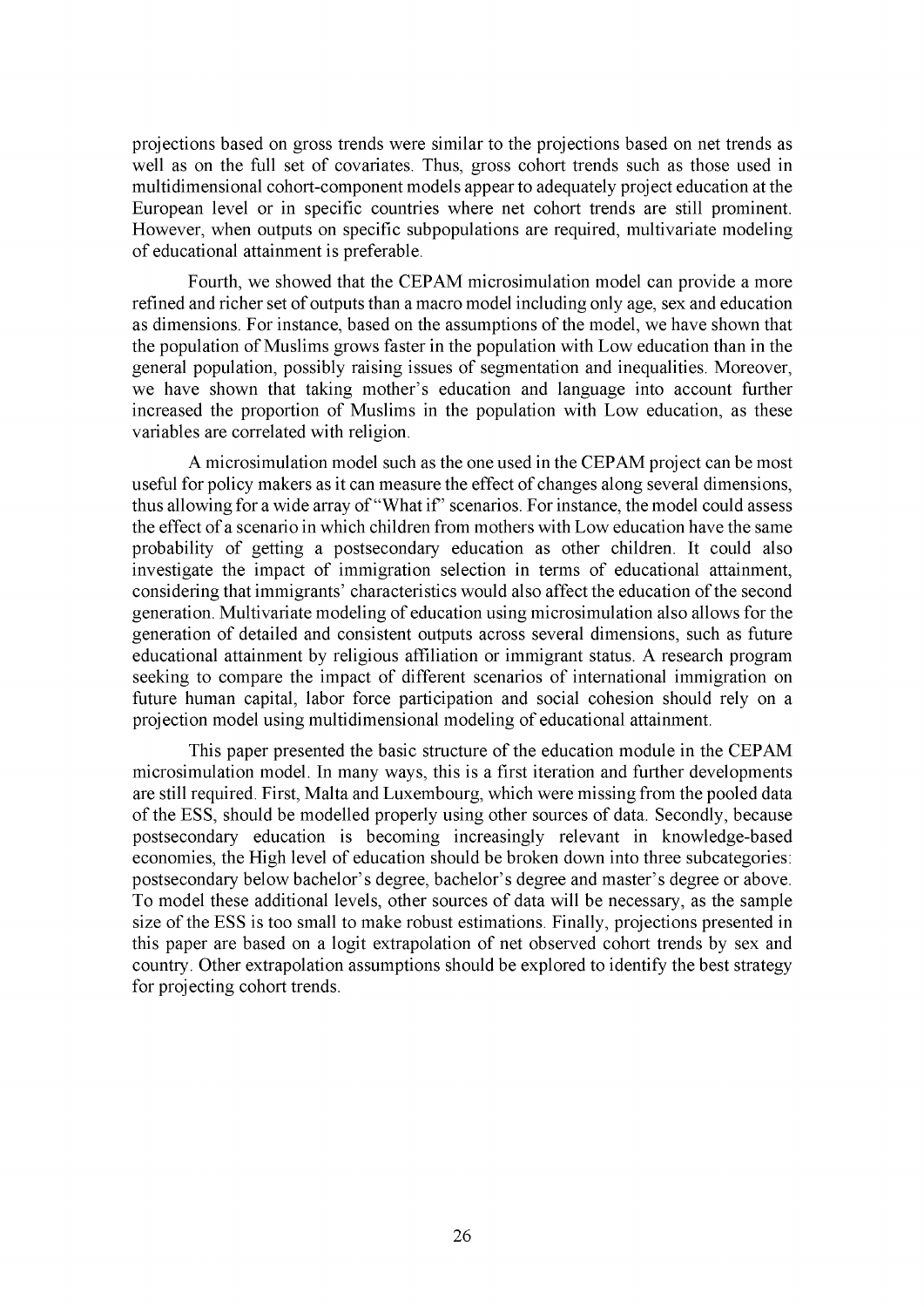### <span id="page-30-0"></span>**6 References**

- Altbach, P.G., L. Reisberg, and L.E. Rumbley. 2009. *Trends in Global Higher Education: Tracking an Academic Revolution.* World Conference on Higher Education 2009.
- Barakat, B.F. and R.E. Durham. 2014. Future education trends. Pages 397-433 in W. Lutz, W. P. Butz, and S. KC, eds., *World Population and Human Capital in the 21st Century.* Oxford: Oxford University Press.
- Belanger, A. et al. Forthcoming. *A Microsimulation Framework to Project Ethnocultural Diversity and Labor Force of Developed Countries. Laxenburg, Austria: IIASA* Working Paper.
- Black, S.E., P.J. Devereux, and K.G. Salvanes. 2003. *Why the Apple Doesn't Fall Far: Understanding Intergenerational Transmission of Human Capital.* National Bureau of Economic Research.
- Bourdieu, P. 1986. *The Forms of Capital, (w:) Handbook of Theory and Research for the Sociology and Education, Red. JG Richardson.* Greenwood, New York.
- Bowles, S. and H. Gintis. 1976. *Schooling in Capitalist America: Educational Reform and the Contradictions of Economic Life.* New York, NY: Basic Books.
- Breen, R. et al. 2009. Nonpersistent Inequality in Educational Attainment: Evidence from Eight European Countries. American Journal of Sociology 114(5): 1475-1521.
- Castro Martin, T. and F. Juarez. 1995. The impact of women's education on fertility in Latin America: Searching for explanations. *International Family Planning Perspectives* 21(2): 52-80.
- Coleman, D. 2006. Immigration and Ethnic Change in Low-Fertility Countries: A Third Demographic Transition. *Population and Development Review* 32(3): 401-446.
- Crespo Cuaresma, J.C., W. Lutz, and W. Sanderson. 2014. Is the demographic dividend an education dividend? *Demography* 51(1): 299-315.
- Docquier, F. and A. Marfouk. 2004. International migration by education attainment, 1990-2000. Page 38 in C. Ozden and M. Schiff, eds., *International Migration, Remittances and the Brain Drain.* Washington, D.C.: The World Bank.
- Erikson, R. and J.H. Goldthorpe. 1992. *The Constant Flux: A Study of Class Mobility in Industrial Societies.* Oxford University Press.
- Forray, K.R. 2002. Results and Problems in the Education of the Gypsy Community. *European Education* 34(4): 70-90.
- Gronqvist, H. 2006. Ethnic Enclaves and the Attainments of Immigrant Children. *European Sociological Review* 22(4): 369-382.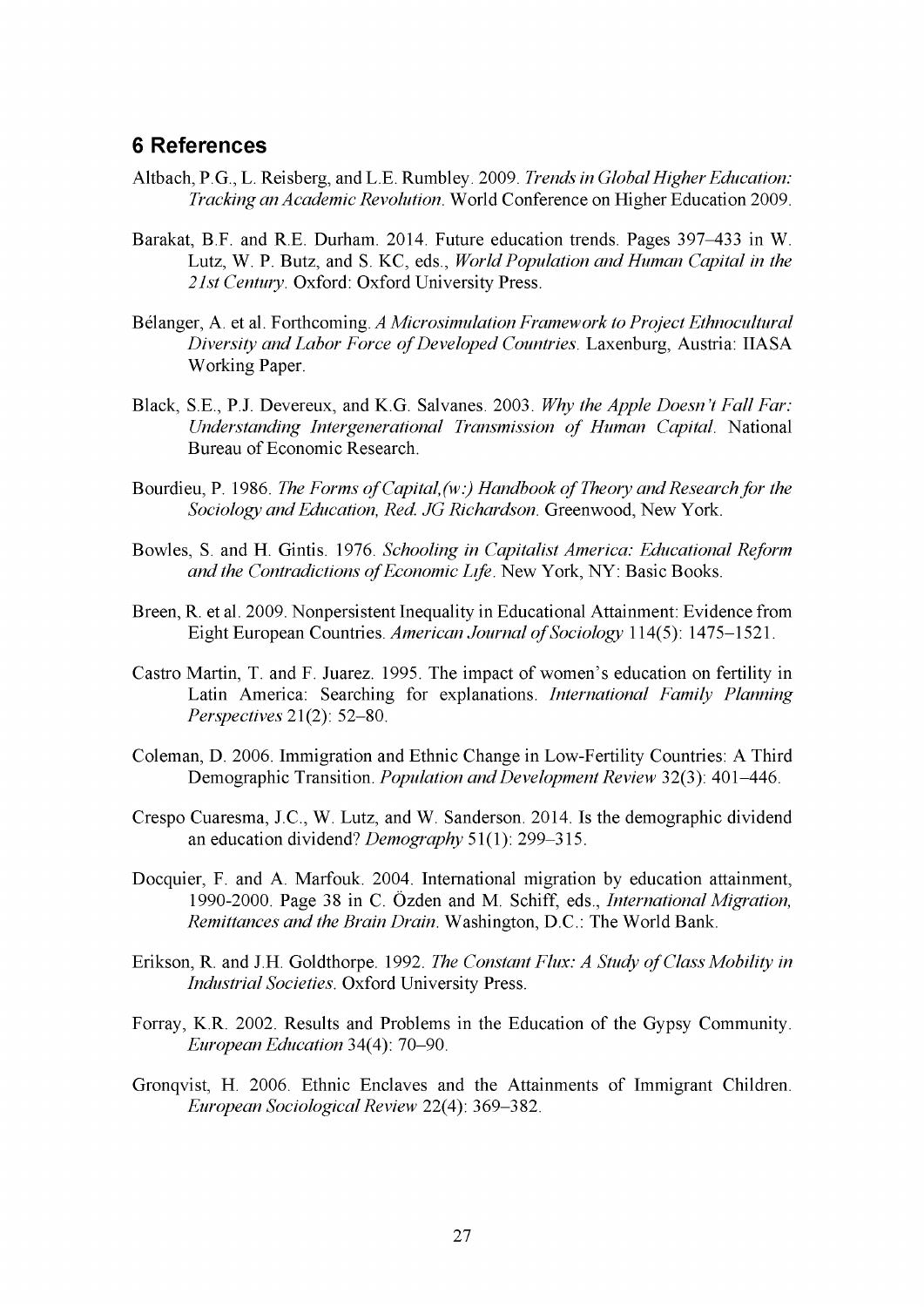- Hackett, C. et al. 2015. *The Future of World Religions: Population Growth Projections*, *2010-2050. Why Muslims Are Rising Fastest and the Unafiliated Are Shrinking as a Share of the World's Population.* PEW Research Center.
- Hertz, T. et al. 2008. The Inheritance of Educational Inequality: International Comparisons and Fifty-Year Trends. *The B.E. Journal of Economic Analysis & Policy* 7(2).
- Hirschman, C. 2001. The educational enrollment of immigrant youth: a test of the segmented-assimilation hypothesis. *Demography* 38(3): 317-336.
- Kogan, I., M. Gebel, and C. Noelke. 2012. Educational systems and inequalities in educational attainment in Central and Eastern European countries. *Studies of Transition States and Societies* 4(1): 69-83.
- Kravdal, 0. and R.R. Rindfuss. 2008. Changing relationships between education and fertility: A study of women and men born 1940 to 1964. *American Sociological Review* 73(5): 854-873.
- Loichinger, E. 2015. Labor force projections up to 2053 for 26 EU countries, by age, sex, and highest level of educational attainment. *Demographic Research* 32(15): 443 486.
- Loichinger, E. and A. Prskawetz. 2017. Changes in economic activity: The role of age and education. *Demographic Research* 36: 1185-1208.
- Lutz, W. 2013. Demographic metabolism: A predictive theory of socioeconomic change. *Population and Development Review* 38(Supplement): 283-301.
- Lutz, W. 2010. Education will be at the heart of 21st century demography. *Vienna Yearbook of Population Research* 8: 9-16.
- Lutz, W., W.P. Butz, and S. KC eds. 2014. *World Population and Human Capital in the 21st Century.* Oxford, UK: Oxford University Press.
- Lutz, W., A. Goujon, and G. Doblhammer-Reiter. 1998. Demographic dimensions in forecasting: Adding education to age and sex. *Population and Development Review* 24(Supplementary Issue: Frontiers of Population Forecasting): 42-58.
- Lutz, W., A. Goujon, and A. Wils. 2008. The population dynamics of human capital accumulation. Pages 149-188 in A. Furnkranz-Prskawetz, D. E. Bloom, and W. Lutz, eds., *Population Aging, Human Capital Accumulation, and Productivity Growth. Supplement to Volume 34, 2008, Population and Development Review.* New York: The Population Council.
- Marois, G. et al. 2017. Immigration, Diversity, Human Capital and the Future Labor Force of Developed Countries: the European Model. in 6th World Conference of the International Microsimulation Association. Torino, Italy.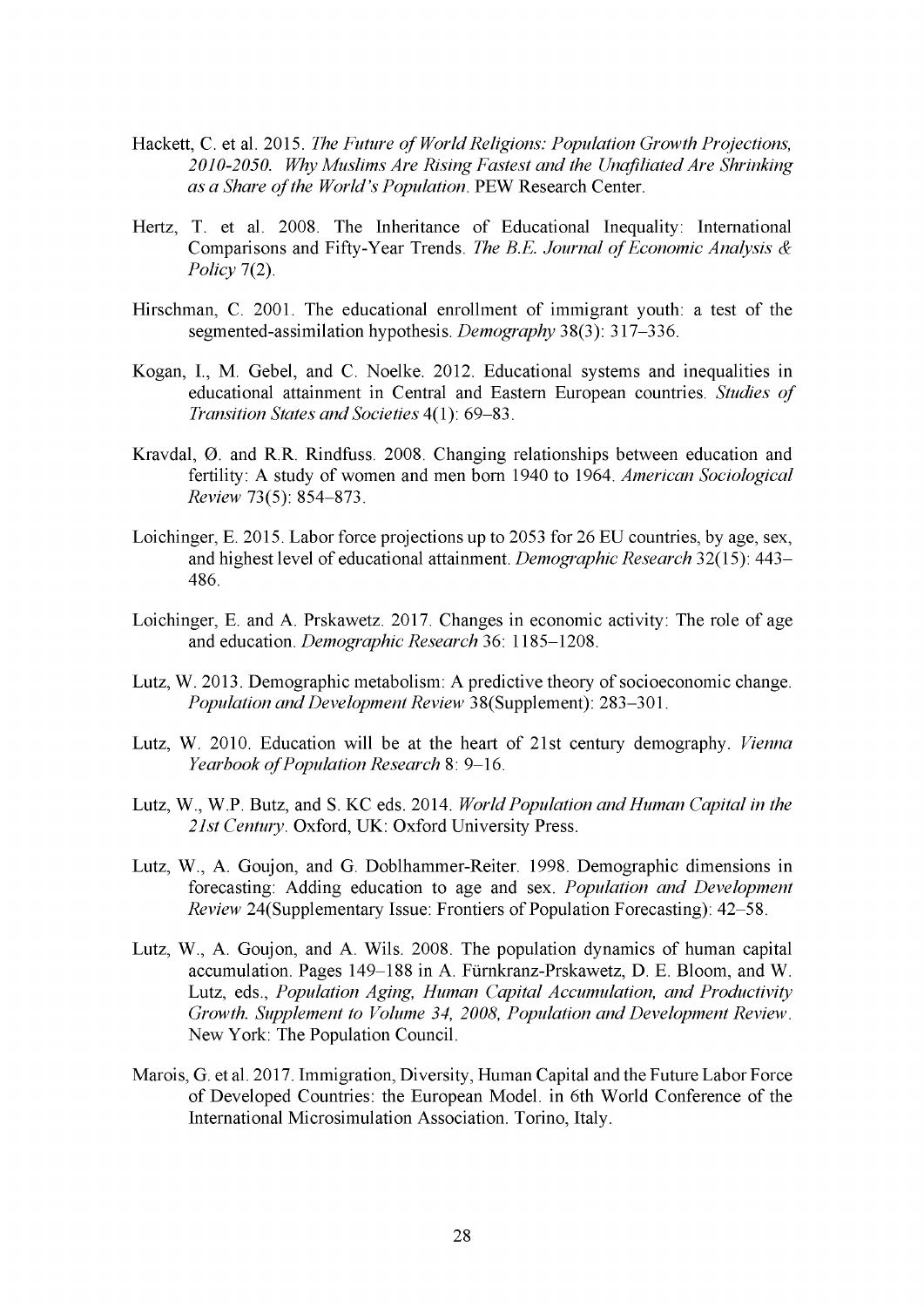- Pfeffer, F.T. 2008. Persistent Inequality in Educational Attainment and its Institutional Context. *European Sociological Review* 24(5): 543-565.
- Piketty, T. 2000. Chapter 8 Theories of persistent inequality and intergenerational mobility. *Handbook of Income Distribution* 1: 429-476.
- Pong, S. and L. Hao. 2007. Neighborhood and School Factors in the School Performance of Immigrants' Children. *International Migration Review* 41(1): 206-241.
- Riphahn, R.T. 2003. Cohort effects in the educational attainment of second generation immigrants in Germany: An analysis of census data. *Journal of Population Economics* 16(4): 711-737.
- Ryder, N.B. 1965. The Cohort as a Concept in the Study of Social Change. *American Sociological Review* 30(6): 843-861.
- Sabourin, P. and A. Belanger. 2016. The Dynamics of Language Shift in Canada. *Population* Vol. 70(4): 727-757.
- Schofer, E. and J.W. Meyer. 2005. The Worldwide Expansion of Higher Education in the Twentieth Century. *American Sociological Review* 70(6): 898-920.
- Shavit, Y. and H.-P. Blossfeld. 1993. *Persistent Inequality: Changing Educational Attainment in Thirteen Countries. Social Inequality Series.* Westview Press, 5500 Central Avenue, Boulder, CO 80301-2847 (\$45).
- Shavit, Y., M. Yaish, and E. Bar-haim. 2007. The Persistence of Persistent Inequality. Pages 42-51 in *From Origin to Destination: Trends and Mechanisms in Social Stratification Research*. Chicago: University of Chicago Press.
- Skirbekk, V. 2008. Fertility trends by social status. *Demographic Research* 18(5): 145 180.
- Valkonen, T. 2006. Social inequalities in mortality. Pages 195-206 in G. Caselli, J. Vallin, and G. Wunsch, eds., *Demography: Analysis and Synthesis Volume 2: A Treatise in Population Studies.* London, UK: Academic Press.
- Van Imhoff, E. and W. Post. 1998. Microsimulation methods for population projection. *Population. English Selection* 10(1): 97-138.
- Vertovec, S. 2007. Super-diversity and its implications. *Ethnic and Racial Studies* 30(6): 1024-1054.
- Zhou, M. 2009. How Neighbourhoods Matter for Immigrant Children: The Formation of Educational Resources in Chinatown, Koreatown and Pico Union, Los Angeles. *Journal of Ethnic and Migration Studies* 35(7): 1153-1179.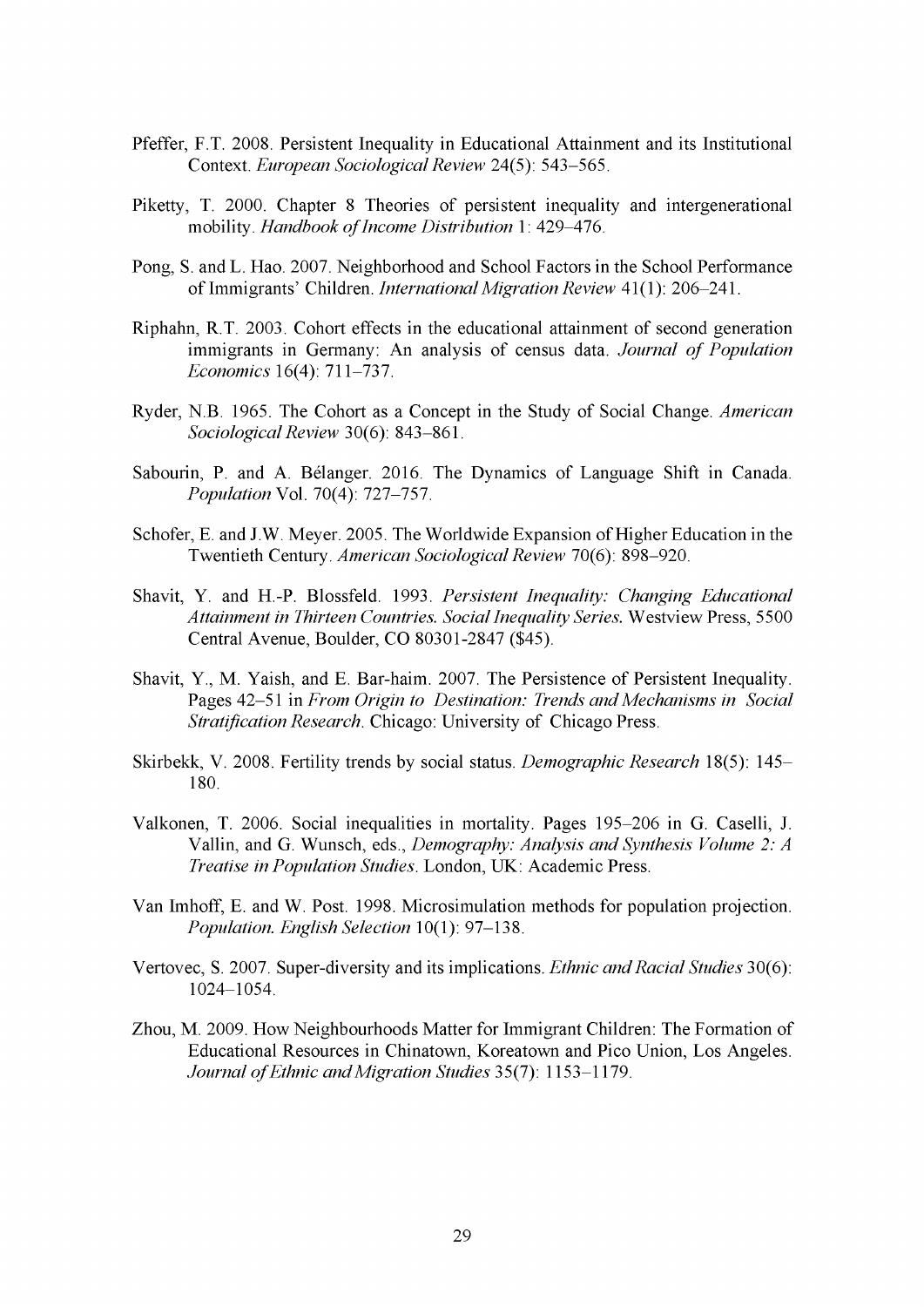## <span id="page-33-0"></span>**Appendix: Parameters from ordered logit regression on educational attainment**

| <b>EU15</b>  | sex  | <b>Variables</b> | Classification | Response | <b>Estimate</b> | <b>StdErr</b> | ProbChiSq |
|--------------|------|------------------|----------------|----------|-----------------|---------------|-----------|
| NMS13        | Male | Intercept        |                | н        | 0.706           | 0.170         | < .0001   |
| NMS13        | Male | Intercept        |                | M        | 2.242           | 0.181         | < .0001   |
| NMS13        | Male | country          | CZ             | н        | $-0.764$        | 0.210         | 0.000     |
| NMS13        | Male | country          | CZ             | M        | 0.791           | 0.217         | 0.000     |
| NMS13        | Male | country          | EE             | н        | 0.441           | 0.449         | 0.326     |
| NMS13        | Male | country          | EE             | M        | 0.937           | 0.537         | 0.081     |
| NMS13        | Male | country          | CY             | H        | $-0.162$        | 0.475         | 0.733     |
| NMS13        | Male | country          | CY             | М        | $-1.109$        | 0.439         | 0.012     |
| NMS13        | Male | country          | LV             | H        | 0.992           | 0.335         | 0.003     |
| NMS13        | Male | country          | LV             | M        | 1.121           | 0.450         | 0.013     |
| NMS13        | Male | country          | LT.            | H        | 0.597           | 0.296         | 0.044     |
| NMS13        | Male | country          | LT             | M        | 0.072           | 0.311         | 0.817     |
| NMS13        | Male | country          | HU             | H        | $-0.235$        | 0.228         | 0.303     |
| NMS13        | Male | country          | HU             | M        | 0.317           | 0.207         | 0.126     |
| NMS13        | Male | country          | PL             | н        | $-0.816$        | 0.180         | < .0001   |
| <b>NMS13</b> | Male | country          | PL             | M        | 0.073           | 0.162         | 0.652     |
| NMS13        | Male | country          | RO             | н        | $-0.197$        | 0.196         | 0.313     |
| NMS13        | Male | country          | RO             | M        | $-0.435$        | 0.170         | 0.011     |
| NMS13        | Male | country          | SI             | н        | $-0.840$        | 0.381         | 0.027     |
| NMS13        | Male | country          | SI             | M        | 0.367           | 0.334         | 0.272     |
| NMS13        | Male | country          | SK             | н        | $-0.315$        | 0.266         | 0.236     |
| NMS13        | Male | country          | SK             | M        | 0.917           | 0.289         | 0.002     |
| NMS13        | Male | country          | HR             | н        | $-0.095$        | 0.286         | 0.739     |
| NMS13        | Male | country          | HR             | M        | 0.373           | 0.257         | 0.147     |
| NMS13        | Male | cohort           |                | н        | $-0.072$        | 0.032         | 0.025     |
| <b>NMS13</b> | Male | cohort           |                | M        | 0.186           | 0.034         | < .0001   |
| NMS13        | Male | cohort*country   | CZ             | Н        | 0.034           | 0.041         | 0.413     |
| NMS13        | Male | cohort*country   | CZ             | M        | $-0.108$        | 0.048         | 0.026     |
| NMS13        | Male | cohort*country   | EE             | H        | $-0.038$        | 0.086         | 0.656     |
| NMS13        | Male | cohort*country   | EE             | M        | $-0.216$        | 0.111         | 0.052     |
| NMS13        | Male | cohort*country   | <b>CY</b>      | H        | 0.201           | 0.094         | 0.032     |
| NMS13        | Male | cohort*country   | CY             | M        | 0.164           | 0.104         | 0.115     |
| NMS13        | Male | cohort*country   | LV             | н        | $-0.053$        | 0.066         | 0.426     |
| NMS13        | Male | cohort*country   | LV             | M        | $-0.195$        | 0.095         | 0.041     |
| <b>NMS13</b> | Male | cohort*country   | LT             | н        | 0.043           | 0.058         | 0.458     |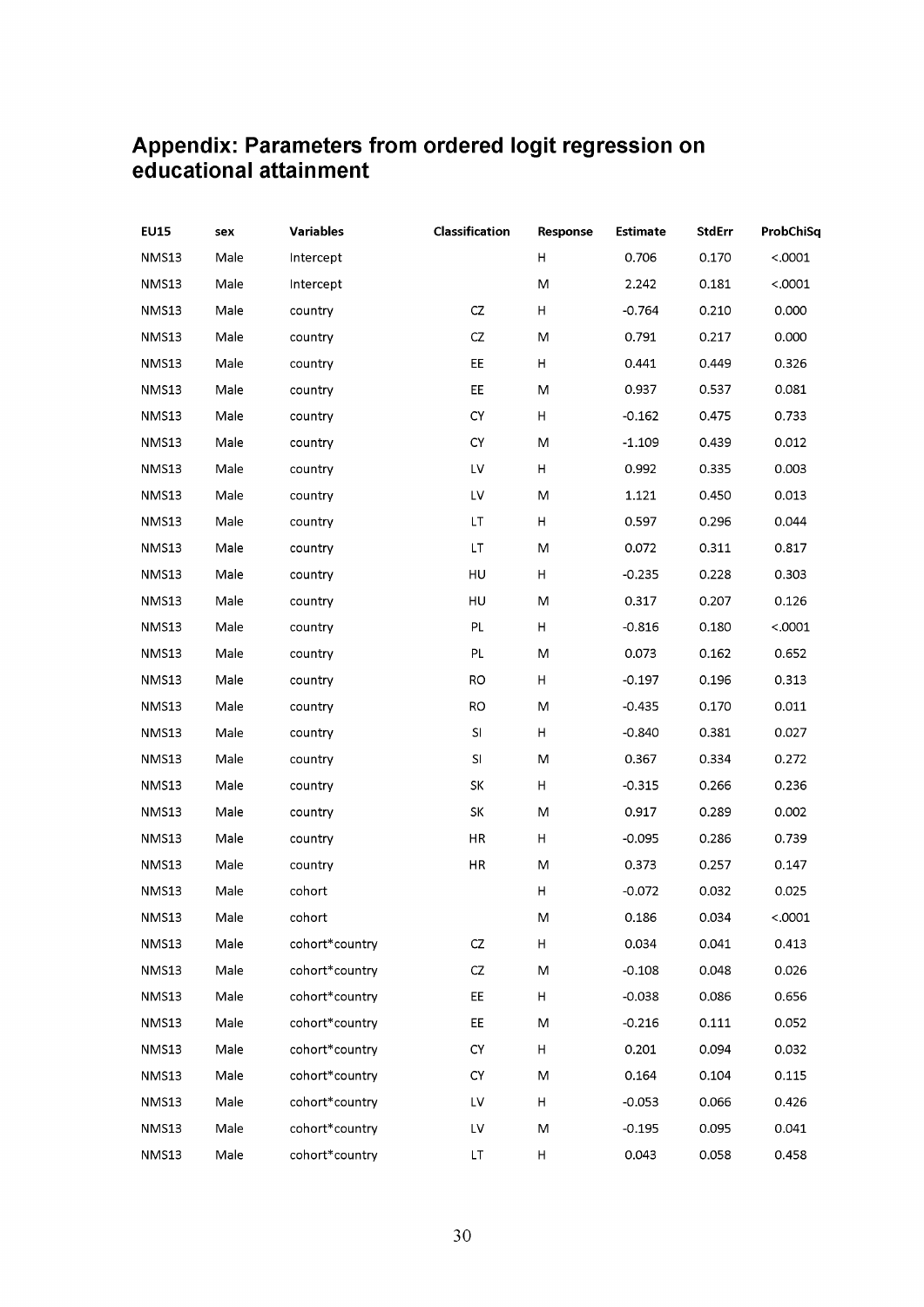| <b>EU15</b> | sex    | <b>Variables</b> | Classification | Response | <b>Estimate</b> | <b>StdErr</b> | ProbChiSq |
|-------------|--------|------------------|----------------|----------|-----------------|---------------|-----------|
| NMS13       | Male   | cohort*country   | LT             | M        | $-0.081$        | 0.068         | 0.235     |
| NMS13       | Male   | cohort*country   | HU             | Н        | 0.021           | 0.045         | 0.638     |
| NMS13       | Male   | cohort*country   | HU             | M        | $-0.123$        | 0.046         | 0.008     |
| NMS13       | Male   | cohort*country   | PL             | H        | 0.125           | 0.036         | 0.000     |
| NMS13       | Male   | cohort*country   | PL             | M        | $-0.003$        | 0.038         | 0.935     |
| NMS13       | Male   | cohort*country   | <b>RO</b>      | Н        | $-0.027$        | 0.039         | 0.494     |
| NMS13       | Male   | cohort*country   | <b>RO</b>      | M        | $-0.086$        | 0.038         | 0.024     |
| NMS13       | Male   | cohort*country   | $\sf{SI}$      | Н        | 0.122           | 0.072         | 0.091     |
| NMS13       | Male   | cohort*country   | SI             | M        | $-0.125$        | 0.073         | 0.087     |
| NMS13       | Male   | cohort*country   | SK             | Н        | $-0.006$        | 0.052         | 0.911     |
| NMS13       | Male   | cohort*country   | SK             | M        | $-0.072$        | 0.066         | 0.273     |
| NMS13       | Male   | cohort*country   | HR             | н        | 0.017           | 0.056         | 0.760     |
| NMS13       | Male   | cohort*country   | HR             | M        | 0.020           | 0.058         | 0.732     |
| NMS13       | Male   | Language         | Other_Eu       | н        | 0.081           | 0.099         | 0.415     |
| NMS13       | Male   | Language         | Other_Eu       | M        | $-0.447$        | 0.095         | < .0001   |
| NMS13       | Male   | Language         | Non_Eu         | н        | $-0.343$        | 0.160         | 0.032     |
| NMS13       | Male   | Language         | Non_EU         | M        | $-1.086$        | 0.116         | < .0001   |
| NMS13       | Male   | genstat3         | Immigrants     | н        | 0.043           | 0.431         | 0.920     |
| NMS13       | Male   | genstat3         | Immigrants     | M        | 0.396           | 0.516         | 0.443     |
| NMS13       | Male   | religion         | Muslim         | н        | $-1.099$        | 0.365         | 0.003     |
| NMS13       | Male   | religion         | Muslim         | M        | $-0.890$        | 0.183         | < .0001   |
| NMS13       | Male   | religion         | Other          | Н        | 0.384           | 0.133         | 0.004     |
| NMS13       | Male   | religion         | Other          | M        | $-0.403$        | 0.136         | 0.003     |
| NMS13       | Male   | religion         | No_religion    | н        | 0.063           | 0.054         | 0.238     |
| NMS13       | Male   | religion         | No_religion    | M        | $-0.076$        | 0.059         | 0.202     |
| NMS13       | Male   | mother_edu       | $\lfloor$      | н        | $-2.175$        | 0.061         | < .0001   |
| NMS13       | Male   | mother_edu       | Г              | M        | $-1.661$        | 0.110         | < .0001   |
| NMS13       | Male   | mother_edu       | M              | н        | $-1.304$        | 0.059         | < .0001   |
| NMS13       | Male   | mother_edu       | M              | M        | $-0.572$        | 0.117         | < .0001   |
| NMS13       | Female | Intercept        |                | н        | 0.785           | 0.137         | < .0001   |
| NMS13       | Female | Intercept        |                | M        | 2.516           | 0.164         | < .0001   |
| NMS13       | Female | country          | CZ             | Н        | $-1.316$        | 0.192         | < .0001   |
| NMS13       | Female | country          | CZ             | M        | $-0.670$        | 0.174         | 0.000     |
| NMS13       | Female | country          | EE             | Н        | 0.451           | 0.332         | 0.175     |
| NMS13       | Female | country          | EE             | M        | 1.106           | 0.488         | 0.024     |
| NMS13       | Female | country          | CY             | Н        | $-0.689$        | 0.483         | 0.154     |
| NMS13       | Female | country          | <b>CY</b>      | M        | $-1.627$        | 0.421         | 0.000     |
| NMS13       | Female | country          | LV             | Н        | 0.656           | 0.246         | 0.008     |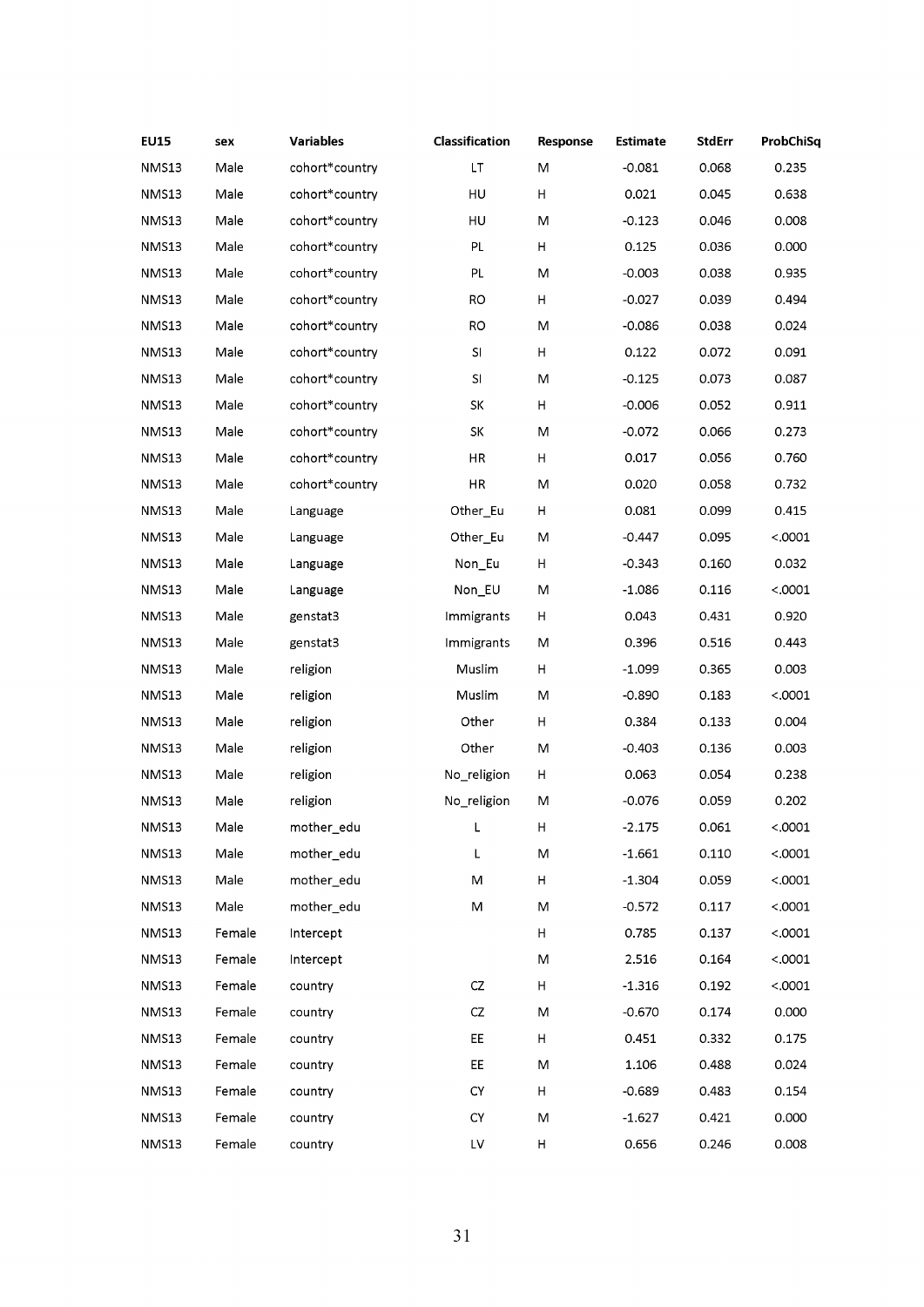| <b>EU15</b>  | sex    | <b>Variables</b> | Classification             | Response | <b>Estimate</b> | <b>StdErr</b> | ProbChiSq |
|--------------|--------|------------------|----------------------------|----------|-----------------|---------------|-----------|
| NMS13        | Female | country          | LV                         | М        | 0.529           | 0.324         | 0.102     |
| NMS13        | Female | country          | LT                         | н        | 0.986           | 0.227         | < .0001   |
| NMS13        | Female | country          | LT.                        | M        | 0.659           | 0.274         | 0.016     |
| NMS13        | Female | country          | HU                         | H        | $-0.910$        | 0.198         | < .0001   |
| NMS13        | Female | country          | HU                         | M        | -0.847          | 0.170         | < .0001   |
| NMS13        | Female | country          | PL                         | H        | $-0.714$        | 0.143         | < .0001   |
| NMS13        | Female | country          | PL                         | M        | $-0.624$        | 0.138         | < .0001   |
| NMS13        | Female | country          | RO                         | Н        | $-0.948$        | 0.169         | < .0001   |
| NMS13        | Female | country          | <b>RO</b>                  | М        | $-1.696$        | 0.148         | < .0001   |
| NMS13        | Female | country          | SI.                        | н        | $-1.145$        | 0.326         | 0.000     |
| NMS13        | Female | country          | SI                         | M        | $-1.159$        | 0.262         | < .0001   |
| NMS13        | Female | country          | SK                         | H        | -0.904          | 0.224         | < .0001   |
| NMS13        | Female | country          | SK                         | M        | $-0.419$        | 0.202         | 0.038     |
| NMS13        | Female | country          | HR                         | н        | $-0.231$        | 0.253         | 0.362     |
| NMS13        | Female | country          | HR                         | M        | $-0.684$        | 0.215         | 0.001     |
| NMS13        | Female | cohort           |                            | н        | 0.016           | 0.025         | 0.520     |
| NMS13        | Female | cohort           |                            | M        | 0.176           | 0.029         | < .0001   |
| NMS13        | Female | cohort*country   | CZ                         | н        | 0.025           | 0.036         | 0.488     |
| NMS13        | Female | cohort*country   | CZ                         | M        | 0.039           | 0.041         | 0.339     |
| NMS13        | Female | cohort*country   | EE                         | н        | 0.054           | 0.065         | 0.406     |
| NMS13        | Female | cohort*country   | EE                         | M        | $-0.164$        | 0.105         | 0.117     |
| NMS13        | Female | cohort*country   | CY                         | н        | 0.249           | 0.092         | 0.007     |
| NMS13        | Female | cohort*country   | CY                         | M        | 0.240           | 0.097         | 0.013     |
| NMS13        | Female | cohort*country   | LV.                        | H        | $-0.020$        | 0.049         | 0.679     |
| NMS13        | Female | cohort*country   | LV                         | M        | $-0.038$        | 0.079         | 0.633     |
| NMS13        | Female | cohort*country   | $\ensuremath{\mathsf{LT}}$ | H        | $-0.039$        | 0.045         | 0.384     |
| NMS13        | Female | cohort*country   | LT.                        | M        | $-0.120$        | 0.060         | 0.046     |
| NMS13        | Female | cohort*country   | HU                         | Н        | 0.089           | 0.038         | 0.017     |
| NMS13        | Female | cohort*country   | HU                         | M        | 0.024           | 0.040         | 0.548     |
| <b>NMS13</b> | Female | cohort*country   | PL                         | н        | 0.121           | 0.028         | < .0001   |
| NMS13        | Female | cohort*country   | PL.                        | M        | 0.138           | 0.033         | < .0001   |
| NMS13        | Female | cohort*country   | RO.                        | н        | 0.063           | 0.032         | 0.046     |
| NMS13        | Female | cohort*country   | RO.                        | M        | 0.105           | 0.033         | 0.002     |
| NMS13        | Female | cohort*country   | SI                         | Н        | 0.154           | 0.061         | 0.011     |
| NMS13        | Female | cohort*country   | S.                         | M        | 0.097           | 0.061         | 0.112     |
| NMS13        | Female | cohort*country   | SK                         | H        | 0.038           | 0.042         | 0.370     |
| NMS13        | Female | cohort*country   | SK                         | M        | 0.090           | 0.050         | 0.069     |
| NMS13        | Female | cohort*country   | HR                         | Н        | 0.023           | 0.046         | 0.624     |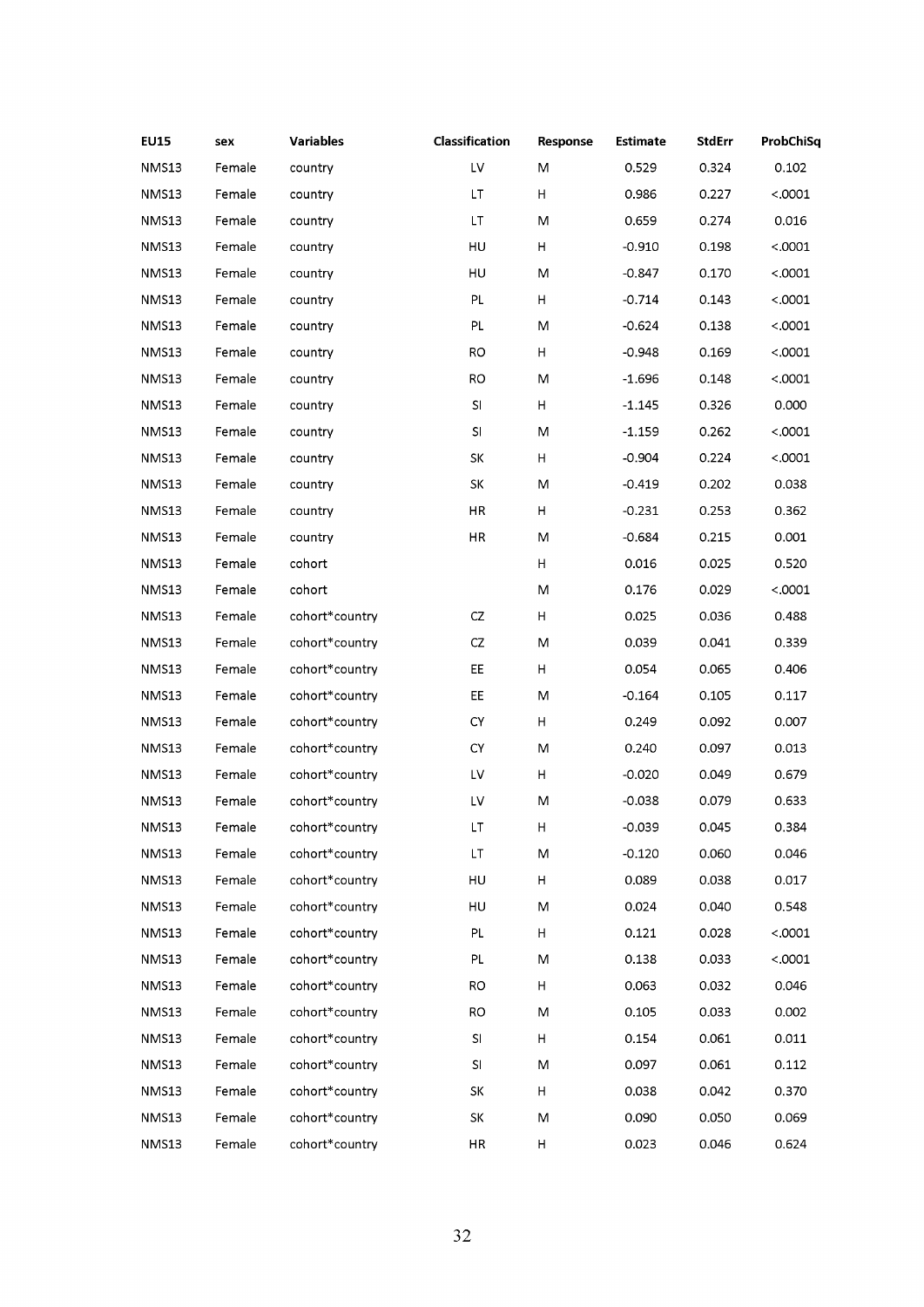| NMS13<br>Female<br>cohort*country<br>HR<br>0.001<br>M<br>0.151<br>0.047<br>NMS13<br>Female<br>Other_Eu<br>Н<br>$-0.162$<br>0.030<br>Language<br>0.075<br>Female<br>< .0001<br>NMS13<br>Other_Eu<br>M<br>$-0.685$<br>0.066<br>Language<br>NMS13<br>Female<br>< .0001<br>Non_Eu<br>н<br>$-0.546$<br>0.139<br>Language<br>< .0001<br>NMS13<br>Female<br>M<br>0.102<br>Language<br>Non_EU<br>$-1.414$<br>NMS13<br>Female<br>н<br>0.437<br>0.178<br>genstat3<br>Immigrants<br>$-0.588$<br>Female<br>0.190<br>NMS13<br>genstat3<br>Immigrants<br>M<br>$-0.451$<br>0.345<br>Female<br>Muslim<br>NMS13<br>religion<br>н<br>$-0.912$<br>0.256<br>0.000<br>Female<br>religion<br>Muslim<br>0.162<br>< .0001<br>NMS13<br>M<br>$-1.331$<br>Other<br>0.793<br>NMS13<br>Female<br>religion<br>Н<br>0.028<br>0.108<br>< .0001<br>NMS13<br>Female<br>religion<br>Other<br>M<br>$-0.486$<br>0.107<br>0.048<br>0.005<br>NMS13<br>Female<br>religion<br>No_religion<br>H<br>0.134<br>Female<br>0.386<br>NMS13<br>religion<br>No_religion<br>M<br>0.046<br>0.054<br>L<br>$\boldsymbol{\mathsf{H}}$<br>NMS13<br>Female<br>mother_edu<br>0.058<br>< .0001<br>$-2.263$<br>Female<br>mother_edu<br>0.108<br>< .0001<br><b>NMS13</b><br>L<br>M<br>$-1.903$<br>mother_edu<br>< .0001<br>NMS13<br>Female<br>M<br>н<br>$-1.230$<br>0.057<br>0.000<br>NMS13<br>Female<br>mother_edu<br>M<br>M<br>$-0.435$<br>0.114<br>Male<br>EU15<br>н<br>0.471<br>0.012<br>Intercept<br>0.187<br>Male<br>EU15<br>M<br>1.206<br>0.180<br>< .0001<br>Intercept<br>Male<br>DK<br>Н<br><b>EU15</b><br>0.032<br>0.285<br>0.911<br>country<br>Male<br>< .0001<br>EU15<br>DK<br>M<br>1.216<br>0.267<br>country<br>Male<br>0.154<br><b>EU15</b><br>DE<br>Н<br>0.269<br>0.189<br>country<br>Male<br><b>EU15</b><br>DE<br>M<br>2.371<br>0.185<br>< .0001<br>country<br>Male<br>IE<br>H<br>0.102<br>EU15<br>$-0.549$<br>0.336<br>country<br>Male<br>IE<br>M<br>$-0.452$<br>0.299<br>0.131<br><b>EU15</b><br>country<br>$-0.337$<br>0.255<br>EU15<br>Male<br>GR<br>н<br>0.185<br>country<br><b>EU15</b><br>Male<br>GR<br>0.074<br>country<br>М<br>$-0.399$<br>0.223<br><b>EU15</b><br>Male<br>0.142<br>country<br>ES.<br>H<br>$-0.296$<br>0.202<br>Male<br><b>EU15</b><br>ES<br>M<br>$-0.389$<br>0.181<br>0.031<br>country<br>EU15<br>Male<br>$-0.585$<br>0.003<br>FR<br>H<br>0.200<br>country<br><b>EU15</b><br>Male<br>0.000<br>FR.<br>м<br>0.636<br>0.178<br>country<br>Male<br><b>EU15</b><br>н<br>$-0.832$<br>0.206<br>< .0001<br>country<br>IΤ<br><b>EU15</b><br>Male<br>0.043<br>country<br>IT<br>M<br>$-0.357$<br>0.177<br><b>EU15</b><br>Male<br>0.002<br>country<br><b>NL</b><br>н<br>0.676<br>0.218<br>Male<br>< .0001<br>EU15<br>NL.<br>M<br>1.146<br>0.207<br>country<br><b>EU15</b><br>Male<br>AT<br>0.129<br>country<br>H<br>$-0.408$<br>0.269<br>Male<br>< .0001<br>EU15<br>country<br>AT<br>M<br>1.358<br>0.278<br>Male<br><b>EU15</b><br>PT.<br>H<br>$-1.734$<br>0.342<br>< .0001<br>country | <b>EU15</b> | sex | <b>Variables</b> | Classification | Response | <b>Estimate</b> | <b>StdErr</b> | ProbChiSq |
|---------------------------------------------------------------------------------------------------------------------------------------------------------------------------------------------------------------------------------------------------------------------------------------------------------------------------------------------------------------------------------------------------------------------------------------------------------------------------------------------------------------------------------------------------------------------------------------------------------------------------------------------------------------------------------------------------------------------------------------------------------------------------------------------------------------------------------------------------------------------------------------------------------------------------------------------------------------------------------------------------------------------------------------------------------------------------------------------------------------------------------------------------------------------------------------------------------------------------------------------------------------------------------------------------------------------------------------------------------------------------------------------------------------------------------------------------------------------------------------------------------------------------------------------------------------------------------------------------------------------------------------------------------------------------------------------------------------------------------------------------------------------------------------------------------------------------------------------------------------------------------------------------------------------------------------------------------------------------------------------------------------------------------------------------------------------------------------------------------------------------------------------------------------------------------------------------------------------------------------------------------------------------------------------------------------------------------------------------------------------------------------------------------------------------------------------------------------------------------------------------------------------------------------------------------------------------------------------------------------------------------------------------------------------------------------------------------------------------------------------------------------------------------------------------------------------------------------------------------------------------------------------------------------------------------------------------------|-------------|-----|------------------|----------------|----------|-----------------|---------------|-----------|
|                                                                                                                                                                                                                                                                                                                                                                                                                                                                                                                                                                                                                                                                                                                                                                                                                                                                                                                                                                                                                                                                                                                                                                                                                                                                                                                                                                                                                                                                                                                                                                                                                                                                                                                                                                                                                                                                                                                                                                                                                                                                                                                                                                                                                                                                                                                                                                                                                                                                                                                                                                                                                                                                                                                                                                                                                                                                                                                                                         |             |     |                  |                |          |                 |               |           |
|                                                                                                                                                                                                                                                                                                                                                                                                                                                                                                                                                                                                                                                                                                                                                                                                                                                                                                                                                                                                                                                                                                                                                                                                                                                                                                                                                                                                                                                                                                                                                                                                                                                                                                                                                                                                                                                                                                                                                                                                                                                                                                                                                                                                                                                                                                                                                                                                                                                                                                                                                                                                                                                                                                                                                                                                                                                                                                                                                         |             |     |                  |                |          |                 |               |           |
|                                                                                                                                                                                                                                                                                                                                                                                                                                                                                                                                                                                                                                                                                                                                                                                                                                                                                                                                                                                                                                                                                                                                                                                                                                                                                                                                                                                                                                                                                                                                                                                                                                                                                                                                                                                                                                                                                                                                                                                                                                                                                                                                                                                                                                                                                                                                                                                                                                                                                                                                                                                                                                                                                                                                                                                                                                                                                                                                                         |             |     |                  |                |          |                 |               |           |
|                                                                                                                                                                                                                                                                                                                                                                                                                                                                                                                                                                                                                                                                                                                                                                                                                                                                                                                                                                                                                                                                                                                                                                                                                                                                                                                                                                                                                                                                                                                                                                                                                                                                                                                                                                                                                                                                                                                                                                                                                                                                                                                                                                                                                                                                                                                                                                                                                                                                                                                                                                                                                                                                                                                                                                                                                                                                                                                                                         |             |     |                  |                |          |                 |               |           |
|                                                                                                                                                                                                                                                                                                                                                                                                                                                                                                                                                                                                                                                                                                                                                                                                                                                                                                                                                                                                                                                                                                                                                                                                                                                                                                                                                                                                                                                                                                                                                                                                                                                                                                                                                                                                                                                                                                                                                                                                                                                                                                                                                                                                                                                                                                                                                                                                                                                                                                                                                                                                                                                                                                                                                                                                                                                                                                                                                         |             |     |                  |                |          |                 |               |           |
|                                                                                                                                                                                                                                                                                                                                                                                                                                                                                                                                                                                                                                                                                                                                                                                                                                                                                                                                                                                                                                                                                                                                                                                                                                                                                                                                                                                                                                                                                                                                                                                                                                                                                                                                                                                                                                                                                                                                                                                                                                                                                                                                                                                                                                                                                                                                                                                                                                                                                                                                                                                                                                                                                                                                                                                                                                                                                                                                                         |             |     |                  |                |          |                 |               |           |
|                                                                                                                                                                                                                                                                                                                                                                                                                                                                                                                                                                                                                                                                                                                                                                                                                                                                                                                                                                                                                                                                                                                                                                                                                                                                                                                                                                                                                                                                                                                                                                                                                                                                                                                                                                                                                                                                                                                                                                                                                                                                                                                                                                                                                                                                                                                                                                                                                                                                                                                                                                                                                                                                                                                                                                                                                                                                                                                                                         |             |     |                  |                |          |                 |               |           |
|                                                                                                                                                                                                                                                                                                                                                                                                                                                                                                                                                                                                                                                                                                                                                                                                                                                                                                                                                                                                                                                                                                                                                                                                                                                                                                                                                                                                                                                                                                                                                                                                                                                                                                                                                                                                                                                                                                                                                                                                                                                                                                                                                                                                                                                                                                                                                                                                                                                                                                                                                                                                                                                                                                                                                                                                                                                                                                                                                         |             |     |                  |                |          |                 |               |           |
|                                                                                                                                                                                                                                                                                                                                                                                                                                                                                                                                                                                                                                                                                                                                                                                                                                                                                                                                                                                                                                                                                                                                                                                                                                                                                                                                                                                                                                                                                                                                                                                                                                                                                                                                                                                                                                                                                                                                                                                                                                                                                                                                                                                                                                                                                                                                                                                                                                                                                                                                                                                                                                                                                                                                                                                                                                                                                                                                                         |             |     |                  |                |          |                 |               |           |
|                                                                                                                                                                                                                                                                                                                                                                                                                                                                                                                                                                                                                                                                                                                                                                                                                                                                                                                                                                                                                                                                                                                                                                                                                                                                                                                                                                                                                                                                                                                                                                                                                                                                                                                                                                                                                                                                                                                                                                                                                                                                                                                                                                                                                                                                                                                                                                                                                                                                                                                                                                                                                                                                                                                                                                                                                                                                                                                                                         |             |     |                  |                |          |                 |               |           |
|                                                                                                                                                                                                                                                                                                                                                                                                                                                                                                                                                                                                                                                                                                                                                                                                                                                                                                                                                                                                                                                                                                                                                                                                                                                                                                                                                                                                                                                                                                                                                                                                                                                                                                                                                                                                                                                                                                                                                                                                                                                                                                                                                                                                                                                                                                                                                                                                                                                                                                                                                                                                                                                                                                                                                                                                                                                                                                                                                         |             |     |                  |                |          |                 |               |           |
|                                                                                                                                                                                                                                                                                                                                                                                                                                                                                                                                                                                                                                                                                                                                                                                                                                                                                                                                                                                                                                                                                                                                                                                                                                                                                                                                                                                                                                                                                                                                                                                                                                                                                                                                                                                                                                                                                                                                                                                                                                                                                                                                                                                                                                                                                                                                                                                                                                                                                                                                                                                                                                                                                                                                                                                                                                                                                                                                                         |             |     |                  |                |          |                 |               |           |
|                                                                                                                                                                                                                                                                                                                                                                                                                                                                                                                                                                                                                                                                                                                                                                                                                                                                                                                                                                                                                                                                                                                                                                                                                                                                                                                                                                                                                                                                                                                                                                                                                                                                                                                                                                                                                                                                                                                                                                                                                                                                                                                                                                                                                                                                                                                                                                                                                                                                                                                                                                                                                                                                                                                                                                                                                                                                                                                                                         |             |     |                  |                |          |                 |               |           |
|                                                                                                                                                                                                                                                                                                                                                                                                                                                                                                                                                                                                                                                                                                                                                                                                                                                                                                                                                                                                                                                                                                                                                                                                                                                                                                                                                                                                                                                                                                                                                                                                                                                                                                                                                                                                                                                                                                                                                                                                                                                                                                                                                                                                                                                                                                                                                                                                                                                                                                                                                                                                                                                                                                                                                                                                                                                                                                                                                         |             |     |                  |                |          |                 |               |           |
|                                                                                                                                                                                                                                                                                                                                                                                                                                                                                                                                                                                                                                                                                                                                                                                                                                                                                                                                                                                                                                                                                                                                                                                                                                                                                                                                                                                                                                                                                                                                                                                                                                                                                                                                                                                                                                                                                                                                                                                                                                                                                                                                                                                                                                                                                                                                                                                                                                                                                                                                                                                                                                                                                                                                                                                                                                                                                                                                                         |             |     |                  |                |          |                 |               |           |
|                                                                                                                                                                                                                                                                                                                                                                                                                                                                                                                                                                                                                                                                                                                                                                                                                                                                                                                                                                                                                                                                                                                                                                                                                                                                                                                                                                                                                                                                                                                                                                                                                                                                                                                                                                                                                                                                                                                                                                                                                                                                                                                                                                                                                                                                                                                                                                                                                                                                                                                                                                                                                                                                                                                                                                                                                                                                                                                                                         |             |     |                  |                |          |                 |               |           |
|                                                                                                                                                                                                                                                                                                                                                                                                                                                                                                                                                                                                                                                                                                                                                                                                                                                                                                                                                                                                                                                                                                                                                                                                                                                                                                                                                                                                                                                                                                                                                                                                                                                                                                                                                                                                                                                                                                                                                                                                                                                                                                                                                                                                                                                                                                                                                                                                                                                                                                                                                                                                                                                                                                                                                                                                                                                                                                                                                         |             |     |                  |                |          |                 |               |           |
|                                                                                                                                                                                                                                                                                                                                                                                                                                                                                                                                                                                                                                                                                                                                                                                                                                                                                                                                                                                                                                                                                                                                                                                                                                                                                                                                                                                                                                                                                                                                                                                                                                                                                                                                                                                                                                                                                                                                                                                                                                                                                                                                                                                                                                                                                                                                                                                                                                                                                                                                                                                                                                                                                                                                                                                                                                                                                                                                                         |             |     |                  |                |          |                 |               |           |
|                                                                                                                                                                                                                                                                                                                                                                                                                                                                                                                                                                                                                                                                                                                                                                                                                                                                                                                                                                                                                                                                                                                                                                                                                                                                                                                                                                                                                                                                                                                                                                                                                                                                                                                                                                                                                                                                                                                                                                                                                                                                                                                                                                                                                                                                                                                                                                                                                                                                                                                                                                                                                                                                                                                                                                                                                                                                                                                                                         |             |     |                  |                |          |                 |               |           |
|                                                                                                                                                                                                                                                                                                                                                                                                                                                                                                                                                                                                                                                                                                                                                                                                                                                                                                                                                                                                                                                                                                                                                                                                                                                                                                                                                                                                                                                                                                                                                                                                                                                                                                                                                                                                                                                                                                                                                                                                                                                                                                                                                                                                                                                                                                                                                                                                                                                                                                                                                                                                                                                                                                                                                                                                                                                                                                                                                         |             |     |                  |                |          |                 |               |           |
|                                                                                                                                                                                                                                                                                                                                                                                                                                                                                                                                                                                                                                                                                                                                                                                                                                                                                                                                                                                                                                                                                                                                                                                                                                                                                                                                                                                                                                                                                                                                                                                                                                                                                                                                                                                                                                                                                                                                                                                                                                                                                                                                                                                                                                                                                                                                                                                                                                                                                                                                                                                                                                                                                                                                                                                                                                                                                                                                                         |             |     |                  |                |          |                 |               |           |
|                                                                                                                                                                                                                                                                                                                                                                                                                                                                                                                                                                                                                                                                                                                                                                                                                                                                                                                                                                                                                                                                                                                                                                                                                                                                                                                                                                                                                                                                                                                                                                                                                                                                                                                                                                                                                                                                                                                                                                                                                                                                                                                                                                                                                                                                                                                                                                                                                                                                                                                                                                                                                                                                                                                                                                                                                                                                                                                                                         |             |     |                  |                |          |                 |               |           |
|                                                                                                                                                                                                                                                                                                                                                                                                                                                                                                                                                                                                                                                                                                                                                                                                                                                                                                                                                                                                                                                                                                                                                                                                                                                                                                                                                                                                                                                                                                                                                                                                                                                                                                                                                                                                                                                                                                                                                                                                                                                                                                                                                                                                                                                                                                                                                                                                                                                                                                                                                                                                                                                                                                                                                                                                                                                                                                                                                         |             |     |                  |                |          |                 |               |           |
|                                                                                                                                                                                                                                                                                                                                                                                                                                                                                                                                                                                                                                                                                                                                                                                                                                                                                                                                                                                                                                                                                                                                                                                                                                                                                                                                                                                                                                                                                                                                                                                                                                                                                                                                                                                                                                                                                                                                                                                                                                                                                                                                                                                                                                                                                                                                                                                                                                                                                                                                                                                                                                                                                                                                                                                                                                                                                                                                                         |             |     |                  |                |          |                 |               |           |
|                                                                                                                                                                                                                                                                                                                                                                                                                                                                                                                                                                                                                                                                                                                                                                                                                                                                                                                                                                                                                                                                                                                                                                                                                                                                                                                                                                                                                                                                                                                                                                                                                                                                                                                                                                                                                                                                                                                                                                                                                                                                                                                                                                                                                                                                                                                                                                                                                                                                                                                                                                                                                                                                                                                                                                                                                                                                                                                                                         |             |     |                  |                |          |                 |               |           |
|                                                                                                                                                                                                                                                                                                                                                                                                                                                                                                                                                                                                                                                                                                                                                                                                                                                                                                                                                                                                                                                                                                                                                                                                                                                                                                                                                                                                                                                                                                                                                                                                                                                                                                                                                                                                                                                                                                                                                                                                                                                                                                                                                                                                                                                                                                                                                                                                                                                                                                                                                                                                                                                                                                                                                                                                                                                                                                                                                         |             |     |                  |                |          |                 |               |           |
|                                                                                                                                                                                                                                                                                                                                                                                                                                                                                                                                                                                                                                                                                                                                                                                                                                                                                                                                                                                                                                                                                                                                                                                                                                                                                                                                                                                                                                                                                                                                                                                                                                                                                                                                                                                                                                                                                                                                                                                                                                                                                                                                                                                                                                                                                                                                                                                                                                                                                                                                                                                                                                                                                                                                                                                                                                                                                                                                                         |             |     |                  |                |          |                 |               |           |
|                                                                                                                                                                                                                                                                                                                                                                                                                                                                                                                                                                                                                                                                                                                                                                                                                                                                                                                                                                                                                                                                                                                                                                                                                                                                                                                                                                                                                                                                                                                                                                                                                                                                                                                                                                                                                                                                                                                                                                                                                                                                                                                                                                                                                                                                                                                                                                                                                                                                                                                                                                                                                                                                                                                                                                                                                                                                                                                                                         |             |     |                  |                |          |                 |               |           |
|                                                                                                                                                                                                                                                                                                                                                                                                                                                                                                                                                                                                                                                                                                                                                                                                                                                                                                                                                                                                                                                                                                                                                                                                                                                                                                                                                                                                                                                                                                                                                                                                                                                                                                                                                                                                                                                                                                                                                                                                                                                                                                                                                                                                                                                                                                                                                                                                                                                                                                                                                                                                                                                                                                                                                                                                                                                                                                                                                         |             |     |                  |                |          |                 |               |           |
|                                                                                                                                                                                                                                                                                                                                                                                                                                                                                                                                                                                                                                                                                                                                                                                                                                                                                                                                                                                                                                                                                                                                                                                                                                                                                                                                                                                                                                                                                                                                                                                                                                                                                                                                                                                                                                                                                                                                                                                                                                                                                                                                                                                                                                                                                                                                                                                                                                                                                                                                                                                                                                                                                                                                                                                                                                                                                                                                                         |             |     |                  |                |          |                 |               |           |
|                                                                                                                                                                                                                                                                                                                                                                                                                                                                                                                                                                                                                                                                                                                                                                                                                                                                                                                                                                                                                                                                                                                                                                                                                                                                                                                                                                                                                                                                                                                                                                                                                                                                                                                                                                                                                                                                                                                                                                                                                                                                                                                                                                                                                                                                                                                                                                                                                                                                                                                                                                                                                                                                                                                                                                                                                                                                                                                                                         |             |     |                  |                |          |                 |               |           |
|                                                                                                                                                                                                                                                                                                                                                                                                                                                                                                                                                                                                                                                                                                                                                                                                                                                                                                                                                                                                                                                                                                                                                                                                                                                                                                                                                                                                                                                                                                                                                                                                                                                                                                                                                                                                                                                                                                                                                                                                                                                                                                                                                                                                                                                                                                                                                                                                                                                                                                                                                                                                                                                                                                                                                                                                                                                                                                                                                         |             |     |                  |                |          |                 |               |           |
|                                                                                                                                                                                                                                                                                                                                                                                                                                                                                                                                                                                                                                                                                                                                                                                                                                                                                                                                                                                                                                                                                                                                                                                                                                                                                                                                                                                                                                                                                                                                                                                                                                                                                                                                                                                                                                                                                                                                                                                                                                                                                                                                                                                                                                                                                                                                                                                                                                                                                                                                                                                                                                                                                                                                                                                                                                                                                                                                                         |             |     |                  |                |          |                 |               |           |
|                                                                                                                                                                                                                                                                                                                                                                                                                                                                                                                                                                                                                                                                                                                                                                                                                                                                                                                                                                                                                                                                                                                                                                                                                                                                                                                                                                                                                                                                                                                                                                                                                                                                                                                                                                                                                                                                                                                                                                                                                                                                                                                                                                                                                                                                                                                                                                                                                                                                                                                                                                                                                                                                                                                                                                                                                                                                                                                                                         |             |     |                  |                |          |                 |               |           |
|                                                                                                                                                                                                                                                                                                                                                                                                                                                                                                                                                                                                                                                                                                                                                                                                                                                                                                                                                                                                                                                                                                                                                                                                                                                                                                                                                                                                                                                                                                                                                                                                                                                                                                                                                                                                                                                                                                                                                                                                                                                                                                                                                                                                                                                                                                                                                                                                                                                                                                                                                                                                                                                                                                                                                                                                                                                                                                                                                         |             |     |                  |                |          |                 |               |           |
|                                                                                                                                                                                                                                                                                                                                                                                                                                                                                                                                                                                                                                                                                                                                                                                                                                                                                                                                                                                                                                                                                                                                                                                                                                                                                                                                                                                                                                                                                                                                                                                                                                                                                                                                                                                                                                                                                                                                                                                                                                                                                                                                                                                                                                                                                                                                                                                                                                                                                                                                                                                                                                                                                                                                                                                                                                                                                                                                                         |             |     |                  |                |          |                 |               |           |
|                                                                                                                                                                                                                                                                                                                                                                                                                                                                                                                                                                                                                                                                                                                                                                                                                                                                                                                                                                                                                                                                                                                                                                                                                                                                                                                                                                                                                                                                                                                                                                                                                                                                                                                                                                                                                                                                                                                                                                                                                                                                                                                                                                                                                                                                                                                                                                                                                                                                                                                                                                                                                                                                                                                                                                                                                                                                                                                                                         |             |     |                  |                |          |                 |               |           |
|                                                                                                                                                                                                                                                                                                                                                                                                                                                                                                                                                                                                                                                                                                                                                                                                                                                                                                                                                                                                                                                                                                                                                                                                                                                                                                                                                                                                                                                                                                                                                                                                                                                                                                                                                                                                                                                                                                                                                                                                                                                                                                                                                                                                                                                                                                                                                                                                                                                                                                                                                                                                                                                                                                                                                                                                                                                                                                                                                         |             |     |                  |                |          |                 |               |           |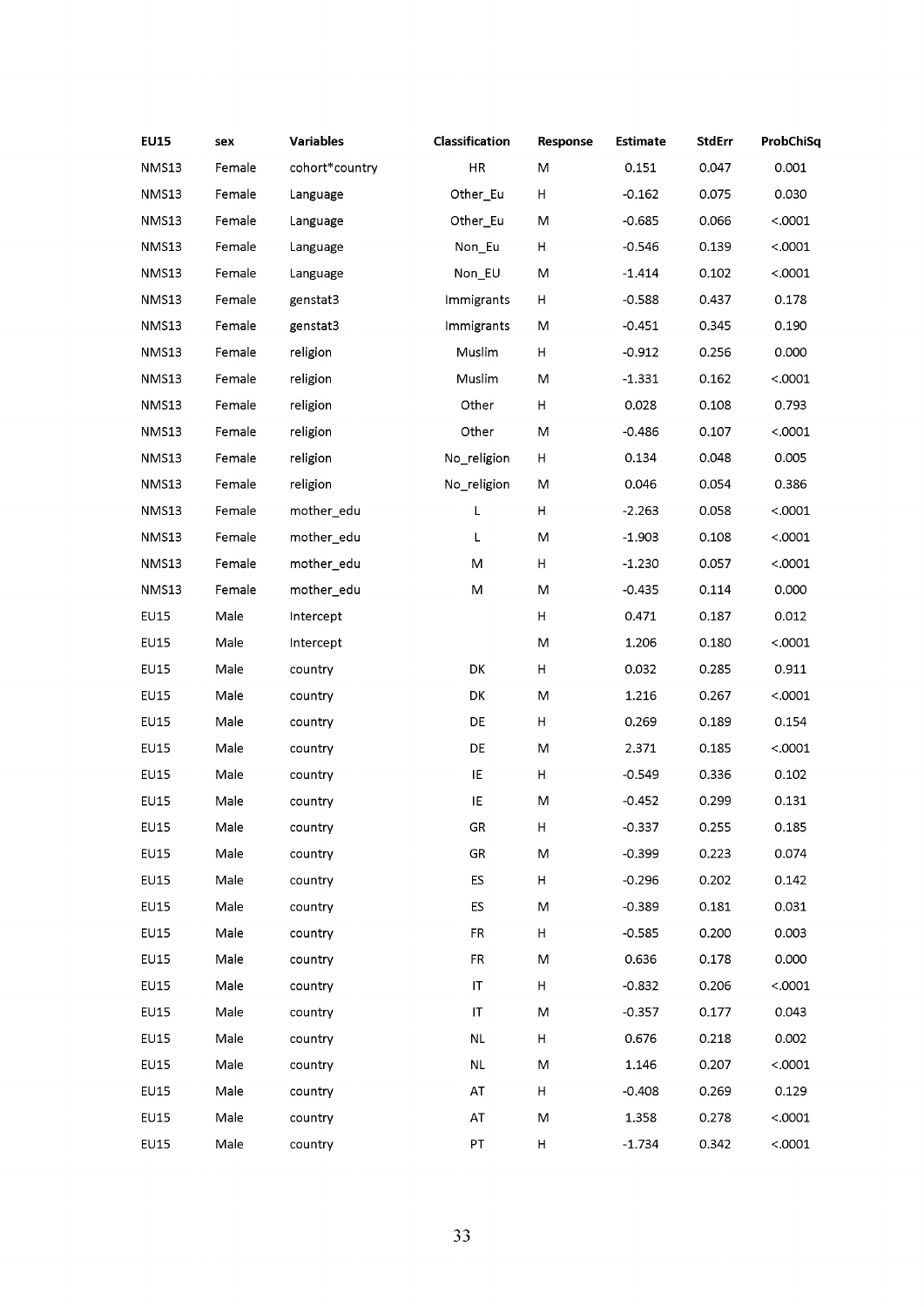| <b>EU15</b> | sex  | <b>Variables</b> | Classification | Response | <b>Estimate</b> | <b>StdErr</b> | ProbChiSq |
|-------------|------|------------------|----------------|----------|-----------------|---------------|-----------|
| <b>EU15</b> | Male | country          | PT             | M        | $-1.634$        | 0.259         | < .0001   |
| <b>EU15</b> | Male | country          | F1             | н        | 0.214           | 0.282         | 0.448     |
| EU15        | Male | country          | F1             | M        | 0.412           | 0.269         | 0.125     |
| <b>EU15</b> | Male | country          | SE             | H        | 0.124           | 0.252         | 0.623     |
| <b>EU15</b> | Male | country          | SE             | M        | 0.893           | 0.242         | 0.000     |
| <b>EU15</b> | Male | country          | UK             | H        | 0.094           | 0.196         | 0.631     |
| <b>EU15</b> | Male | country          | UK             | M        | 0.651           | 0.178         | 0.000     |
| EU15        | Male | cohort           |                | Н        | 0.036           | 0.035         | 0.298     |
| <b>EU15</b> | Male | cohort           |                | M        | 0.199           | 0.034         | < .0001   |
| <b>EU15</b> | Male | cohort*country   | DK             | $\sf H$  | $-0.070$        | 0.057         | 0.216     |
| <b>EU15</b> | Male | cohort*country   | DK             | M        | $-0.172$        | 0.058         | 0.003     |
| <b>EU15</b> | Male | cohort*country   | DE             | H        | $-0.040$        | 0.037         | 0.269     |
| <b>EU15</b> | Male | cohort*country   | DE             | M        | $-0.236$        | 0.039         | < .0001   |
| EU15        | Male | cohort*country   | IE             | н        | 0.150           | 0.065         | 0.021     |
| EU15        | Male | cohort*country   | IE             | M        | 0.057           | 0.063         | 0.366     |
| <b>EU15</b> | Male | cohort*country   | GR             | $\sf H$  | 0.091           | 0.048         | 0.056     |
| <b>EU15</b> | Male | cohort*country   | GR             | M        | 0.129           | 0.047         | 0.006     |
| <b>EU15</b> | Male | cohort*country   | ES             | H        | 0.089           | 0.039         | 0.020     |
| EU15        | Male | cohort*country   | <b>ES</b>      | M        | $-0.029$        | 0.037         | 0.432     |
| <b>EU15</b> | Male | cohort*country   | FR             | $\sf H$  | 0.066           | 0.038         | 0.086     |
| EU15        | Male | cohort*country   | FR.            | M        | $-0.033$        | 0.038         | 0.379     |
| <b>EU15</b> | Male | cohort*country   | IT             | Н        | 0.031           | 0.040         | 0.439     |
| <b>EU15</b> | Male | cohort*country   | IT             | M        | $-0.020$        | 0.037         | 0.588     |
| <b>EU15</b> | Male | cohort*country   | NL             | H        | $-0.041$        | 0.043         | 0.345     |
| <b>EU15</b> | Male | cohort*country   | <b>NL</b>      | M        | $-0.129$        | 0.044         | 0.004     |
| <b>EU15</b> | Male | cohort*country   | AT             | н        | 0.020           | 0.052         | 0.709     |
| <b>EU15</b> | Male | cohort*country   | AT             | M        | $-0.020$        | 0.063         | 0.755     |
| <b>EU15</b> | Male | cohort*country   | PT             | $\sf H$  | 0.140           | 0.064         | 0.029     |
| <b>EU15</b> | Male | cohort*country   | PT             | M        | 0.030           | 0.051         | 0.556     |
| EU15        | Male | cohort*country   | FI.            | H        | $-0.040$        | 0.057         | 0.479     |
| <b>EU15</b> | Male | cohort*country   | FI.            | M        | 0.035           | 0.063         | 0.583     |
| <b>EU15</b> | Male | cohort*country   | SE             | н        | $-0.027$        | 0.050         | 0.592     |
| EU15        | Male | cohort*country   | <b>SE</b>      | M        | 0.009           | 0.056         | 0.877     |
| <b>EU15</b> | Male | cohort*country   | UK             | н        | $-0.010$        | 0.038         | 0.795     |
| <b>EU15</b> | Male | cohort*country   | UK             | M        | $-0.118$        | 0.038         | 0.002     |
| EU15        | Male | Language         | Other_Eu       | H        | 0.324           | 0.105         | 0.002     |
| EU15        | Male | Language         | Other_Eu       | M        | 0.136           | 0.100         | 0.173     |
| <b>EU15</b> | Male | Language         | Non_Eu         | Н        | $-0.334$        | 0.137         | 0.015     |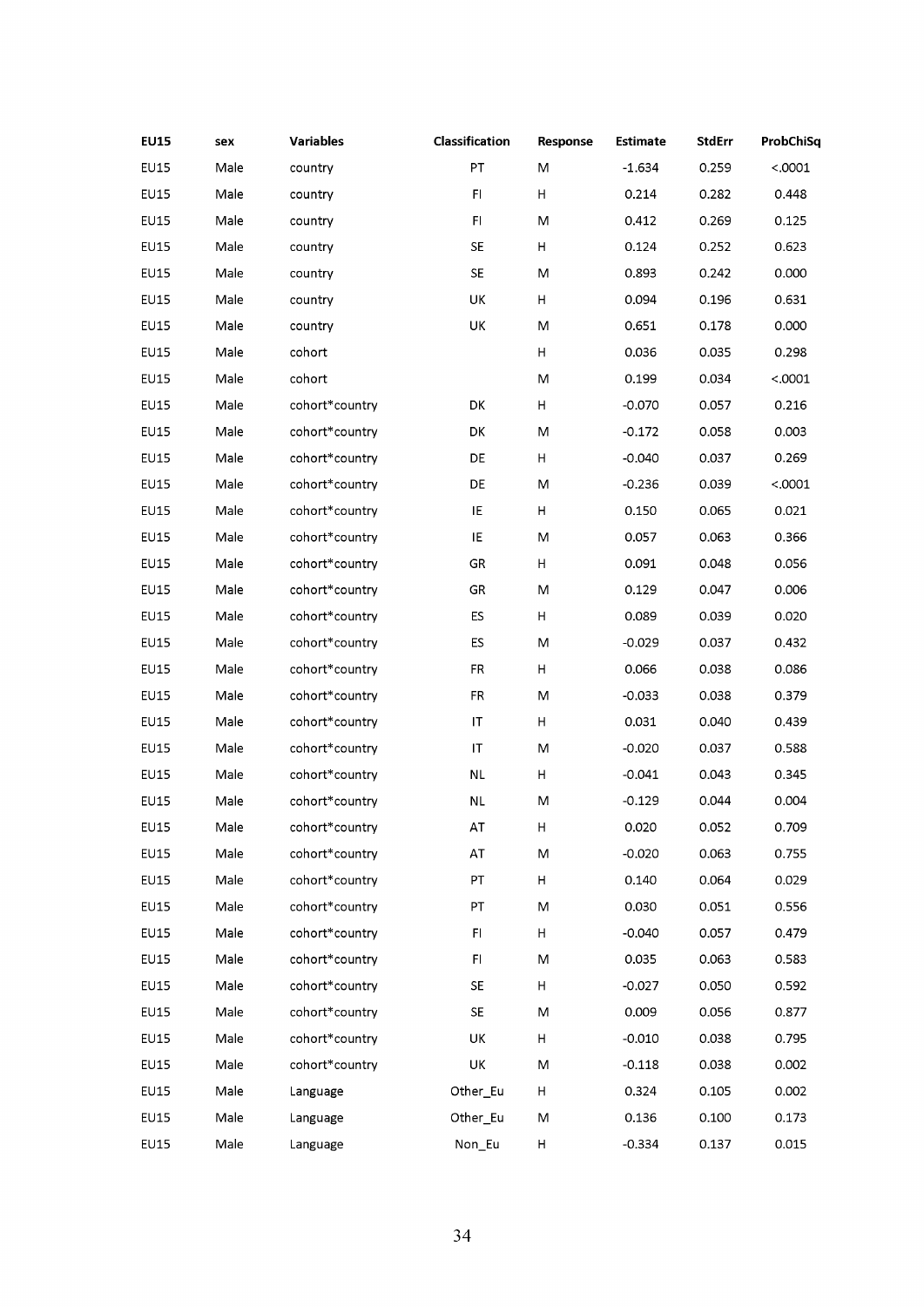| <b>EU15</b> | sex    | <b>Variables</b> | Classification | Response | <b>Estimate</b> | <b>StdErr</b> | ProbChiSq |
|-------------|--------|------------------|----------------|----------|-----------------|---------------|-----------|
| EU15        | Male   | Language         | Non_EU         | M        | $-0.492$        | 0.119         | < .0001   |
| <b>EU15</b> | Male   | genstat3         | Immigrants     | Н        | 0.005           | 0.100         | 0.959     |
| EU15        | Male   | genstat3         | Immigrants     | M        | $-0.120$        | 0.098         | 0.223     |
| <b>EU15</b> | Male   | religion         | Muslim         | Н        | $-0.180$        | 0.132         | 0.173     |
| <b>EU15</b> | Male   | religion         | Muslim         | М        | $-0.588$        | 0.117         | < .0001   |
| <b>EU15</b> | Male   | religion         | Other          | H        | 0.344           | 0.090         | 0.000     |
| <b>EU15</b> | Male   | religion         | Other          | Μ        | $-0.480$        | 0.089         | < .0001   |
| EU15        | Male   | religion         | No_religion    | н        | $-0.009$        | 0.027         | 0.747     |
| <b>EU15</b> | Male   | religion         | No_religion    | М        | $-0.055$        | 0.028         | 0.047     |
| <b>EU15</b> | Male   | mother_edu       | L              | Н        | $-1.837$        | 0.049         | < .0001   |
| <b>EU15</b> | Male   | mother_edu       | L              | М        | $-1.741$        | 0.076         | < .0001   |
| EU15        | Male   | mother_edu       | M              | н        | $-0.924$        | 0.053         | < .0001   |
| EU15        | Male   | mother_edu       | M              | M        | $-0.574$        | 0.087         | < .0001   |
| <b>EU15</b> | Female | Intercept        |                | н        | 0.080           | 0.198         | 0.686     |
| EU15        | Female | Intercept        |                | M        | 0.914           | 0.184         | < .0001   |
| <b>EU15</b> | Female | country          | DK             | н        | 0.361           | 0.298         | 0.225     |
| <b>EU15</b> | Female | country          | DK             | M        | 0.880           | 0.269         | 0.001     |
| <b>EU15</b> | Female | country          | DE             | H        | $-0.129$        | 0.204         | 0.526     |
| EU15        | Female | country          | DE             | M        | 1.350           | 0.183         | < .0001   |
| <b>EU15</b> | Female | country          | IE             | Н        | $-0.420$        | 0.350         | 0.230     |
| EU15        | Female | country          | IE             | M        | $-0.223$        | 0.303         | 0.463     |
| <b>EU15</b> | Female | country          | GR             | Н        | $-0.861$        | 0.290         | 0.003     |
| <b>EU15</b> | Female | country          | GR             | М        | $-0.534$        | 0.231         | 0.021     |
| EU15        | Female | country          | ES             | H        | $-0.699$        | 0.218         | 0.001     |
| <b>EU15</b> | Female | country          | ES             | M        | $-0.652$        | 0.189         | 0.001     |
| <b>EU15</b> | Female | country          | FR             | H        | $-0.265$        | 0.210         | 0.208     |
| <b>EU15</b> | Female | country          | FR             | M        | 0.237           | 0.183         | 0.197     |
| EU15        | Female | country          | IT             | н        | $-0.668$        | 0.224         | 0.003     |
| <b>EU15</b> | Female | country          | IT             | М        | -0.426          | 0.188         | 0.024     |
| <b>EU15</b> | Female | country          | <b>NL</b>      | H        | 0.410           | 0.238         | 0.084     |
| <b>EU15</b> | Female | country          | $\sf NL$       | M        | 0.344           | 0.210         | 0.102     |
| <b>EU15</b> | Female | country          | AT             | н        | $-0.368$        | 0.292         | 0.207     |
| <b>EU15</b> | Female | country          | AT             | M        | 0.862           | 0.251         | 0.001     |
| EU15        | Female | country          | PT             | н        | $-0.976$        | 0.290         | 0.001     |
| EU15        | Female | country          | PТ             | M        | $-1.506$        | 0.242         | < .0001   |
| <b>EU15</b> | Female | country          | FI.            | H        | 0.618           | 0.282         | 0.029     |
| EU15        | Female | country          | FI             | M        | 0.841           | 0.271         | 0.002     |
| <b>EU15</b> | Female | country          | SE.            | Н        | 0.803           | 0.258         | 0.002     |
|             |        |                  |                |          |                 |               |           |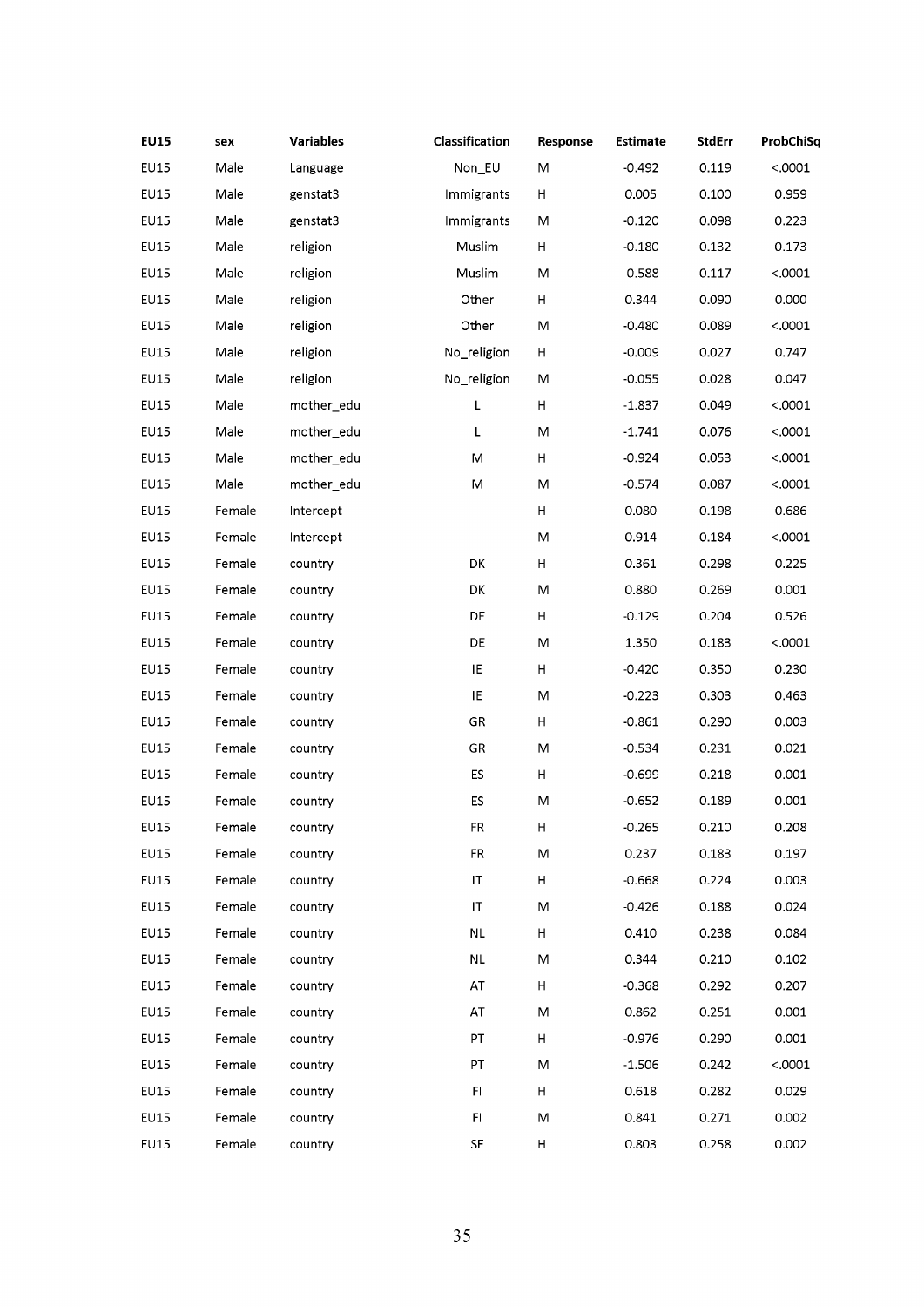| <b>EU15</b> | sex    | <b>Variables</b> | Classification | Response | <b>Estimate</b> | <b>StdErr</b> | ProbChiSq |
|-------------|--------|------------------|----------------|----------|-----------------|---------------|-----------|
| EU15        | Female | country          | SE             | M        | 1.604           | 0.257         | < .0001   |
| <b>EU15</b> | Female | country          | UK             | н        | 0.242           | 0.208         | 0.244     |
| <b>EU15</b> | Female | country          | UK             | M        | 0.236           | 0.183         | 0.198     |
| <b>EU15</b> | Female | cohort           |                | H        | 0.200           | 0.036         | < .0001   |
| EU15        | Female | cohort           |                | M        | 0.317           | 0.037         | < .0001   |
| <b>EU15</b> | Female | cohort*country   | DK             | н        | $-0.116$        | 0.057         | 0.044     |
| <b>EU15</b> | Female | cohort*country   | DK             | M        | $-0.126$        | 0.061         | 0.038     |
| EU15        | Female | cohort*country   | DE             | H        | $-0.061$        | 0.038         | 0.110     |
| <b>EU15</b> | Female | cohort*country   | DE             | M        | $-0.188$        | 0.040         | < .0001   |
| EU15        | Female | cohort*country   | IE             | н        | 0.096           | 0.064         | 0.135     |
| <b>EU15</b> | Female | cohort*country   | IE             | M        | 0.051           | 0.065         | 0.433     |
| EU15        | Female | cohort*country   | GR             | H        | 0.079           | 0.052         | 0.125     |
| EU15        | Female | cohort*country   | GR             | M        | 0.104           | 0.048         | 0.031     |
| EU15        | Female | cohort*country   | ES             | н        | 0.131           | 0.040         | 0.001     |
| EU15        | Female | cohort*country   | ES             | M        | $-0.003$        | 0.040         | 0.950     |
| <b>EU15</b> | Female | cohort*country   | FR.            | н        | 0.003           | 0.039         | 0.936     |
| EU15        | Female | cohort*country   | FR.            | M        | $-0.003$        | 0.040         | 0.939     |
| <b>EU15</b> | Female | cohort*country   | IT             | н        | $-0.009$        | 0.041         | 0.826     |
| EU15        | Female | cohort*country   | IT             | M        | $-0.009$        | 0.040         | 0.822     |
| <b>EU15</b> | Female | cohort*country   | <b>NL</b>      | н        | $-0.085$        | 0.045         | 0.059     |
| EU15        | Female | cohort*country   | NL             | M        | $-0.043$        | 0.045         | 0.341     |
| <b>EU15</b> | Female | cohort*country   | AT             | H        | $-0.047$        | 0.054         | 0.377     |
| <b>EU15</b> | Female | cohort*country   | AT             | M        | $-0.130$        | 0.053         | 0.015     |
| EU15        | Female | cohort*country   | PT             | H        | 0.029           | 0.054         | 0.592     |
| <b>EU15</b> | Female | cohort*country   | PT             | M        | 0.017           | 0.049         | 0.723     |
| EU15        | Female | cohort*country   | FI             | н        | $-0.068$        | 0.056         | 0.226     |
| <b>EU15</b> | Female | cohort*country   | FI             | м        | $-0.012$        | 0.068         | 0.862     |
| EU15        | Female | cohort*country   | <b>SE</b>      | H        | $-0.135$        | 0.050         | 0.007     |
| <b>EU15</b> | Female | cohort*country   | SE.            | M        | $-0.116$        | 0.060         | 0.055     |
| EU15        | Female | cohort*country   | UK             | н        | $-0.099$        | 0.039         | 0.012     |
| <b>EU15</b> | Female | cohort*country   | UK             | M        | $-0.102$        | 0.040         | 0.010     |
| <b>EU15</b> | Female | Language         | Other_Eu       | H        | 0.258           | 0.087         | 0.003     |
| <b>EU15</b> | Female | Language         | Other_Eu       | M        | 0.282           | 0.088         | 0.001     |
| EU15        | Female | Language         | Non_Eu         | н        | $-0.357$        | 0.157         | 0.023     |
| EU15        | Female | Language         | Non_EU         | M        | $-0.675$        | 0.140         | < .0001   |
| <b>EU15</b> | Female | genstat3         | Immigrants     | H        | 0.061           | 0.087         | 0.480     |
| EU15        | Female | genstat3         | Immigrants     | м        | 0.152           | 0.091         | 0.096     |
| <b>EU15</b> | Female | religion         | Muslim         | Н        | $-0.606$        | 0.142         | < .0001   |